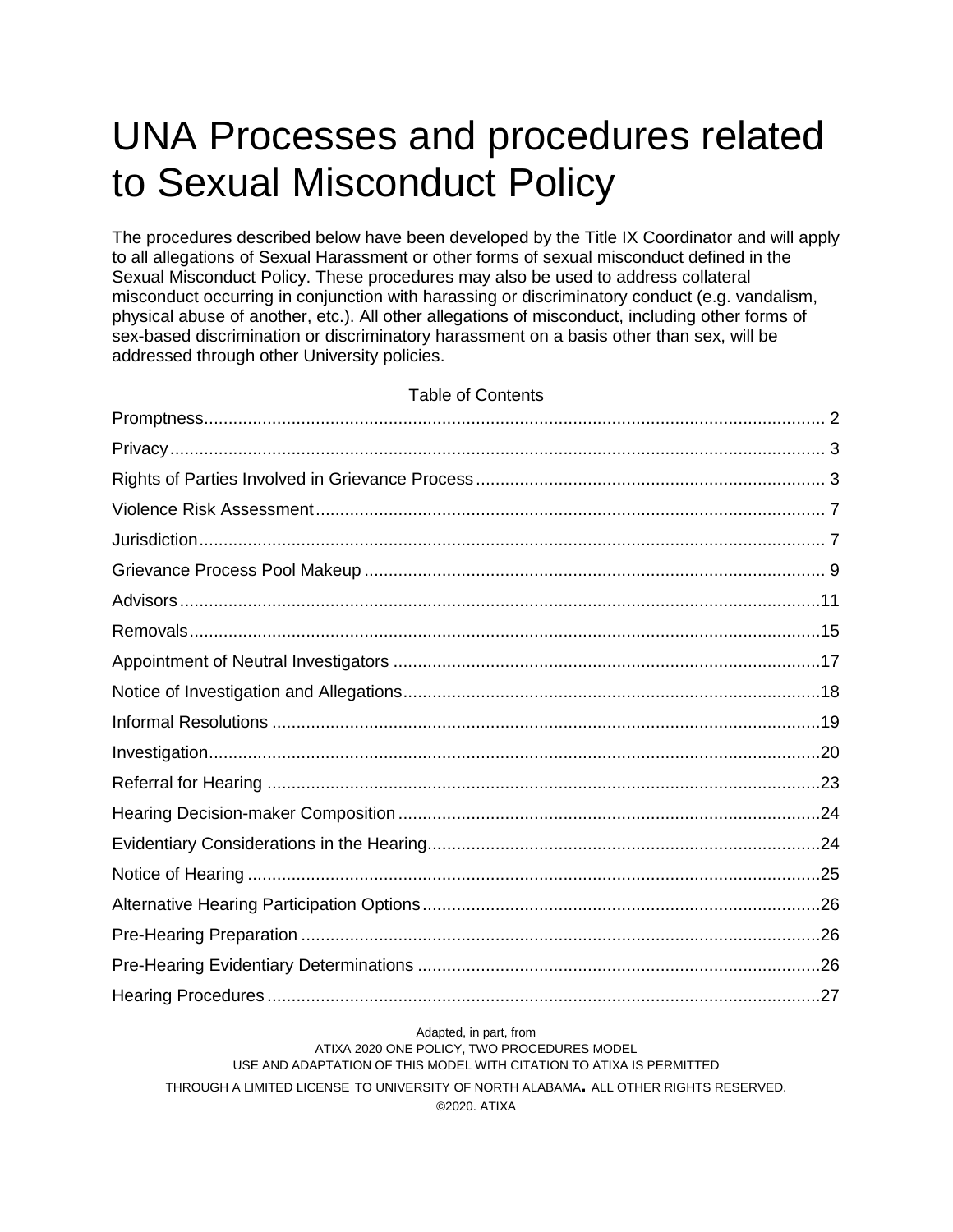| Failure to Comply with Sanctions and/or Interim and Long-term Remedies and/or Responsive |  |
|------------------------------------------------------------------------------------------|--|
|                                                                                          |  |
|                                                                                          |  |

### <span id="page-1-0"></span>**Promptness**

The University shall make a good faith effort to complete every aspect of the Grievance Process in a reasonably prompt timeframe. In general, this should take no more than 90 business days; however, in certain circumstances, short delays may be necessary. The following factors, among others, may be the basis for brief delays or extensions:

- Absence of a party or witness for a limited amount of time;
- Coordinating with law enforcement during a concurrent or staggered investigation;
- Arranging for disability accommodations;
- Arranging for translation services:
- Unavailability of advisor for a limited amount of time;
- Vacancies in Title IX positions;
- Holidays, illnesses, closure for a natural disaster or other emergency (e.g. hurricane, tornado, earthquake, blizzard, pandemic).

Each party will receive regular updates throughout the investigation and grievance process. This will typically come via communication from the Investigator after each 30-day period. In these update emails, Investigators will share any cause for delay thus far in the process. On occasion, the Investigator may reach out prior to, or in-between, 30-day update intervals to alert the parties to potential or actual delays. At any time, parties may reach out to the assigned investigator or directly to the Title IX Coordinator for information on the status of their case.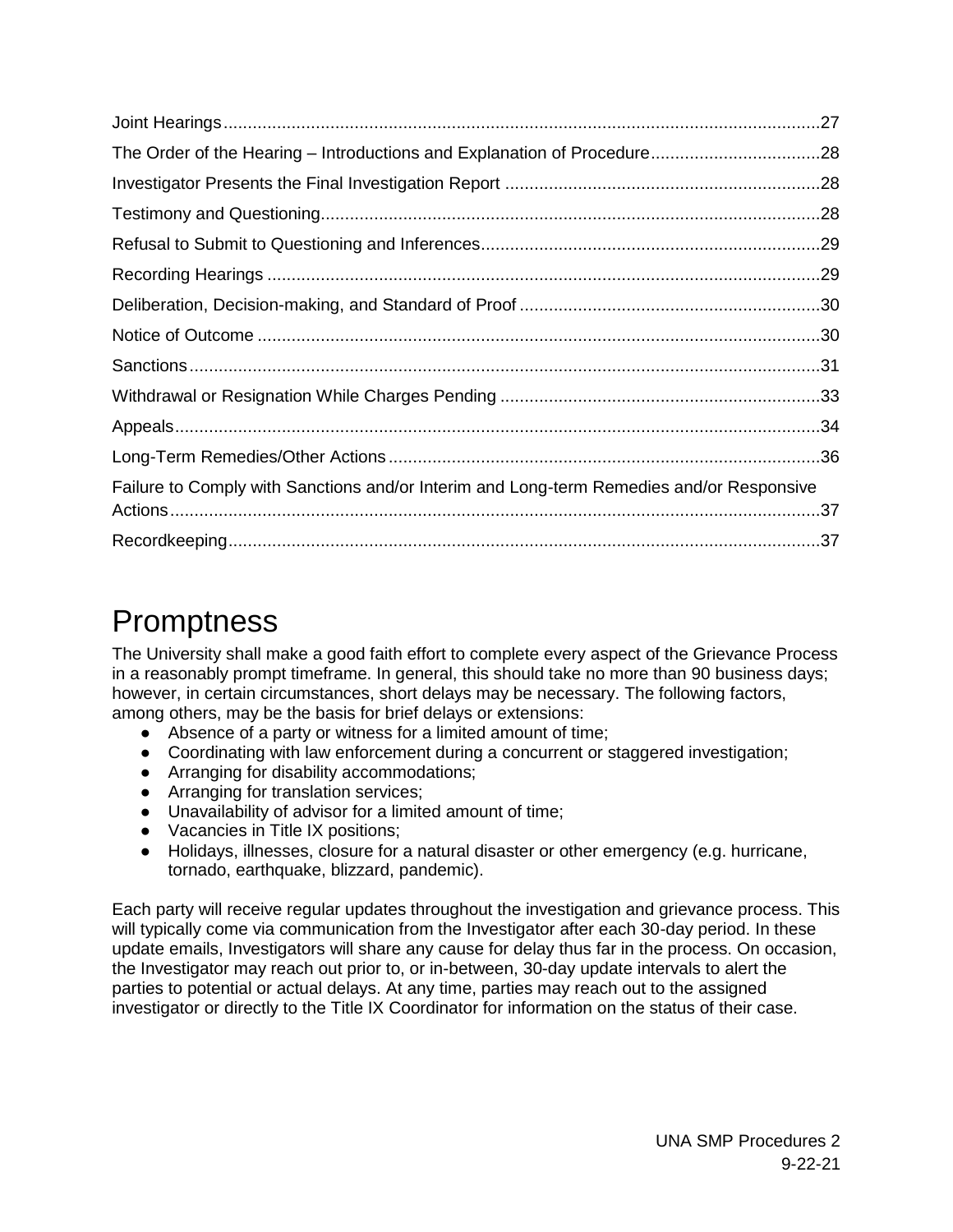## <span id="page-2-0"></span>**Privacy**

Every effort is made by the University to preserve the privacy<sup>1</sup> of reports. The University will not share the identity of any individual who has made a report or complaint of harassment, discrimination, or retaliation; any Complainant, any individual who has been reported to be the perpetrator of sex discrimination, any Respondent, or any witness, except as permitted by the Family Educational Rights and Privacy Act (FERPA), 20 U.S.C. 1232g; FERPA regulations, 34 CFR part 99; or as required by law; or to carry out the purposes of 34 CFR Part 106, including the conducting of any investigation, hearing, or grievance proceeding arising under these policies and procedures.<sup>2</sup>

The University reserves the right to designate which officials have a legitimate educational interest in being informed about incidents that fall within this policy, pursuant to FERPA. Only a small group of officials who need to know will typically be told about the complaint, this may include, but is not limited to: The Office of Title IX staff, the Vice President for Student Affairs and other staff within the division, UPD, the Threat Assessment Team, and in certain circumstances, members of the Executive Committee. Information will be shared as necessary with Investigators, hearing panel members, witnesses, and the parties. The circle of people with this knowledge will be kept as tight as possible to preserve the parties' rights and privacy. $3$  The University may contact parents/guardians to inform them of situations in which there is a significant and articulable health and/or safety risk, but will usually consult with the student first before doing so.

Confidentiality and mandated reporting are addressed more specifically in the [Sexual](https://www.una.edu/titleix/Documents/UNA%20Sexual%20Misconduct%20Policy%20Interim%20--%20Approved%207.27.2020.pdf)  [Misconduct Policy.](https://www.una.edu/titleix/Documents/UNA%20Sexual%20Misconduct%20Policy%20Interim%20--%20Approved%207.27.2020.pdf)

## <span id="page-2-1"></span>Rights of Parties Involved in Grievance Process

The following rights exist during the Formal Grievance Process, generally for all parties unless otherwise noted:

- The right to an equitable investigation and resolution of all credible allegations of Prohibited Conduct made in good faith to UNA officials.
- The right to timely written notice of all alleged violations, including the identity of the parties involved (if known), the precise misconduct being alleged, the date and location of the alleged misconduct (if known), the implicated policies and procedures, and possible sanctions.

 $\overline{a}$ <sup>1</sup> As it relates to University policies, Privacy and confidentiality have distinct meanings. Privacy means that information related to a complaint will be shared with a limited number of University employees who "need to know" in order to assist in the assessment, investigation, and resolution of the report. The privacy of student education records will be protected in accordance with FERPA. The privacy of employee records will be protected in accordance with Human Resources policies. Confidentiality exists in the context of laws that protect certain relationships, including those who provide services related to medical and clinical care, mental health providers, counselors, and ordained clergy. UNA has designated individuals who have the ability to have privileged communications as Confidential Resources. When information is shared by a Complainant with a Confidential Resource, the Confidential Resource cannot reveal the information to any third party except when an applicable law or a court order requires or permits disclosure of such information. For example, information may be disclosed when: (i) the individual gives written consent for its disclosure; (ii) there is a concern that the individual will likely cause serious physical harm to self or others; or (iii) the information concerns conduct involving suspected abuse or neglect of a minor under the age of 18, elders, or individuals with disabilities.

<sup>2</sup> Non-identifiable information may be shared by Confidential Resources for statistical tracking purposes as required by the federal Clery Act. Other information may be shared as required by law.

<sup>&</sup>lt;sup>3</sup> All employees who are involved in the response to notice under this policy receive specific training and guidance about sharing and safeguarding private information in accordance with state and federal law.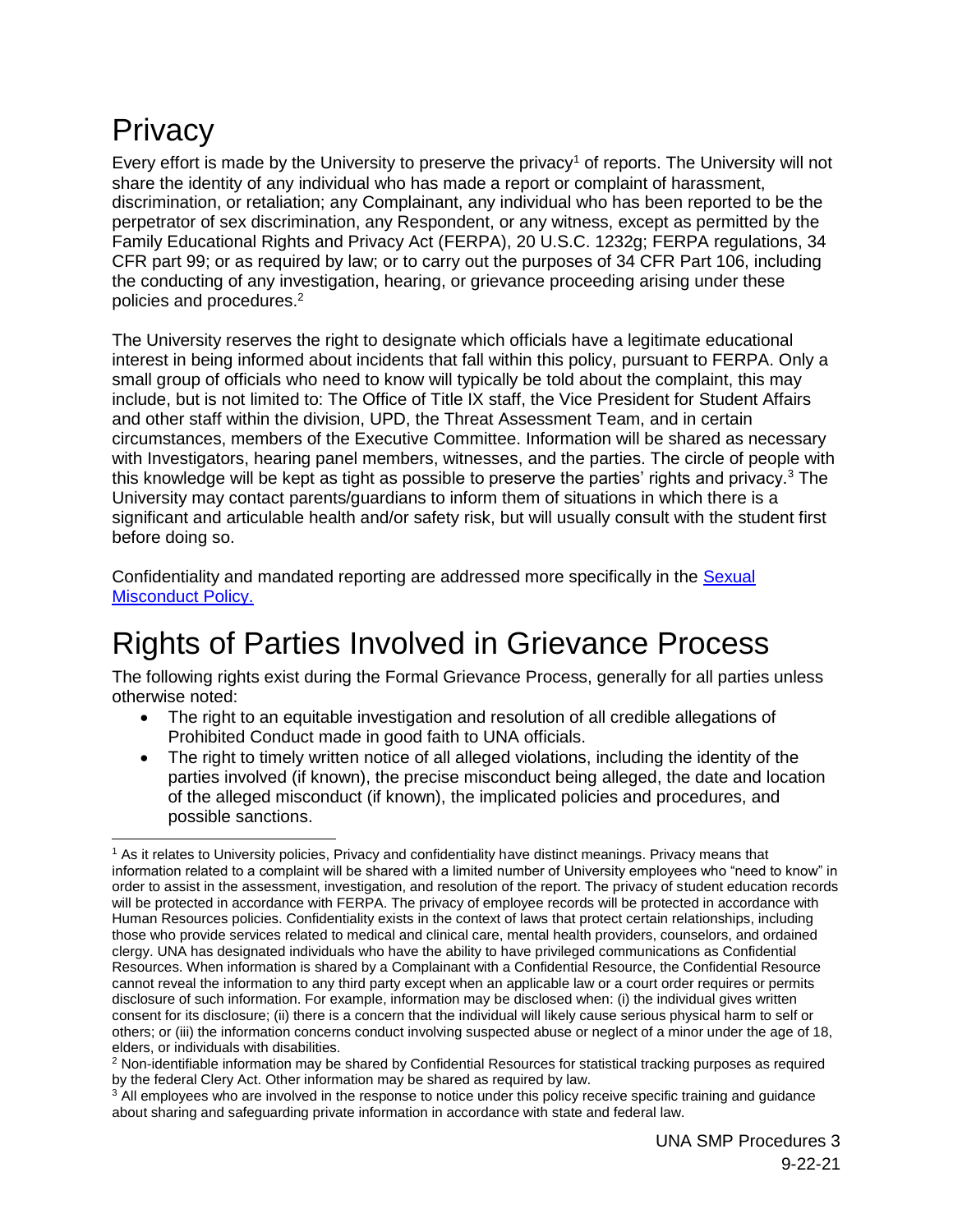- The right to timely written notice of any material adjustments to the allegations (e.g., additional incidents or allegations, additional Complainants, unsubstantiated allegations) and any attendant adjustments needed to clarify potentially implicated policy violations.
- The right to be informed in advance of any public release of information regarding the allegation(s) or underlying incident(s), whenever possible.
- The right not to have any personally identifiable information released to the public without consent provided, except to the extent permitted by law.
- The right to be treated with respect by all UNA officials.
- The right to have UNA policies and procedures followed without material deviation.
- The right not to be pressured to mediate or otherwise informally resolve any reported misconduct involving violence, including sexual violence.
- The right not to be discouraged by UNA officials from reporting sexual harassment, discrimination, and/or retaliation to both on-campus and off-campus authorities.
- The right to be informed by UNA officials of options to notify proper law enforcement authorities, including on-campus (UPD) and local police, and the option(s) to be assisted by UNA authorities in notifying such authorities, if the party so chooses. This also includes the right not to be pressured to report, as well.
- The right to have allegations of violations of this Policy responded to promptly and with sensitivity by UPD and/or other UNA officials.
- The right to be informed of supportive measures, such as mutual No Contact Orders; counseling; advocacy; health care; student financial aid, visa, and immigration assistance; or other services, both on campus and in the community.
- The right to be informed of available assistance in changing academic, living, and/or working situations after an alleged incident of discrimination, harassment, and/or retaliation, if such changes are reasonably available. No formal report, or investigation, either campus or criminal, needs to occur before this option is available. Such actions may include, but are not limited to:
	- o Relocating an on-campus student's housing to a different on-campus location;
	- o Assistance from UNA staff in completing the relocation;
	- o Changing an employee's work environment (e.g., reporting structure, office/workspace relocation);
	- o Transportation accommodations;
	- o Visa/immigration assistance;
	- o Arranging to dissolve a housing contract;
	- o Exam, paper, and/or assignment rescheduling or adjustment;
	- o Receiving an incomplete in, or a withdrawal from, a class(es);
	- o Transferring class sections;
	- o Temporary withdrawal/leave of absence;
	- o Campus safety escorts; and
	- o Alternative course completion options.
- The right to have UNA maintain supportive measures for as long as necessary and for supportive measures to remain private, provided privacy does not impair the University's ability to provide the supportive measures or otherwise interfere with the University's obligations under Title IX.
- The right to receive sufficiently advanced, written notice of any meeting or interview involving the other party, when possible.
- The right to ask the Investigator(s) and Decision-maker(s) to identify and question relevant witnesses, including expert witnesses.
- The right to provide the Investigator(s)/Decision-maker(s) with a list of questions that, if deemed relevant by the Investigator(s)/Chair, may be asked of any party or witness.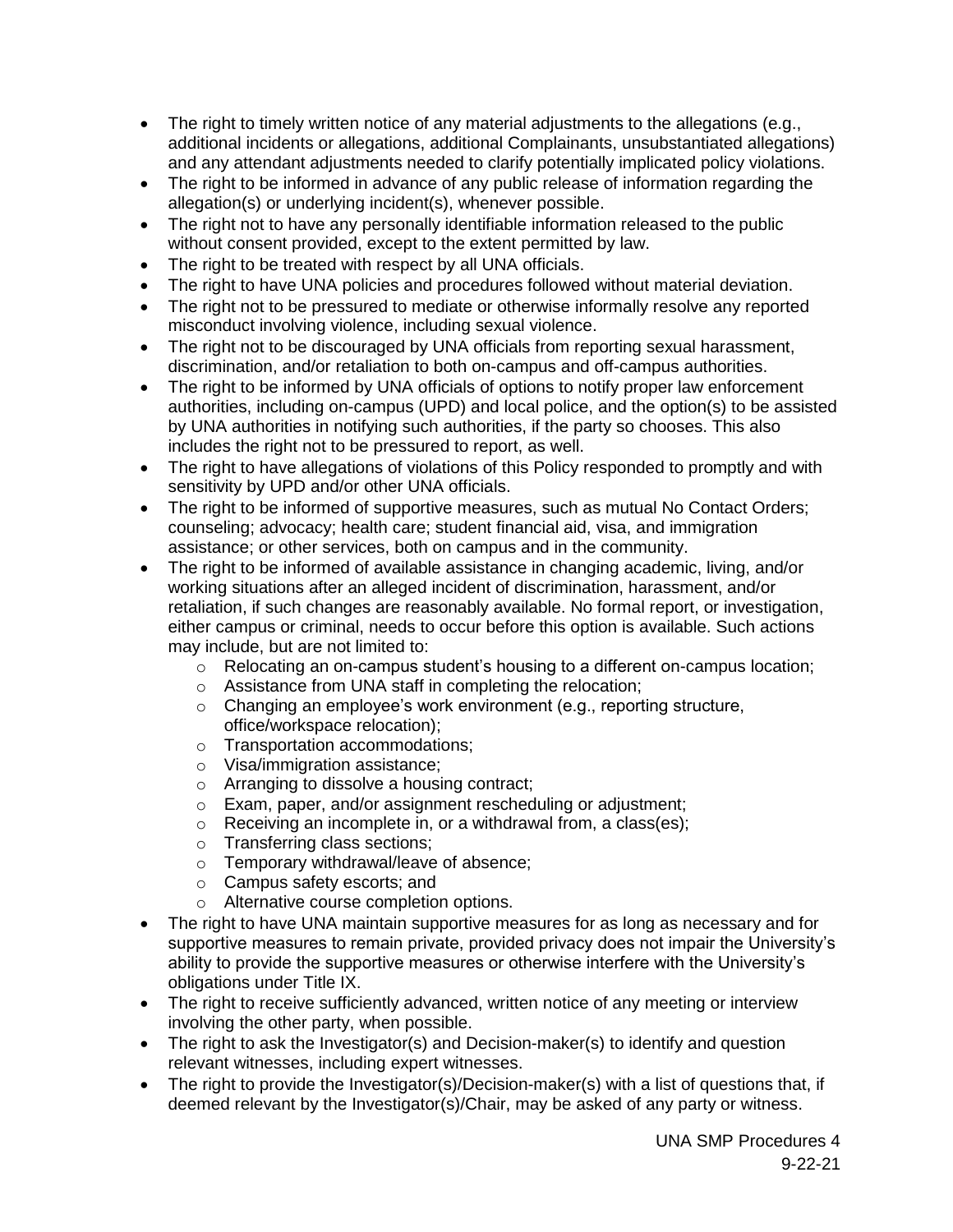- The right to have inadmissible prior sexual history or irrelevant character evidence excluded by the decision-maker.
- The right to know the relevant and directly related evidence obtained and to respond to that evidence.
- The right to fair opportunity to provide the Investigator(s) with their account of the alleged misconduct and have that account be on the record.
- The right to receive a copy of the investigation report, including all factual, policy, and/or credibility analyses performed, and all relevant and directly related evidence available and used to produce the investigation report, subject to the privacy limitations imposed by state and federal law, prior to the hearing, and the right to have at least ten (10) business days to review the report prior to the hearing.
- The right to respond to the investigation report, including comments providing any additional relevant evidence after the opportunity to review the investigation report, and to have that response on the record.
- The right to be informed of the names of all witnesses whose information will be used to make a finding, in advance of that finding, when relevant.
- The right to regular updates on the status of the investigation and/or resolution.
- The right to have reports of alleged Policy violations addressed by Investigators, Title IX Coordinators, and Decision-maker(s) who have received relevant annual training.
- The right to a Hearing Panel that is not single-sex in its composition, if a panel is used.
- The right to preservation of privacy, to the extent possible and permitted by law.
- The right to meetings, interviews, and/or hearings that are closed to the public.
- The right to petition that any UNA representative in the process be recused on the basis of disqualifying bias and/or conflict of interest.
- The right to have an Advisor of their choice to accompany and assist the party in all meetings and/or interviews associated with the resolution process, subject to any limitations in the Sexual Misconduct Policy, such as an Advisor complying with UNA procedures and rules of decorum.
- The right to the use of the appropriate standard of evidence, preponderance of the evidence, to make a finding after an objective evaluation of all relevant evidence.
- The right to be present, including presence via remote technology, during all testimony given and evidence presented during any formal grievance hearing.
- The right to have an impact statement considered by the Decision-maker(s) following a determination of responsibility for any allegation, but prior to sanctioning.
- The right to be promptly informed in a written Notice of Outcome letter of the finding(s) and sanction(s) of the resolution process and a detailed rationale of the decision (including an explanation of how credibility was assessed), delivered simultaneously (without undue delay) to the parties.
- The right to be informed in writing of when a decision by the University is considered final and any changes to the sanction(s) that occur before the decision is finalized.
- The right to be informed of the opportunity to appeal the finding(s) and sanction(s) of the resolution process, and the procedures for doing so in accordance with the standards for appeal established by the Title IX Coordinator.
- The right to not have to provide a statement during the Investigation or provide a statement or answer questions at the live-hearing. However, the investigation may continue and a decision regarding responsibility may be made based on the available statements and evidence.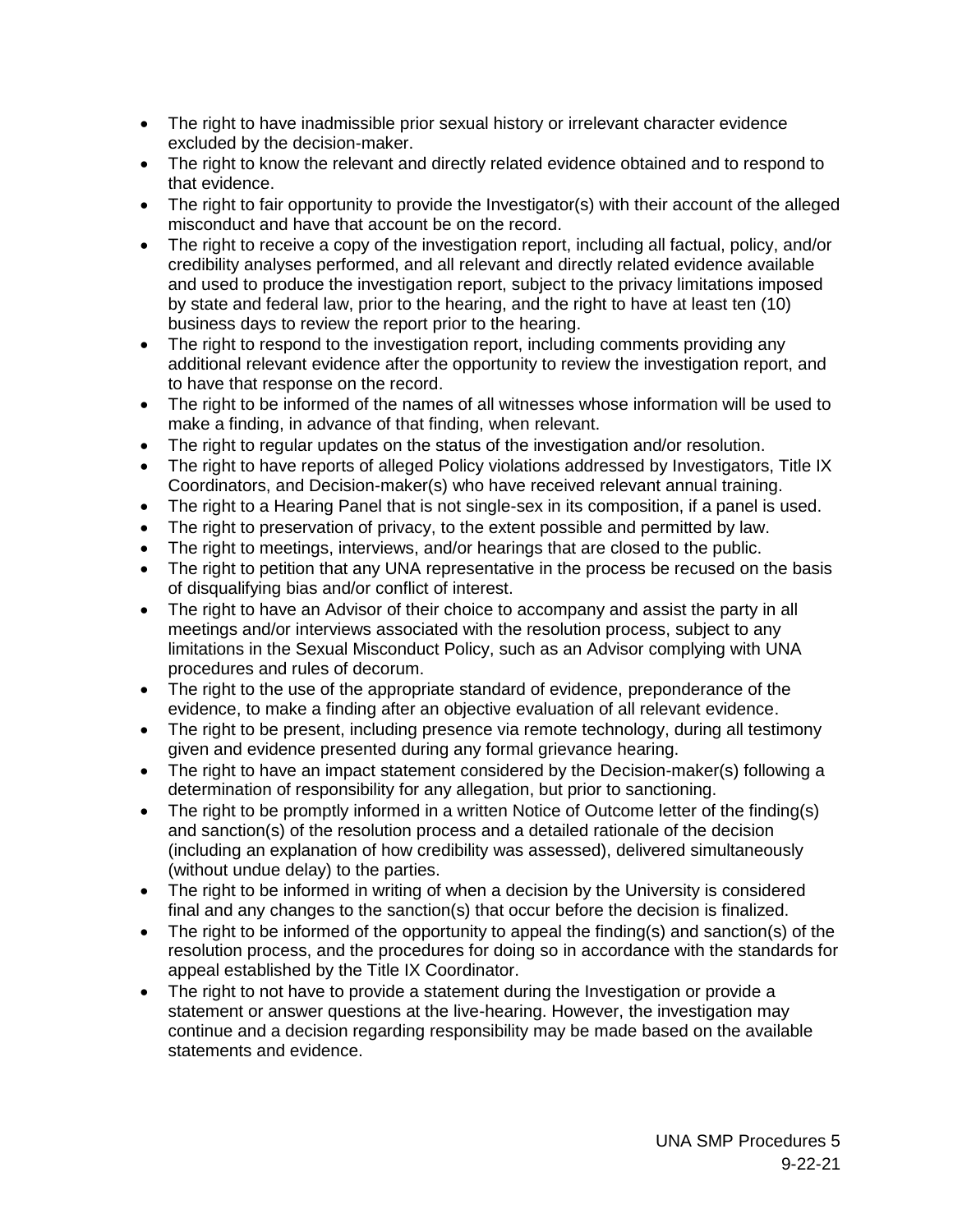- The right to be notified that information and materials the University obtains during its investigation into allegations of Prohibited Conduct may be disclosed to law enforcement in response to a valid subpoena.
- The right to a fundamentally fair resolution as defined in these procedures.
- The right to have access to published policies regarding Prohibited Conduct and University disciplinary procedures, including the possible range of sanctions.

## Notice/Complaint

Upon receipt of a complaint or notice to the Title IX Coordinator of an alleged violation of the Policy, the Title IX Coordinator initiates a prompt initial assessment to determine the next steps the University needs to take.

The Title IX Coordinator will conduct an initial assessment of the report that includes offering supportive measures to the parties and determining whether a formal complaint will be filed.

## Initial Assessment

Following receipt of notice or a complaint of an alleged violation of this Policy, the Title IX Coordinator engages in an initial assessment, which is typically one to five (1-5) business days in duration. The steps in an initial assessment can include, in no particular order:

- The Title IX Coordinator works with the Complainant to determine whether the Complainant prefers a supportive and remedial response or a formal investigation and grievance process.
	- $\circ$  If a supportive and remedial response is preferred, the Title IX Coordinator works with the Complainant to identify their wishes and then seeks to facilitate implementation. No Formal Grievance Process is initiated, though the Complainant can elect to initiate one later, if desired.
- Seeking to determine if the person impacted, the Complainant, wishes to make a formal complaint, and assisting them in doing so, if desired.
	- $\circ$  If they do not wish to do so, the Title IX Coordinator determines whether to initiate a complaint because a violence risk assessment indicates a compelling threat to health and/or safety.
- If a formal complaint is received, the Title IX Coordinator assesses its sufficiency to determine whether the allegation would fall under Title IX, the Sexual Misconduct Policy, both, or neither.
- The Title IX Coordinator reaches out to the Complainant to offer supportive measures.
- The Title IX Coordinator works with the Complainant to ensure they are aware of the right to have an Advisor.

If the Complainant wishes to move forward with the Formal Grievance Process<sup>4</sup>, a formal complaint must be filed. Formal complaints can be filed by a Complainant<sup>5</sup> or the Title IX Coordinator. Formal complaints cannot be filed by third-parties; however, nothing prevents a third-party from alerting the Title IX Coordinator of allegations of Prohibited Conduct. In their discretion, the Title IX Coordinator may file a Complaint based on a violence risk assessment conducted by the University's Threat Assessment Team or other designated personnel.

<sup>4</sup> If the formal grievance process is started, a request could be made by a party to enter into an Informal Resolution at any point prior to the live-hearing.

<sup>5</sup> Or their parent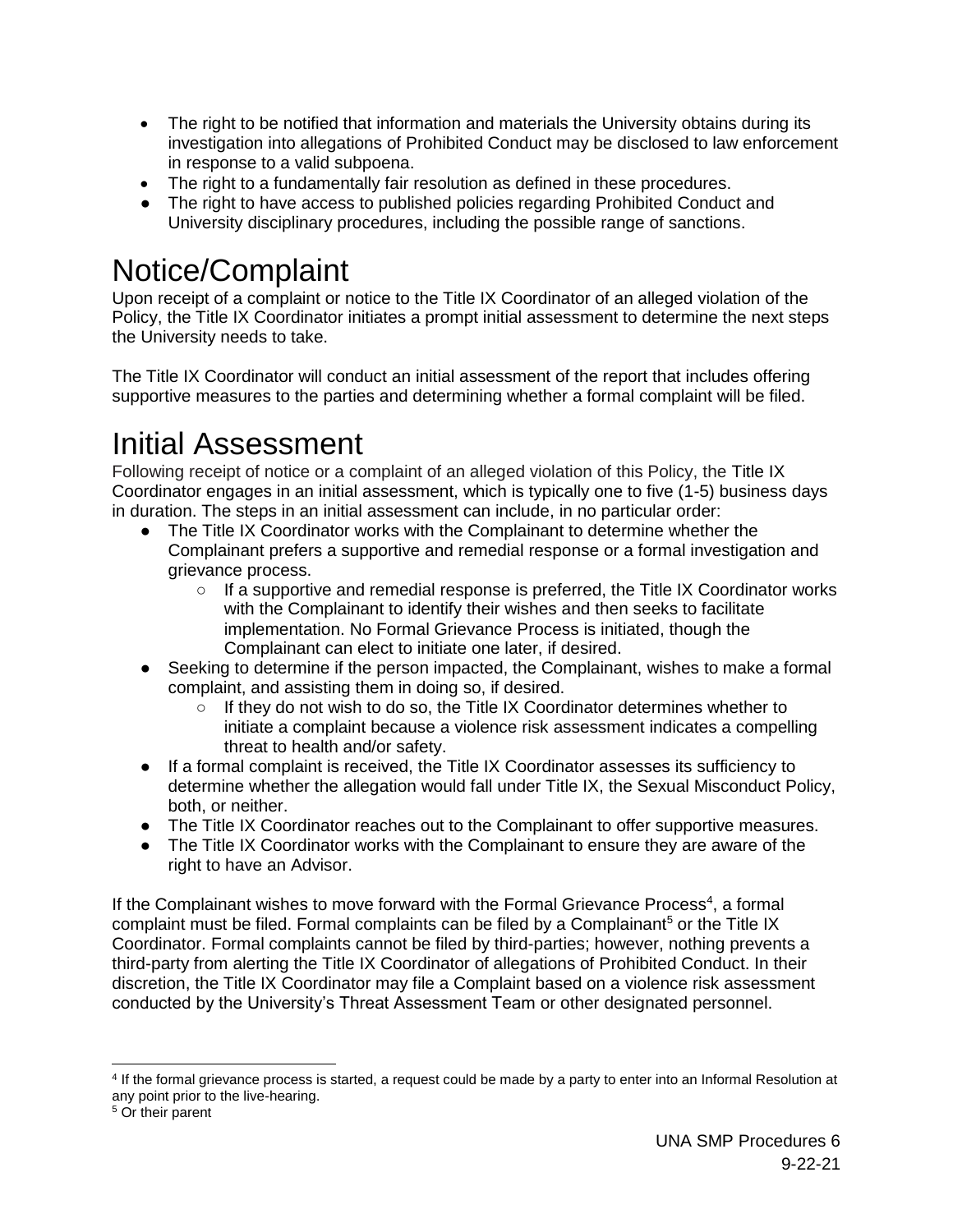### <span id="page-6-0"></span>Violence Risk Assessment

A violence risk assessment (VRA) may be used in the following determinations:

- Emergency removal of a Respondent on the basis of immediate threat to physical health/safety;
- Restricted Access of a Respondent on the basis of threat to healthy/safety;
- Whether the Title IX Coordinator should pursue a formal complaint absent a willing/able Complainant;
- Whether to put the investigation on the footing of incident and/or pattern and/or climate;
- To help identify potential predatory conduct;
- To help assess/identify grooming behaviors;
- Whether it is reasonable to try to resolve a complaint through informal resolution, and what modality may be most successful;
- Whether to permit a voluntary withdrawal by the Respondent;
- Whether to impose transcript notation or communicate with a transfer University about a Respondent;
- Assessment of appropriate sanctions/remedies (to be applied post-hearing); and/or
- Whether a Clery Act Timely Warning, trespass warning, or campus ban is needed.

Threat assessment is the process of evaluating the actionability of violence by an individual against another person or group following the issuance of a direct or conditional threat. A VRA is a broader term used to assess any potential violence or danger, regardless of the presence of a vague, conditional, or direct threat.

VRAs require specific training and are typically conducted by psychologists, clinical counselors, social workers, case managers, law enforcement officers, student conduct officers, or other CARE team members. A VRA authorized by the Title IX Coordinator should occur in collaboration with the CARE or threat assessment team. Where a VRA is required by the Title IX Coordinator, a Respondent refusing to cooperate may result in a charge of failure to comply within the appropriate student or employee conduct process.

A VRA is not an evaluation for an involuntary behavioral health hospitalization nor is it a psychological or mental health assessment. A VRA assesses the risk of actionable violence, often with a focus on targeted/predatory escalations, and is supported by research from the fields of law enforcement, criminology, human resources, and psychology.

## <span id="page-6-1"></span>Jurisdiction

During the initial assessment, the Title IX Coordinator shall review the facts of the case to see whether a dismissal is required or permitted under the Sexual Misconduct Policy or 34 CFR part 106. If any dismissal occurs, both parties shall receive written notice of said dismissal, any appeal rights, and an amended Complaint with any remaining charges.

In order to make such a determination, the Title IX Coordinator first determines whether the alleged Prohibited Conduct falls within the scope of 34 CFR part 106.

- If it does, the Title IX Coordinator will initiate the formal investigation and grievance process, directing the investigation to address:
	- an incident, and/or
	- a pattern of alleged misconduct, and/or
	- a culture/climate issue, based on the nature of the complaint.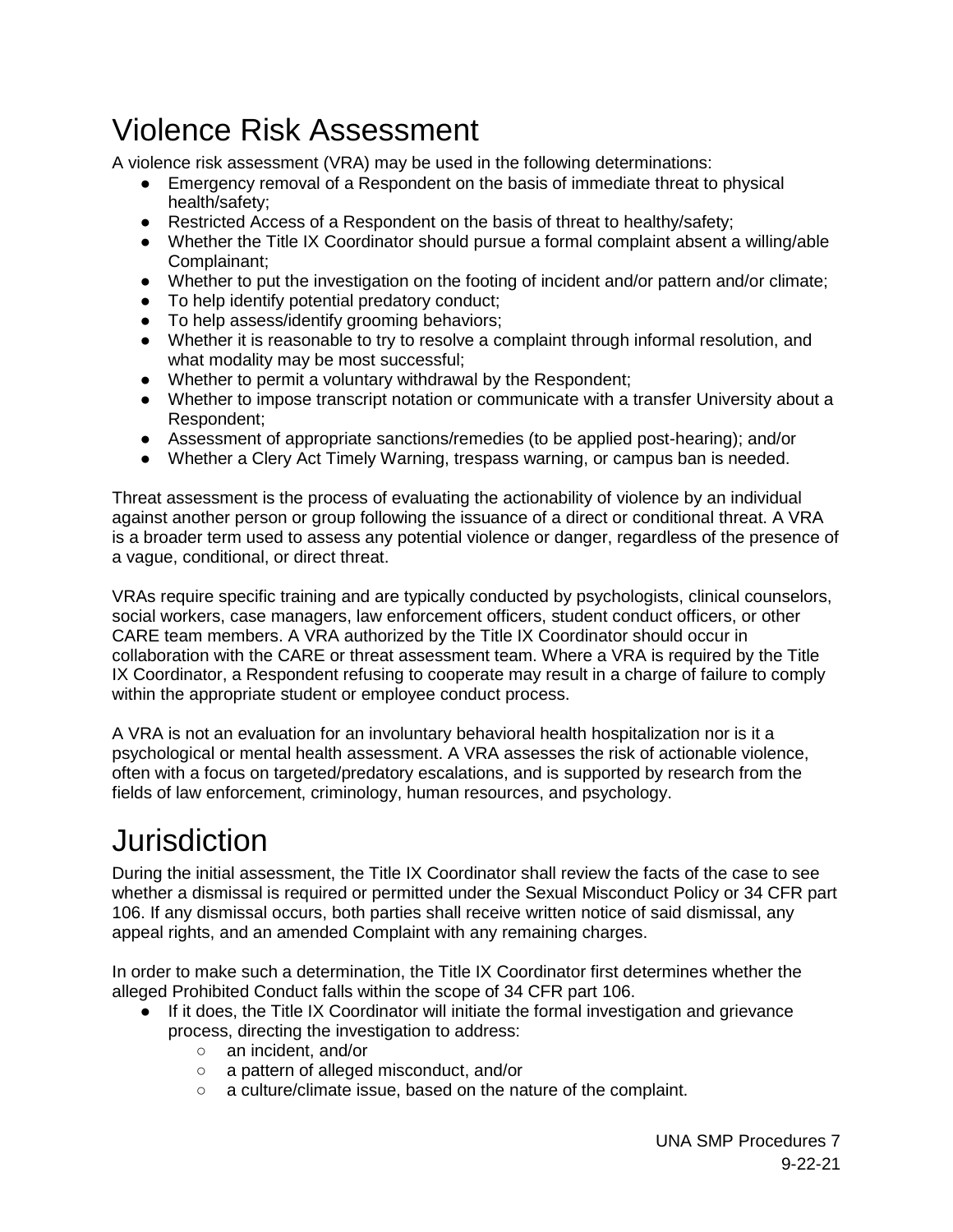After determining the scope of the conduct, the Title IX Coordinator shall determine whether the alleged Prohibited Conduct occurred within the University's education program or activity. In making such a determination, the Title IX Coordinator shall consider whether the University:

- Owns the premises where the harassment occurred?
- Exercises oversight over the activity?
- Supervises the activity?

 $\overline{a}$ 

- Has disciplinary authority over the activity or those within it?
- Funds the program or activity? Sponsors, promotes, or endorses the event or circumstances?

If it determined by the Title IX Coordinator that 34 CFR part 106 does not apply<sup>6</sup> the Title IX Coordinator shall dismiss<sup>7</sup> any Title IX claims in the formal complaint; however, the Title IX Coordinator must then assess whether the alleged prohibited conduct still falls under the jurisdiction of the Sexual Misconduct Policy or if it is due to be referred to another office. The Title IX Coordinator will determine whether the Office of Title IX has jurisdiction to investigate based on the Sexual Misconduct Policy, including whether the Respondent is a University student, staff-member, or faculty-member. If the Title IX Coordinator determines that the Office of Title IX does not have jurisdiction; the Title IX Coordinator may refer the alleged Prohibited Conduct to another department.

If the Title IX Coordinator determines that the University does not have jurisdiction, the Title IX Coordinator may refer the alleged Prohibited Conduct to another department. In situations where the Respondent's identity is unknown or is not a member of the UNA Community, the Title IX Coordinator will assist the Complainant in identifying appropriate campus and local resources and support options and/or, when criminal conduct is alleged, in contacting local or campus law enforcement if the individual would like to file a police report.

Further, even when the Respondent is not a member of the University's community, supportive measures, remedies, and resources may be accessible to the Complainant by contacting the Title IX Coordinator. In addition, the University may take other actions as appropriate to protect the Complainant against third parties, such as issuing a campus ban. Additionally, when the Respondent is enrolled in or employed by another institution, the Title IX Coordinator can assist the Complainant in liaising with the appropriate individual at that institution, as it may be possible to allege violations through that institution's policies.

Similarly, the Title IX Coordinator may be able to advocate for a student or employee Complainant who experiences discrimination in an externship, study abroad program, or other environment external to the University where sexual harassment or nondiscrimination policies and procedures of the facilitating or host organization may give recourse to the Complainant.

If the Title IX Coordinator determines that the University does have jurisdiction, the Title IX Coordinator shall then determine the classification of the Prohibited Conduct. If the Prohibited Conduct falls under Type III, the Title IX Coordinator shall refer the formal complaint to another office. If the Prohibited Conduct falls under Type I or Type II the Title IX Coordinator shall

 $6$  Dismissing a claim under Title IX is merely procedural, and does not limit the University's authority to address a complaint with an appropriate process and remedies.

<sup>&</sup>lt;sup>7</sup> If a complaint is dismissed, any party may appeal that decision pursuant to the Sexual Misconduct Policy as outlined in the Appeals section of these procedures.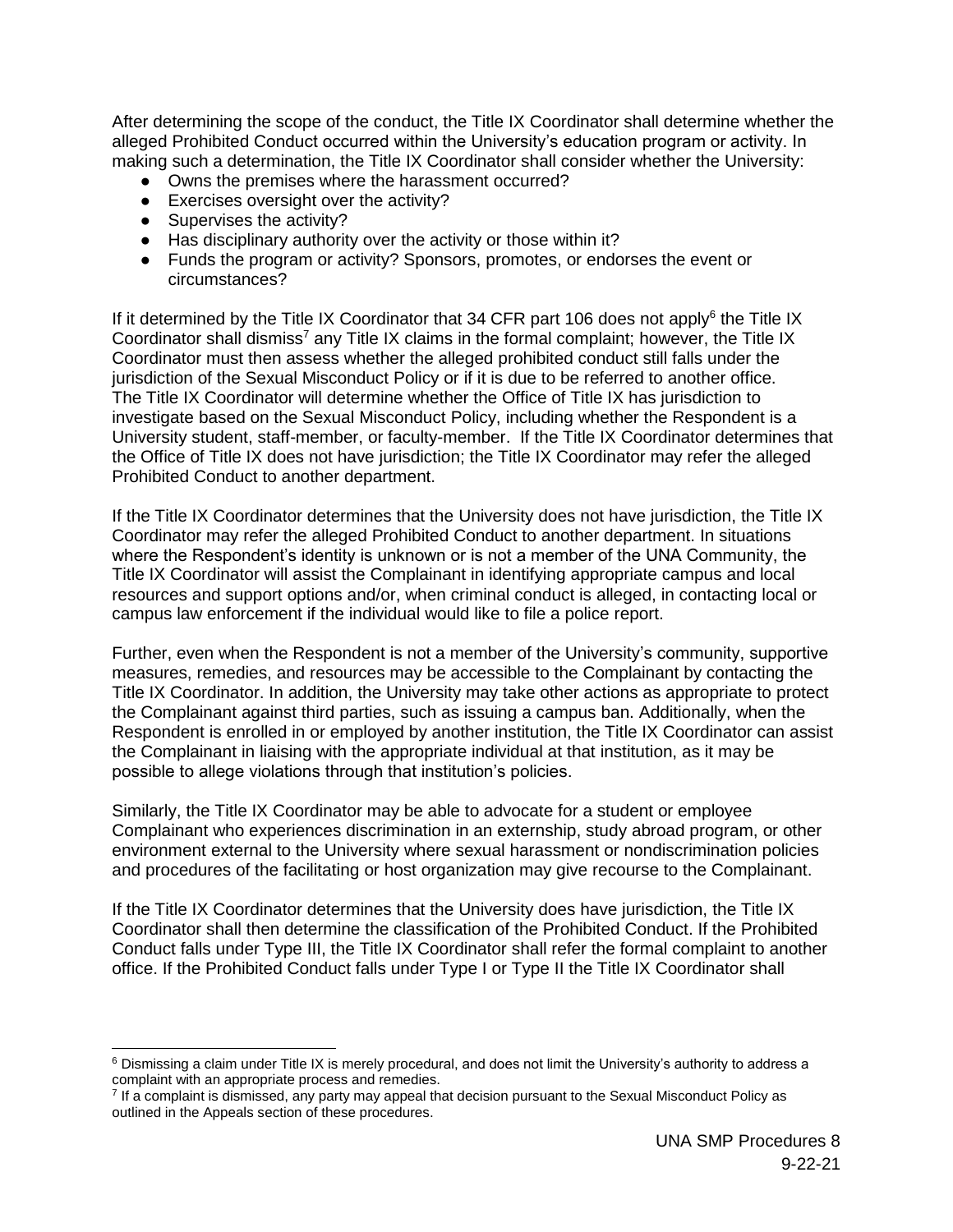continue with the Grievance Process outlined in the Sexual Misconduct Policy and these procedures.<sup>8</sup>

### <span id="page-8-0"></span>Grievance Process Pool Makeup

The Formal Grievance Process relies on a pool of administrators ("the Pool") to carry out the process. The pool can be made up of internal or external trained third-party neutral professionals. Members of the pool are listed on the Title IX website and referenced annually with the distribution of this policy to all students, parents/guardians of students, employees, prospective students, and prospective employees. They are also listed in the Annual Title IX Report published by the Office of Title IX.

The list of Pool members and a description of the Pool can be found at [www.una.edu/titleix](http://www.una.edu/titleix)

#### **a. Pool Member Roles**

Members of the Pool are trained annually, and can serve in in the following roles, at the direction of the Title IX Coordinator:

- To provide appropriate intake of and initial guidance pertaining to complaints
- To act as an Advisor to the parties
- To serve in a facilitation role in informal resolution or Alternate Resolution if appropriately trained in appropriate resolution modalities (e.g., mediation, restorative practices]
- To perform or assist with initial assessment
- To investigate complaints
- To serve as a hearing facilitator (process administrator, no decision-making role)
- To serve as a Decision-maker regarding the complaint
- To serve as an Appeal Decision-maker
- To provide supportive measures or remedies

#### **b. Pool Member Appointment**

The Title IX Coordinator selects members of the Pool after going through a selection process. Once selected, the Title IX Coordinator, in consultation with the President, appoints the pool, which then acts with independence and impartiality. The Title IX Coordinator continues to oversee the Pool and can, in limited circumstances, end that individual's involvement with the case or request their removal from the Pool. Those circumstances can include, but are not limited to, the University becoming aware of a Pool member's bias towards or against complainants or respondents generally, a failure to comply with the procedures outlined, or failure to respond to Title IX communications in a prompt manner.

Members of the pool are typically trained for a designated role within the grievance process as a result of particular skills, aptitudes, or talents identified in members of the Pool that make them best suited to particular roles. In certain circumstances, members of the Pool may be trained in a variety of roles and can rotate amongst the different roles listed in order to provide substitutes or a greater depth of experience when necessary.

 $\overline{a}$ <sup>8</sup> If the conduct falls under Type 1 and the Title IX Coordinator determines that the University does not have jurisdiction under Title IX, but does have jurisdiction under the Sexual Misconduct Policy, the Title IX prong of the allegation may be dismissed; however, the policy violation will still be processed through the grievance process under the Sexual Misconduct Policy.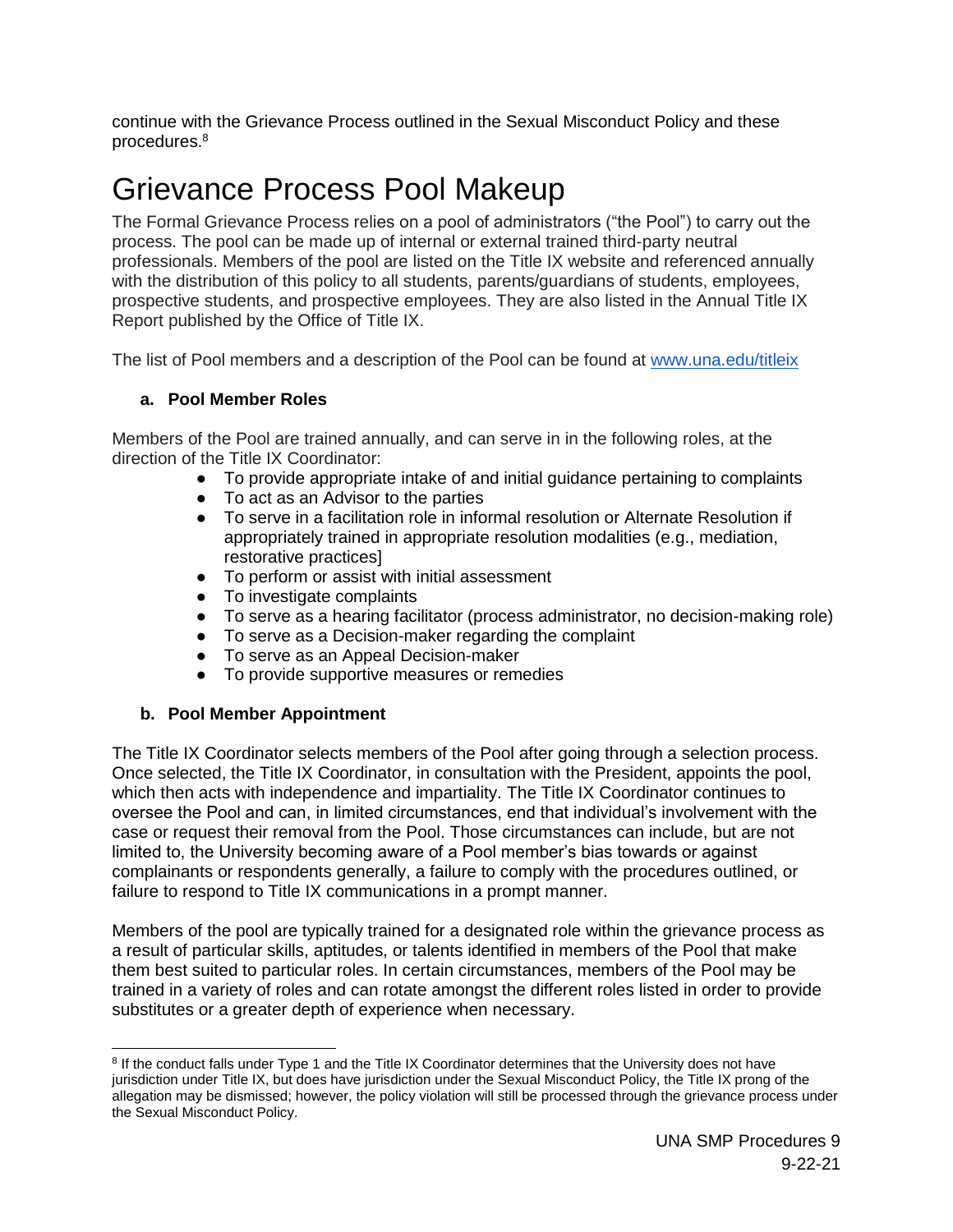#### **c. Pool Member Training**

The Pool members receive annual training jointly OR based on their respective roles. This training includes, but is not limited to:

- The scope of the University's policies and procedures as it relates to their roles;
- How to conduct investigations and hearings that protect the safety of Complainants and Respondents, and promote accountability;
- Implicit bias:
- Disparate treatment and impact;
- Reporting, confidentiality, and privacy requirements;
- Applicable laws, regulations, and federal regulatory guidance;
- How to implement appropriate and situation-specific remedies;
- How to investigate in a thorough, reliable, and impartial manner;
- How to uphold fairness, equity, and due process;
- How to weigh evidence:
- How to conduct questioning;
- How to assess credibility;
- Impartiality and objectivity;
- How to render findings and generate clear, concise, evidence-based rationales;
- The definitions of all Prohibited Conduct;
- How to apply definitions used by the University with respect to consent (or the absence or negation of consent) consistently, impartially, and in accordance with policy;
- How to conduct an investigation and grievance process including hearings, appeals, and informal resolution processes;
- How to serve impartially by avoiding prejudgment of the facts at issue, conflicts of interest, and bias;
- Any technology to be used at a live hearing;
- Issues of relevance of questions and evidence;
- Issues of relevance to create an investigation report that fairly summarizes relevant evidence; and
- How to determine appropriate sanctions in reference to all forms of harassment, discrimination, and/or retaliation allegations.

Specific training is also provided for Appeal Decision-makers, intake personnel, University employees who also serve as Advisors, and Chairs. All Pool members are required to attend these training sessions annually. The current materials used to train all members of the Pool are publicly available on the University's Title IX website at [www.una.edu/titleix.](http://www.una.edu/titleix)

#### **d. Pool Membership**

The overall Pool typically includes:

- 3 or more Hearing Chairs:
- 6 or more members from the Division of Academic Affairs and/or faculty, including at least 5 tenured faculty;
- 2 or more representatives from the University staff/administration;
- 1 or more representative from Athletics;

Employees who are interested in serving in the Pool are encouraged to contact the Title IX Coordinator. If an employee is interested in serving in a role as an advisor, the employee is still encouraged to contact the Title IX Coordinator in order to receive training on University policy and procedures.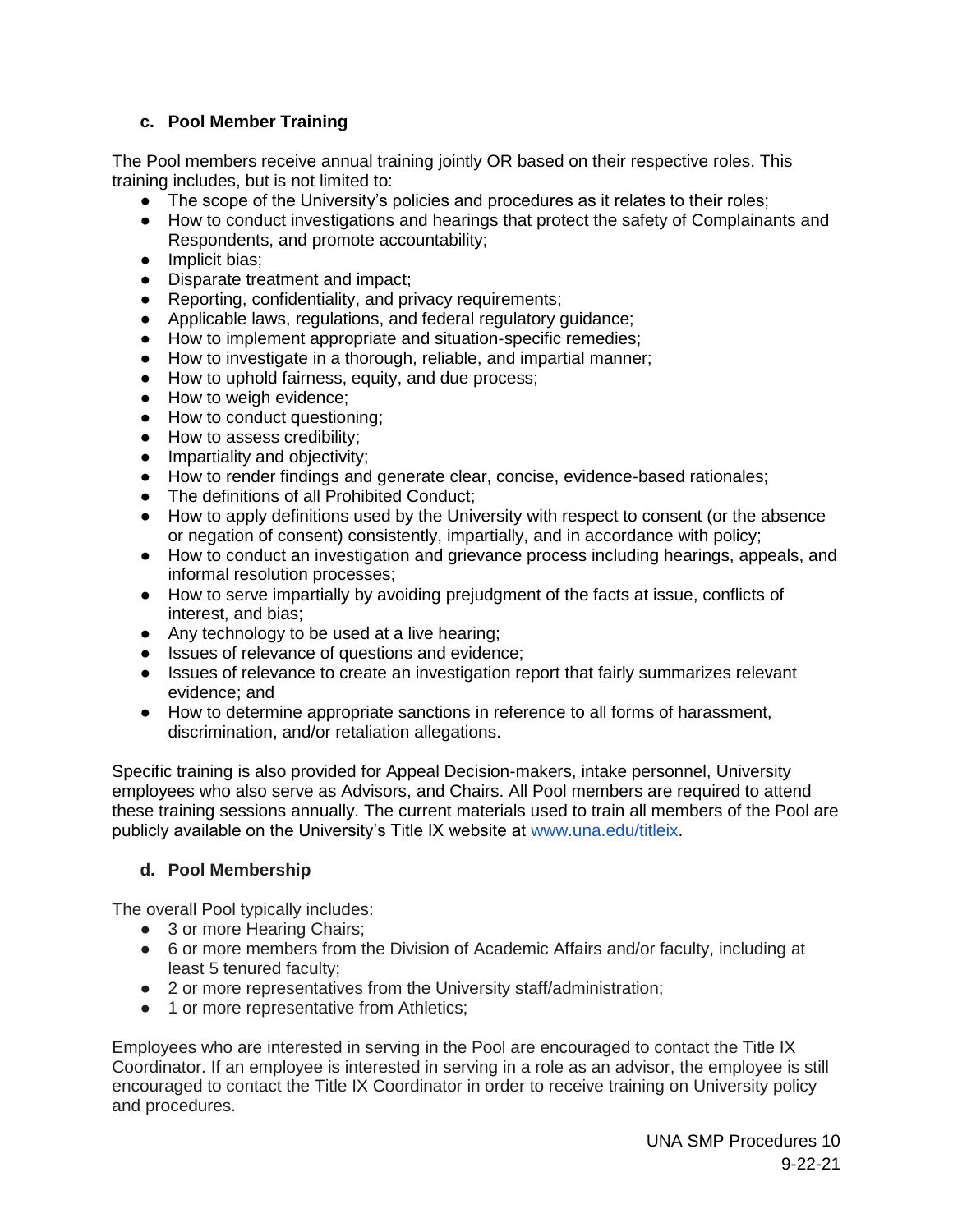All interested parties, even those who have previously served in similar roles, are subject to an application process. This process is designed to ensure no member of the pool is biased toward or against Respondents or Complainants generally.<sup>9</sup> A bias toward or against Respondents or Complainants generally can be grounds for removal from the Pool.

### <span id="page-10-0"></span>Advisors

The parties may each have an Advisor of their choice present with them for all meetings and interviews within the resolution process, if they so choose. The parties may select whoever they wish to serve as their Advisor as long as the Advisor is eligible, willing, and available.<sup>10</sup> University employees who are interested in serving as an Advisor are strongly encouraged to contact the Title IX Coordinator for training on this role before taking on this role.

Choosing an Advisor who is also a witness in the process creates potential for bias and conflictof-interest. A party who chooses an Advisor who is also a witness can anticipate that issues of potential bias will be explored by the hearing Decision-maker(s). Therefore, it is advisable, but not a requirement, that an Advisor of Choice is someone who is not a witness to the allegations. In some instances, it may best facilitate the Grievance Process for the party to have more than one Advisor; therefore, requests for multiple advisors, not including as discussed below, should be sent to the Title IX Coordinator. The decision to grant this request is at the sole discretion of the Title IX Coordinator and will be granted equitably to all parties.

Parties also have the right to choose not to have an Advisor in the initial stages of the resolution process, prior to a hearing. During the live-hearing, all parties must have an Advisor present.

#### **a. Who Can Serve as an Advisor**

The Advisor may be a friend, mentor, family member, attorney, or any other individual a party chooses to advise, support, and/or consult with them throughout the resolution process. The parties may choose Advisors from inside or outside of the University community. The Title IX Coordinator will also offer to assign a trained Advisor for any party if the party so chooses. If the parties choose this option, the Advisor will have previously received training facilitated by the University and be familiar with the University's process.

If the parties choose an Advisor from outside the pool of those identified by the University, the Advisor may not have been trained by the University and may not be familiar with the University's policies and procedures.

#### **b. Advisors in Hearings/University Provided Advisor**

Under U.S. Department of Education regulations applicable to Title IX, live questioning is required during the hearing and the questioning must be conducted by the parties' Advisors. The parties are not permitted to directly question each other or any witnesses. Therefore, unless the parties have already requested a University Provided Advisor, at the conclusion of the investigation stage of the grievance process, the Title IX Coordinator may appoint a trained Advisor for the limited purpose of being available to conduct any questioning at a live-hearing. A party may choose to disregard this appointment and bring their own Advisor of Choice to the

 $\overline{a}$ <sup>9</sup> Unless the Pool member solely serves as an advisor.

<sup>10</sup> "Available" means the party cannot insist on an Advisor who simply doesn't have inclination, time, or availability. Also, the Advisor cannot have institutionally conflicting roles, such as being a Title IX administrator who has an active role in the matter, or a supervisor who must monitor and implement sanctions.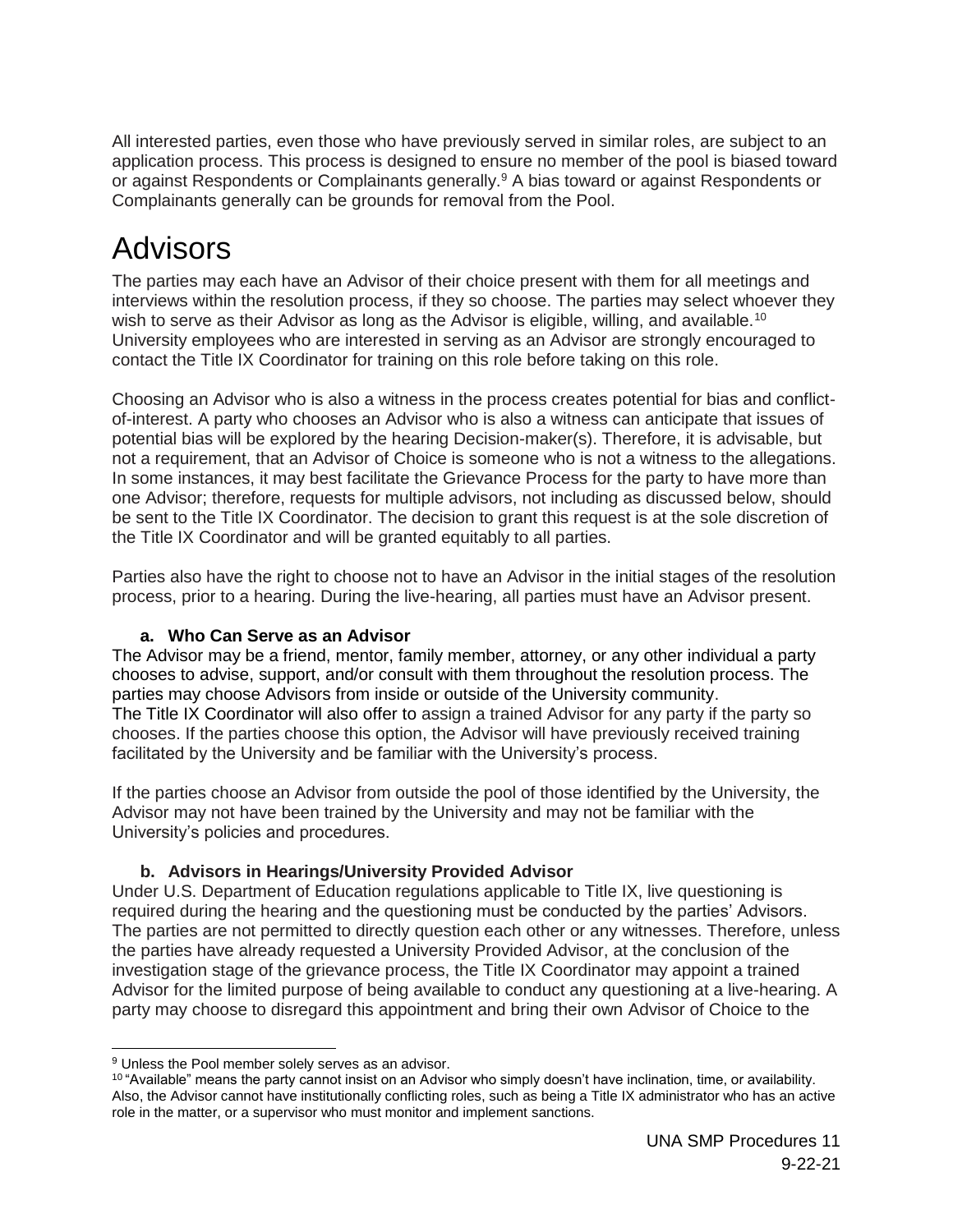live-hearing; however, in that instance, both Advisors would remain present for the livehearing.<sup>11</sup> No party may proceed without an Advisor.

If the party's Advisor of Choice will not or cannot question the other party or witnesses, either by lack of attendance or otherwise, the University Provided Advisor shall do so thoroughly, regardless of the participation or non-participation of the party in the hearing itself. Extensive questioning of the parties and witnesses will also be conducted by the Decision-maker(s) during the hearing.

#### **c. Advisor's Role**

The parties may be accompanied by their Advisor in all meetings and interviews at which the party is entitled to be present, including intake and interviews. Advisors should help the parties prepare for each meeting and are expected to advise ethically, with integrity, and in good faith. At the live-hearing, it is required that the Advisor, rather than the party, question other parties and witnesses. Therefore, the parties should consider consulting with their advisor before the live-hearing to discuss potential questions that the party might like to pose to the other party and witnesses through their advisor.

The University cannot guarantee equal Advisory rights, meaning that if one party selects an Advisor who is an attorney, but the other party does not choose, or cannot afford, an attorney, the University is not obligated to provide an attorney.

During the investigative stage, the University expects to hear from parties directly. This includes answering questions and providing evidence. However, advisors are allowed to be present and can advise during interviews, or during breaks, if needed.

#### **d. Pre-Interview Meetings**

Advisors may request to meet with the Title IX Coordinator or the Investigator(s) conducting interviews/meetings in advance of these interviews or meetings. This pre-meeting allows Advisors to clarify and understand their role and University policies and procedures. At times, this may be best accomplished via a phone call or by an in-person meeting, with or without the party. At no time will the specifics of the case be discussed without the party signing a FERPA release allowing the case to be discussed with the party's Advisor.

#### **e. Advisor Violations of University Policy**

All Advisors are subject to the same University policies and procedures, whether they are attorneys or not. Advisors are expected to advise their advisees without disrupting proceedings. This includes Advisors refraining from addressing University officials (i.e. investigators) in a meeting or interview unless invited to (e.g., asking procedural questions). Likewise, the Advisor may not make a presentation or speak on the behalf of the advisee to the Investigator(s) or Decision-Maker(s) except during the questioning portion of the live-hearing.

The parties are expected to ask and respond to questions on their own behalf throughout the investigation phase of the resolution process. Although the Advisor generally may not speak on behalf of their advisee, the Advisor may consult with their advisee, either privately as needed, or by conferring or passing notes during any resolution process meeting or interview. For longer or more involved discussions, the parties and their Advisors should ask for breaks to allow for private consultation. It is the expectation of the University that prior to taking any breaks, the last question asked shall be answered by the party.

 <sup>11</sup> This can be the same Advisor they've used at the interview stage, or a different Advisor.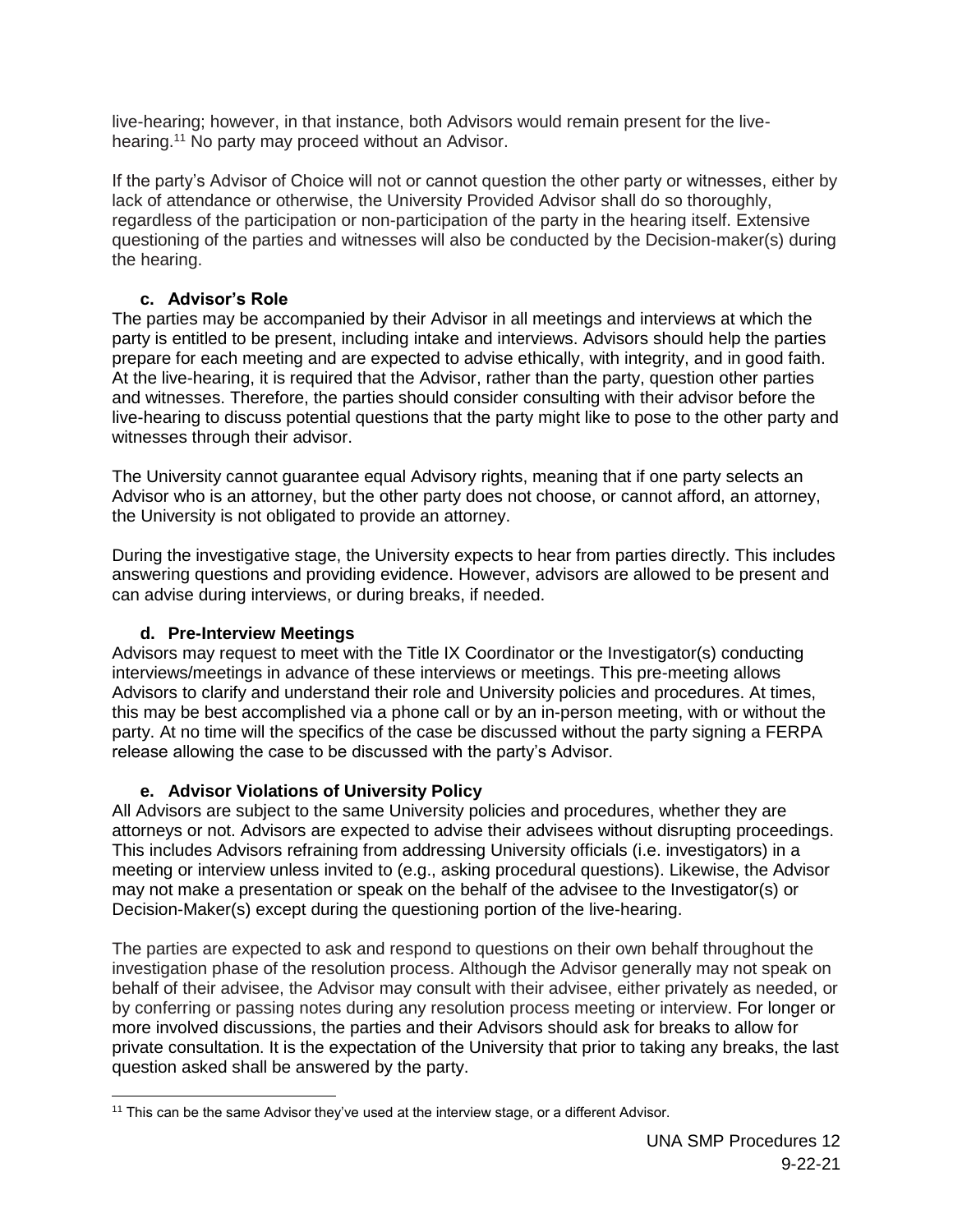Any Advisor who oversteps their role as defined by this policy will be warned only once. If the Advisor continues to disrupt or otherwise fails to respect the limits of the Advisor role, the meeting will be ended, or other appropriate measures implemented. Subsequently, the Title IX Coordinator will determine how to address the Advisor's non-compliance and future role. Repeated oversteps may result in the Advisor being barred from participating in the process moving forward.

During the live-hearing, all Advisors will be expected to follow any rules of decorum as laid out by the Hearing Chair at the beginning of the live-hearing. The Chair will have broad authority to respond to disruptive or harassing behaviors, this may include a recess of the hearing or the exclusion of the offending person. The Chair is responsible for ensuring an orderly, fair, impartial, and respectful hearing.

#### **f. Sharing Information with the Advisor**

The Office of Title IX expects that the parties may wish to have documentation and evidence related to the allegations shared with their Advisors. Parties may share this information directly with their Advisor or other individuals if they wish. Doing so may help the parties participate more meaningfully in the resolution process. In certain circumstances, the Office of Title IX can share information with both the party and their Advisor; however, if a party requests that all communication be made exclusively through their Advisor, the Office of Title IX will not comply with that request.

#### **g. Privacy of Records Shared with Advisor**

Advisors are expected to maintain the privacy of the records shared with them. These records may not be shared with third parties, disclosed publicly, or used for purposes not explicitly authorized by the Office of Title IX. The Title IX Coordinator may seek to restrict the role of any Advisor who does not respect the sensitive nature of the process or who fails to abide by these privacy expectations.

#### **h. Expectations of an Advisor**

The Office of Title IX generally expects an Advisor to adjust their schedule to allow them to attend meetings when planned, but may change scheduled meetings to accommodate an Advisor's inability to attend, if doing so does not cause an unreasonable delay. The Office of Title IX may also make reasonable provisions to allow an Advisor who cannot attend in person to attend a meeting by telephone, video conferencing, or other similar technologies as may be convenient, stable, and available.

#### **i. Expectations of the Parties with Respect to Advisors**

A party may elect to change Advisors during the process and is not obligated to use the same Advisor throughout. The parties are expected to inform the Investigator(s) of the identity of their Advisor at least two (2) business days before the date of their first meeting with Investigators (or as soon as possible if a more expeditious meeting is necessary or desired).

The parties are expected to provide timely notice to the Title IX Coordinator if they change Advisors at any time. It is assumed that if a party changes Advisors, consent to share information with the previous Advisor is terminated, and a release for the new Advisor must be secured. Parties are expected to inform the Title IX Coordinator of the identity of their hearing Advisor at least two (2) business days before the hearing.

#### **j. Assistance in Securing an Advisor**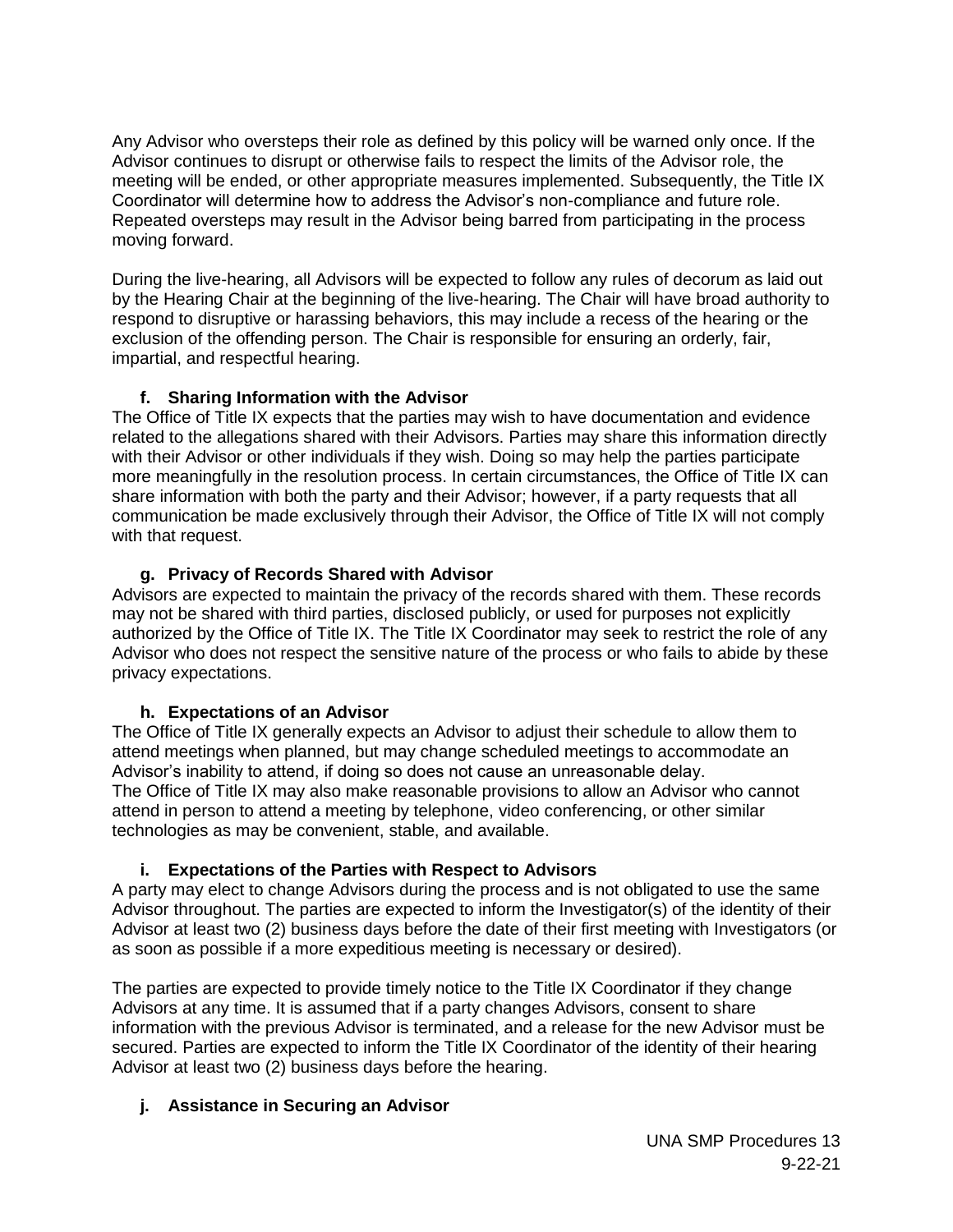An Advisor can be a friend, mentor, family member, attorney, or any other individual a party chooses to advise, support, and/or consult with them throughout the resolution process. At times, the Office of Title IX can attempt to assist a party in securing an Advisor.

The Office of Title IX keeps a list of trained University employees who are at times willing to serve as an Advisor. The list is available at [www.una.edu/titleix.](http://www.una.edu/titleix)

Additionally, there are community resources that may be of assistance to those seeking an Advisor.

#### *Local Attorneys*

The Alabama State Bar Association provides a Lawyer Referral Service. Additional information is also available at [www.alabar.org.](http://www.alabar.org/)

The Lauderdale County Bar Association maintains contact information for area lawyers in different practice areas and other local bar associations are likely to do the same. Information about local bar presidents is available at [https://www.alabar.org/about/local-bar-presidents/.](https://www.alabar.org/about/local-bar-presidents/) Some of these attorneys may offer discounted or pro bono rates for student services.

Additionally, some of these attorneys may have undergone training related to University policies and procedures.

#### *Respondent-specific Organizations*

For further inquiries related to an Advisor, Respondents may wish to contact organizations such as:

- FACE [\(http://www.facecampusequality.org\)](http://www.facecampusequality.org/)
- SAVE [\(http://www.saveservices.org\)](http://www.saveservices.org/).

#### *Complainant-specific Organizations*

Complainants may wish to contact organizations such as:

- The Victim Rights Law Center [\(http://www.victimrights.org\)](http://www.victimrights.org/),
- The National Center for Victims of Crime [\(http://www.victimsofcrime.org\)](http://www.victimsofcrime.org/), which maintains the Crime Victim's Bar Association.]
- The Time's Up Legal Defense Fund[:](https://nwlc.org/times-up-legal-defense-fund/) <https://nwlc.org/times-up-legal-defense-fund/> ]

### **Counterclaims**

The Title IX Coordinator and the University are obligated to ensure that the grievance process is not abused for retaliatory purposes. The Title IX Coordinator permits the filing of counterclaims but uses an initial assessment, described above, to assess whether the allegations in the counterclaim are made in good faith. Counterclaims by a Respondent are often made in good faith, but are, on occasion, also made for purposes of retaliation. Counterclaims made with retaliatory intent will not be permitted.

Counterclaims determined to have been reported in good faith will be processed using the grievance procedures below. Investigation of such claims may take place after resolution of the underlying initial allegation, in which case a delay may occur. Counterclaims may also be resolved through the same investigation as the underlying allegation, at the discretion of the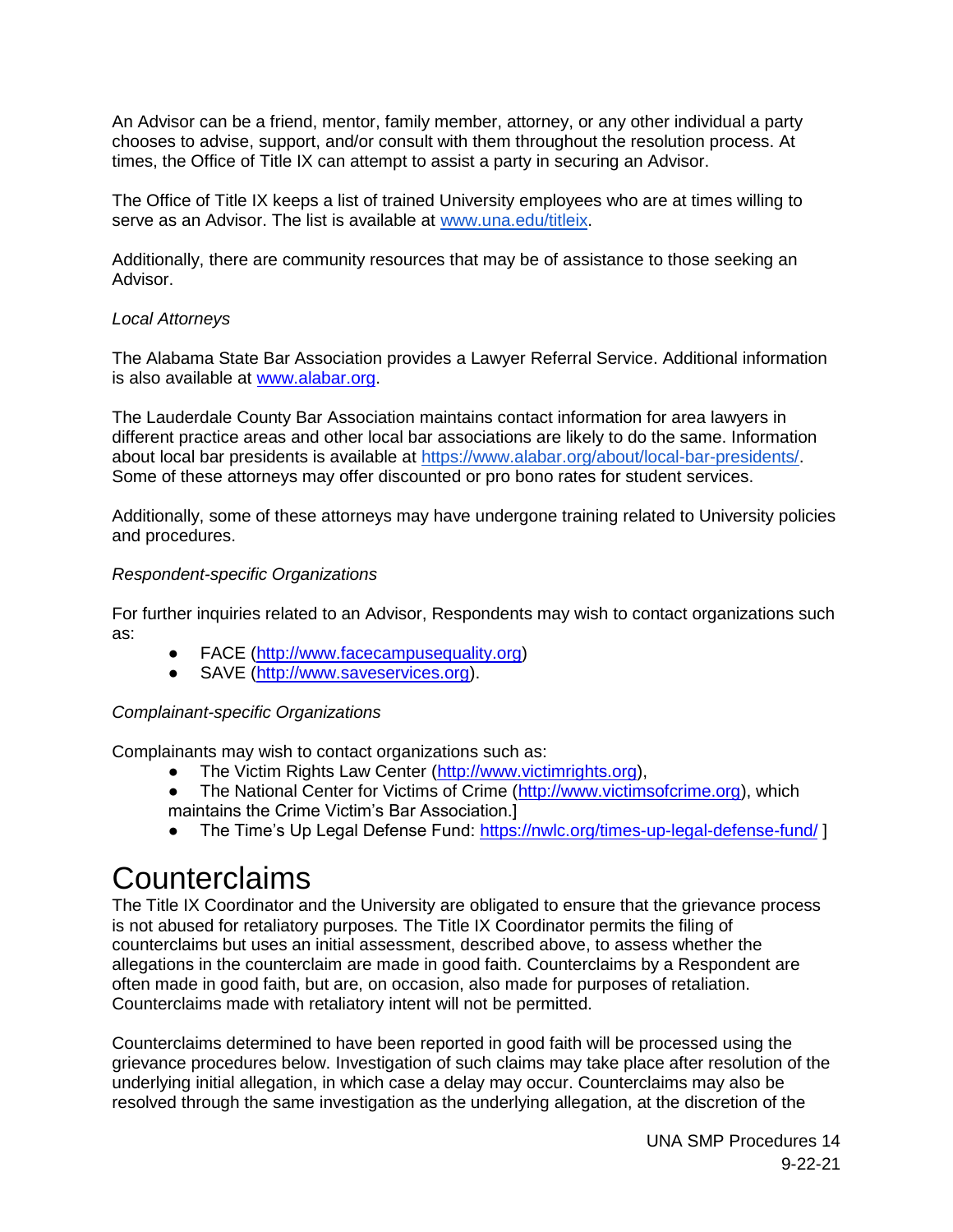Title IX Coordinator. When counterclaims are not made in good faith, they will be considered retaliatory and may constitute a violation of this policy.

### Supportive Measures

The Title IX Coordinator will offer and implement appropriate and reasonable supportive measures to the parties upon notice of alleged harassment, discrimination, and/or retaliation. Supportive measures are non-disciplinary, non-punitive individualized services offered as appropriate, as reasonably available, and without fee or charge to the parties to restore or preserve access to the University's education program or activity, including measures designed to protect the safety of all parties or the University's educational environment, and/or deter harassment, discrimination, and/or retaliation.

The Title IX Coordinator promptly makes supportive measures available to the parties upon receiving notice of a complaint. At the time that supportive measures are offered, the Title IX Coordinator will inform the Complainant, in writing, that they may file a formal complaint either at that time or in the future, if they have not done so already. The Title IX Coordinator works with the Complainant to ensure that their wishes are taken into account with respect to the supportive measures that are planned and implemented.

The Title IX Coordinator will maintain the privacy of the supportive measures, provided that privacy does not impair the ability to provide the supportive measures. The Title IX Coordinator will act to ensure as minimal an academic impact on the parties as possible. The Title IX Coordinator will implement measures in a way that does not unreasonably burden the other party.

These actions may include, but are not limited to:

- Referral to counseling, medical, and/or other healthcare services;
- Referral to community-based service providers;
- Student financial aid counseling;
- Education to the community or community subgroup(s);
- Altering campus housing assignment(s);
- Altering work arrangements for employees or student-employees;
- Safety planning;
- Providing campus safety escorts;
- Providing transportation accommodations;
- Implementing contact limitations (no contact orders) between the parties;<sup>12</sup>
- Academic support, extensions of deadlines, or other course/program-related adjustments
- Class schedule modifications, withdrawals, or leaves of absence;
- Referral to UPD for University Trespass;
- Timely Warnings as required by federal law;
- Increased security and monitoring of certain areas of the campus;
- Any other actions deemed appropriate by the Title IX Coordinator;

### <span id="page-14-0"></span>Removals

 $\overline{a}$ 

When the University has jurisdiction to act under 34 CFR Part 106, i.e. the alleged prohibited conduct is Type 1 and occurs as part of the University's education program or activity, the Title

<sup>&</sup>lt;sup>12</sup> Violations of no contact orders will be referred to appropriate student or employee conduct processes for enforcement as proscribed in the Policy.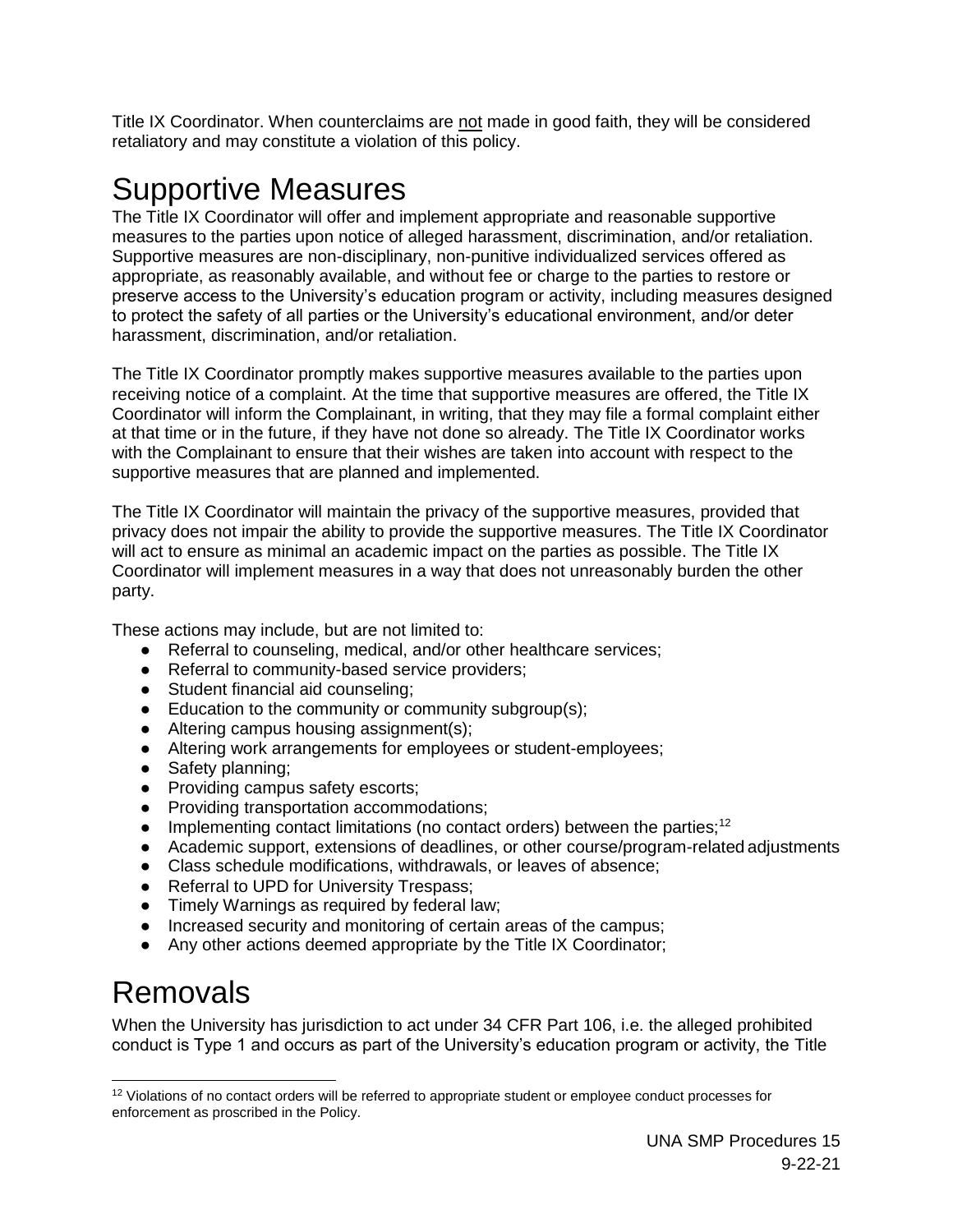IX Coordinator can act to remove a Respondent entirely or partially from the University's education program or activities on an emergency basis when, and only when, an individualized safety and risk analysis has determined that an immediate threat to the physical health or safety of any student or other individual justifies removal.<sup>13</sup> For cases that fall outside of 34 CFR Part 106, the University may also explore a "Restricted Access Removal."

Restricted Access is the removal of a respondent from the College's education program or activity on an emergency/temporary basis. Restricted Access is not disciplinary in nature and is not recorded on the respondent's transcript or permanent employee file. Restricted Access is evaluated on an individualized basis to determine the appropriate level of access to campus and participation in the College's programs and activities. Students placed on Restricted Access are often, but not always, permitted to continue to participate in classes and other academic obligations, and may or may not be able to remain in College housing, extracurriculars, eat in the dining hall, or be present on campus during unstructured periods of time.

At the request of the Title IX Coordinator, the University's Threat Assessment Team, or another designated individual, will perform an individualized safety and risk analysis. Depending on the results of the individualized safety and risk analysis, the Title IX Coordinator may engage in an Emergency Removal or implement Restricted Access. The Title IX Coordinator will notify all parties, in writing, of any removals or restrictions and any subsequent changes to either.

All parties will have the opportunity to challenge any such removal or restriction. In all cases in which removal or restrictions are imposed, the student, employee, or two representatives from a student organization<sup>14</sup> will be given notice of the action and the option to request to meet with the Title IX Coordinator prior to such removal or restriction being imposed, or as soon thereafter as reasonably possible, to show cause why the removal or restriction should not be implemented or should be modified.

A Respondent may be accompanied by an Advisor of their choice when meeting with the Title IX Coordinator for the show cause meeting. The Respondent will be given access to a written summary of the basis for the emergency removal or restriction prior to the meeting to allow for adequate preparation.

This meeting is not a hearing on the merits of the allegation(s), but rather is an administrative process intended to determine solely whether the emergency removal or restriction is appropriate. This meeting is not about reaching factual conclusions about whether the Respondent is responsible for the underlying sexual harassment or sexual misconduct allegations. When this meeting is not requested within 3 days of the notice, objections to the removal or restriction will be deemed waived. A Complainant and their Advisor may be permitted to participate in this meeting if the Title IX Coordinator determines it is equitable to do so. There is no appeal process for emergency removal decisions.

The Title IX Coordinator has sole discretion under this policy to implement or stay a removal or restriction and to determine the conditions and duration. Violation of a removal or restriction under this policy will be grounds for discipline, which may include expulsion or termination.

 $\overline{a}$ 

 $13$  This section also applies to any restrictions that the Title IX Coordinator, in conjunction with a coach or athletic administrator, may place on a student-athlete

<sup>&</sup>lt;sup>14</sup> In most circumstances, this will be the organization president and the organizational advisor. For more information please see the Organizational Misconduct Protocol or the Student Code of Conduct.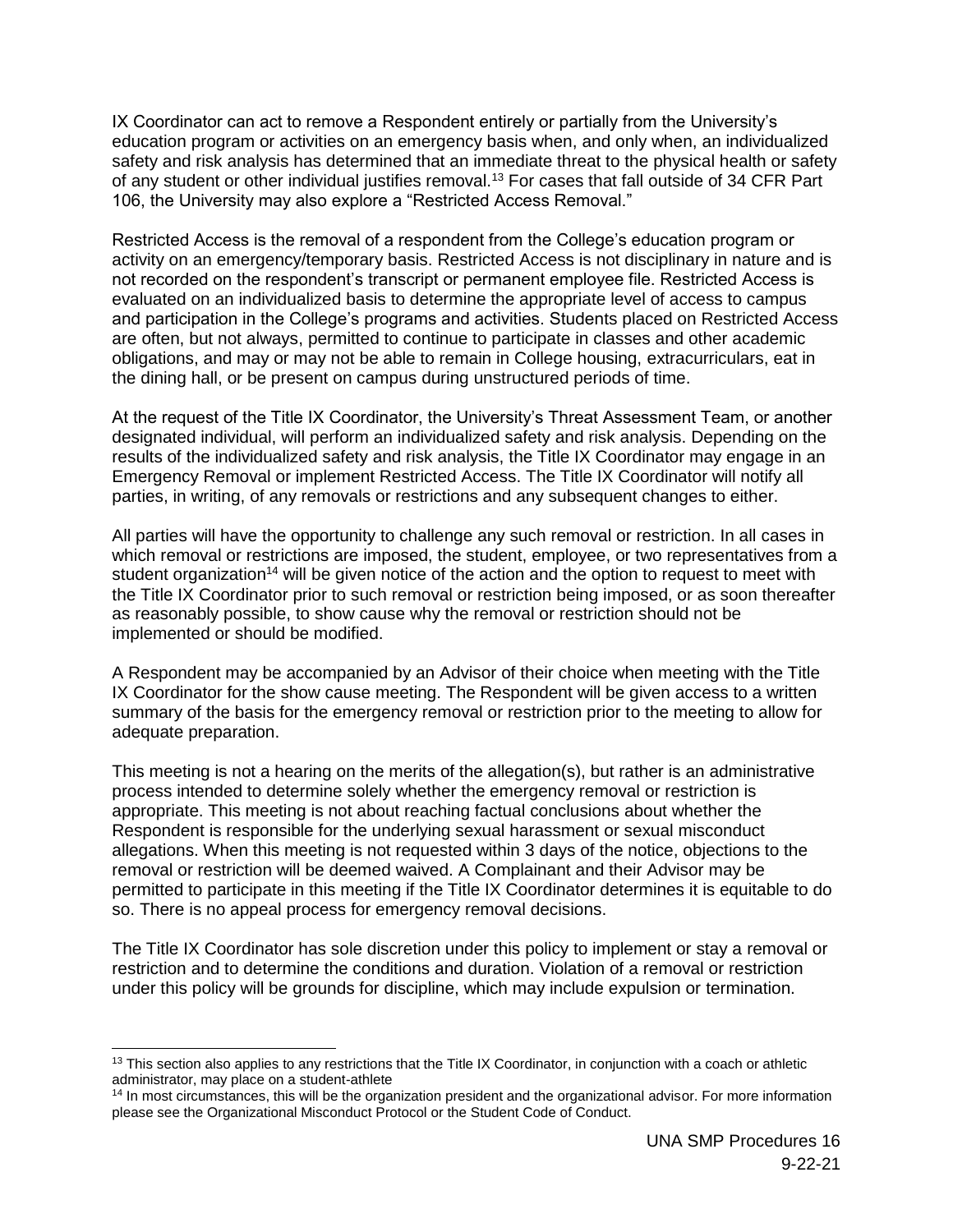The University will implement the least restrictive emergency actions possible in light of the circumstances and safety concerns. As determined by the Title IX Coordinator, these actions could include, but are not limited to:

- removing a student from a residence hall,
- temporarily re-assigning an employee,
- restricting a student's or employee's access to or use of facilities or equipment, including geographical restrictions on-campus, up to a full campus ban,
- allowing a student to withdraw or take grades of incomplete without financial penalty,
- authorizing an administrative leave, and/or
- suspending a student's participation in extracurricular activities, student employment, student organizational leadership, or intercollegiate/intramural athletics, and
- suspending a student's participation in on-campus education activities and programs, including classes.

At the discretion of the Title IX Coordinator, alternative coursework options may be pursued to ensure as minimal an academic impact as possible on the parties.

The Title IX Coordinator, in conjunction with other appropriate College personnel, may impose administrative leave on employee respondents if the facts and circumstances surrounding the reported conduct support such leave. Administrative leave is a separate process from Restricted Access and is not disciplinary in nature. Employees placed on administrative leave will receive written notice of the conditions of that leave, but will not be able to challenge the administrative leave.

### <span id="page-16-0"></span>Appointment of Neutral Investigators

After a formal complaint has been filed, the case will be assigned to two trained investigators. Information about current Investigators are available at [www.una.edu/titleix.](http://www.una.edu/titleix) This is usually done within two (2) business days of a formal complaint being signed.

Any individual materially involved in the administration of the resolution process, including the Title IX Coordinator, Investigator(s), and Decision-maker(s) may neither have nor demonstrate a conflict of interest or bias for a party generally, or for a specific Complainant or Respondent.

The Title IX Coordinator will vet the assigned Investigator(s) to ensure impartiality by ensuring there are no actual or apparent conflicts of interest or disqualifying biases. The parties may, at any time during the resolution process, raise a concern regarding bias or conflict of interest, and the Title IX Coordinator will determine whether the concern is reasonable and supportable. If so, another Pool member will be assigned and the impact of the bias or conflict, if any, will be remedied. If the source of the conflict of interest or bias is the Title IX Coordinator, concerns should be raised with the University President.

The Formal Grievance Process involves an objective evaluation of all relevant evidence obtained, including evidence which supports that the Respondent engaged in a policy violation and evidence which supports that the Respondent did not engage in a policy violation. Credibility determinations may not be based solely on an individual's status or participation as a Complainant, Respondent, or witness.

The University operates with the presumption that the Respondent is not responsible for the Prohibited Conduct unless and until the Respondent is determined to be responsible for a policy violation by a preponderance of the evidence.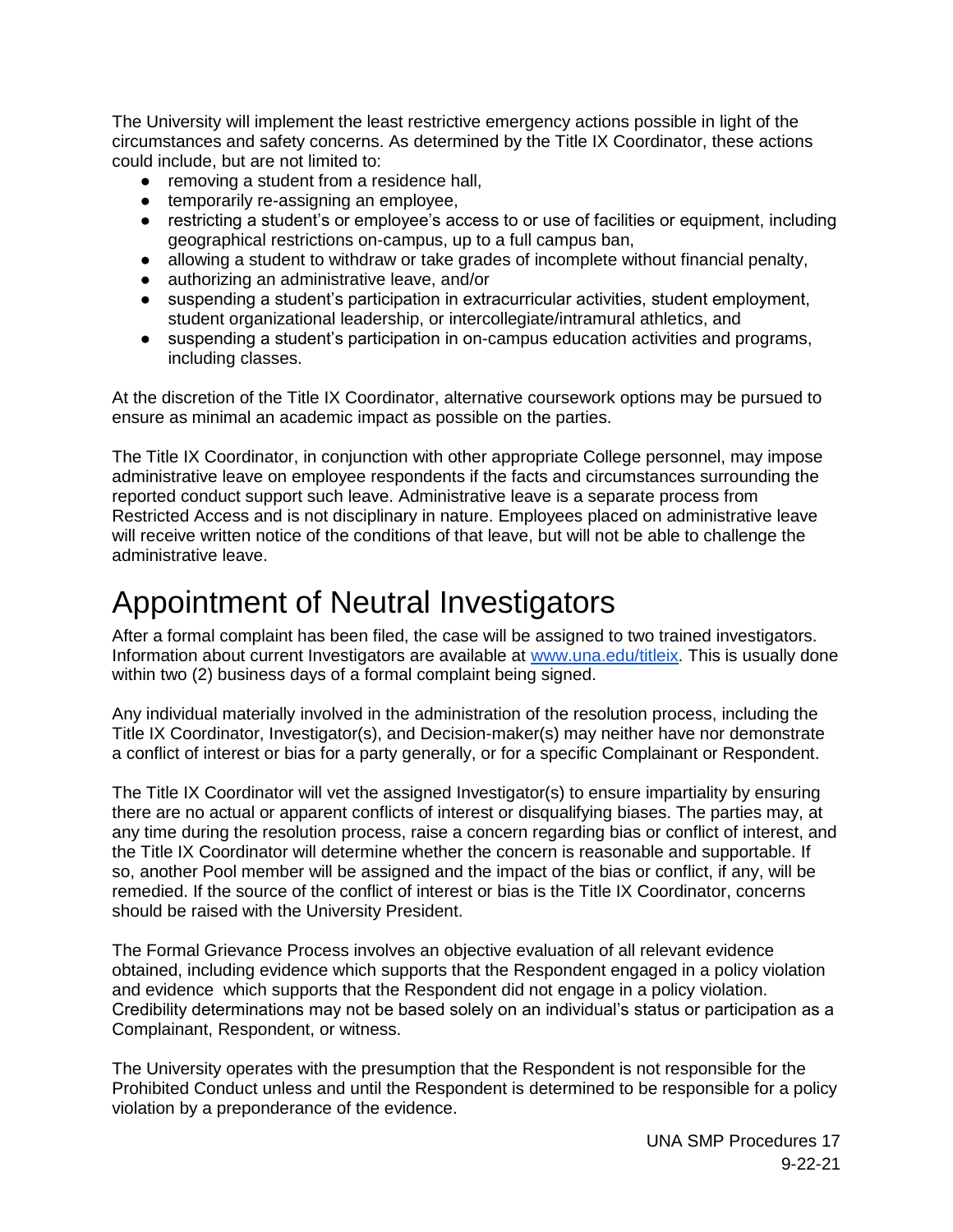### <span id="page-17-0"></span>Notice of Investigation and Allegations

The Title IX Coordinator or assigned investigator will send out the Notice of Investigation and Allegations (NOIA) to both parties. The NOIA facilitates the Respondent's ability to prepare for the interview and to identify and choose an Advisor to accompany them.

The NOIA will include:

- A meaningful summary of all of allegations,
- The identity of the involved parties (if known),
- The precise misconduct being alleged,
- The date and location of the alleged incident(s) (if known),
- The specific policies implicated,
- A description of the applicable procedures,
- A statement of the potential sanctions/responsive actions that could result,
- A statement that the University presumes the Respondent is not responsible for the reported misconduct unless and until the evidence supports a different determination,
- A statement that determinations of responsibility are made at the conclusion of the process and that the parties will be given an opportunity to inspect and review all directly related and/or relevant evidence obtained during the review and comment period,
- A statement about the University's policy on retaliation,
- Information about the privacy of the process,
- Information on the need for each party to have an Advisor of their choosing and suggestions for ways to identify an Advisor,
- A statement informing the parties that the University's Policy prohibits knowingly making false statements, including knowingly submitting false information during the resolution process,
- Detail on how the party may request disability accommodations during the interview process,
- A link to the University's VAWA Brochure,
- The name(s) of the Investigator(s), along with a process to identify, in advance of the interview process, to the Title IX Coordinator any conflict of interest that the Investigator(s) may have, and
- An instruction to preserve any evidence that is directly related to the allegations.

The NOIA will include all known possible alleged Prohibited Conduct at the time of the offense, including collateral conduct. Amendments and updates to the NOIA may be made as the investigation progresses and more information becomes available regarding the addition or dismissal of various charges.

Notice will be made in writing and may be delivered by one or more of the following methods: in person, mailed to the local or permanent address(es) of the parties as indicated in official University records, or emailed to the parties' University issued email or designated accounts. Delivery to the party's "@una.edu" email will be the default delivery method. Students, staff, and faculty are expected to check the email account regularly in order to receive communications related to their case. Once mailed, emailed, and/or received in-person, notice will be presumptively delivered.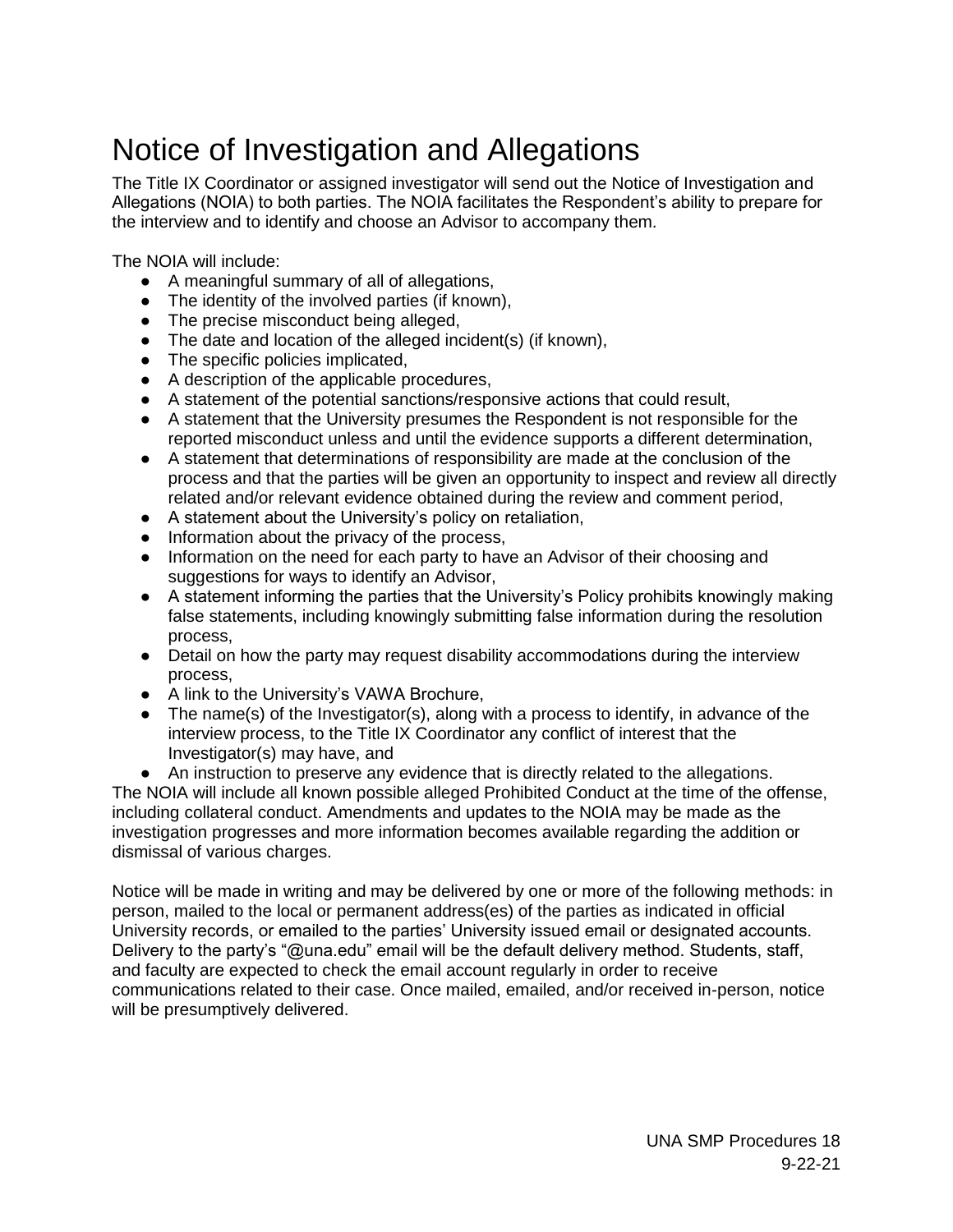## <span id="page-18-0"></span>Informal Resolutions

During the formal grievance process it is possible that at some point, one or both parties may request to explore possible options for an Informal Resolution. Informal Resolution can include three different approaches:

- When the parties agree to resolve the matter through an alternate resolution mechanism;
- When the Respondent accepts responsibility for violating policy, and desires to accept a sanction and end the resolution process; or
- When the Title IX Coordinator can resolve the matter informally by providing supportive measures to remedy the situation.

To initiate Informal Resolution, a Complainant needs to submit a formal complaint, as defined above. If a Respondent wishes to initiate Informal Resolution, they should contact the Title IX Coordinator to so indicate.

It is not necessary to pursue Informal Resolution first in order to pursue a Formal Grievance Process, and any party participating in Informal Resolution can stop the process at any time and begin or resume the Formal Grievance Process prior to the Informal Resolution being concluded.

Prior to implementing Informal Resolution, the Title IX Coordinator will provide the parties with written notice of the reported misconduct and any sanctions or measures that may result from participating in such a process, including information regarding any records that will be maintained or shared by the University.

The Title IX Coordinator will obtain voluntary, written confirmation that all parties wish to resolve the matter through Informal Resolution before proceeding and will not pressure the parties to participate in Informal Resolution. All parties, and the Title IX Coordinator, must agree to an Informal Resolution.

#### *Alternate Resolution*

Alternate Resolution is an informal process by which a mutually agreed upon resolution of an allegation is reached. All parties must consent to the use of Alternate Resolution. An Alternate Resolution will be developed specifically to the facts of each case.

The Title IX Coordinator may look to the following factors to assess whether Alternate Resolution is appropriate, or which form of Alternate Resolution may be most successful for the parties:

- The parties' amenability to Alternate Resolution;
- Likelihood of potential resolution, taking into account any power dynamics between the parties;
- The parties' motivation to participate;
- Civility of the parties:
- Cleared violence risk assessment/ongoing risk analysis;
- Disciplinary history;
- Whether an emergency removal is needed;
- Skill of the Alternate Resolution facilitator with this type of complaint;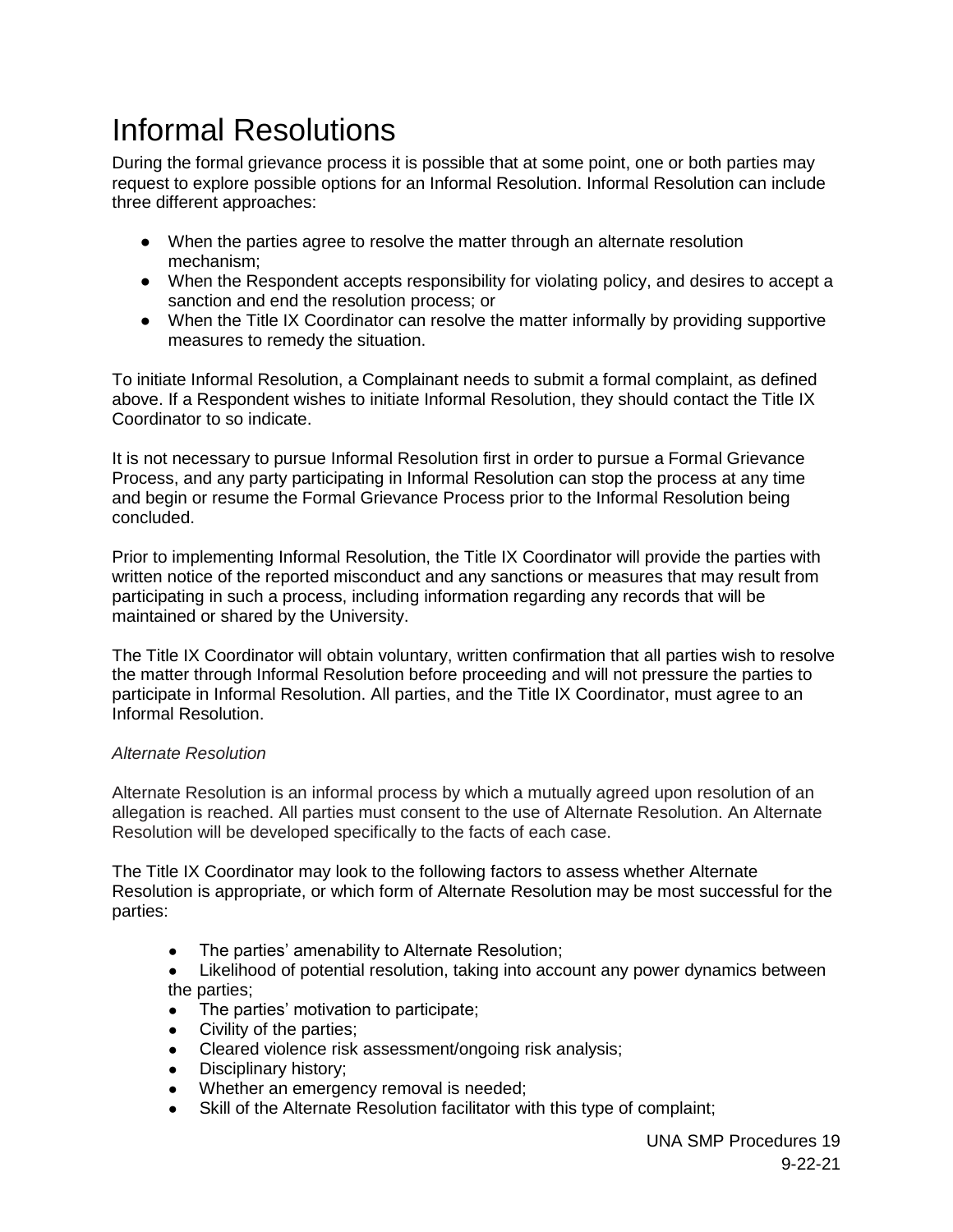- Complaint complexity;
- Emotional investment/intelligence of the parties;
- Rationality of the parties;
- Goals of the parties;
- Adequate resources to invest in Alternate Resolution (time, staff, etc.)

The ultimate determination of whether Alternate Resolution is available or successful is to be made by the Title IX Coordinator. The Title IX Coordinator maintains records of any resolution that is reached, and failure to abide by the resolution agreement may result in appropriate responsive/disciplinary actions. Results of complaints resolved by Informal Resolution or Alternate Resolution are not appealable.

#### *Respondent Accepts Responsibility for Alleged Violations*

The Respondent may accept responsibility for all or part of the alleged policy violations at any point during the resolution process. If the Respondent indicates an intent to accept responsibility for all of the alleged misconduct, the formal process will be paused, and the Title IX Coordinator will determine whether Informal Resolution can be used.

If Informal Resolution is applicable, the Title IX Coordinator will determine whether all parties and the University are able to agree on responsibility, sanctions, and/or remedies. If so, the Title IX Coordinator implements the accepted finding that the Respondent is in violation of University policy and implements agreed-upon sanctions and/or remedies, in coordination with other appropriate administrator(s), as necessary.

This result is not subject to appeal once all parties indicate their written assent to all agreed upon terms of resolution. When the parties cannot agree on all terms of resolution, the Formal Grievance Process will resume at the same point where it was paused. Any statements made in good-faith in an attempt to resolve the case will not be considered part of the Investigative Report or relied upon in the hearing.

When a resolution is accomplished, the appropriate sanction or responsive actions are promptly implemented in order to effectively stop the harassment or discrimination, prevent its recurrence, and remedy the effects of the discriminatory conduct, both on the Complainant and the community.

#### *Negotiated Resolution*

The Title IX Coordinator, with the consent of the parties, may negotiate and implement an agreement to resolve the allegations that satisfies all parties and the University. This will vary from case to case; however, in some instances, this can be accomplished by implementing supportive measures such as No Contact Orders in conjunction with Educational Conversations or Referrals to Counseling. Negotiated Resolutions are not appealable.

### <span id="page-19-0"></span>Investigation

Investigations are completed expeditiously, normally within thirty (45) business days, though some investigations may take weeks or even months, depending on the nature, extent, and complexity of the allegations, availability of witnesses, police involvement, etc.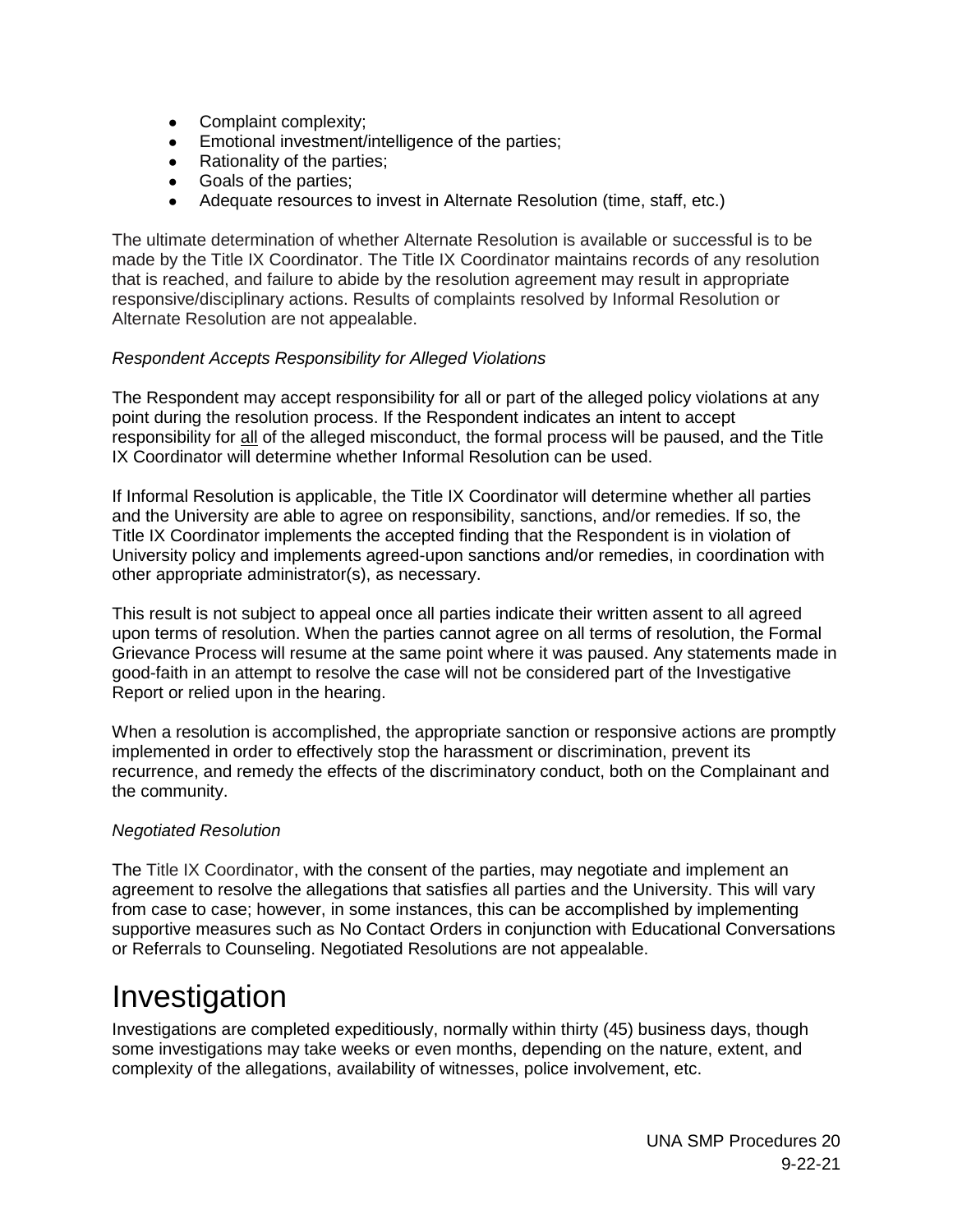The Office of Title IX will make a good faith effort to complete investigations as promptly as circumstances permit and will communicate regularly with the parties to update them on the progress and timing of the investigation. Each party will receive regular updates throughout the investigation and grievance process. This will typically come via communication from the Investigator after each 30 day period. In these update emails, Investigators will share any cause for delay thus far in the process. On occasion, the Investigator may reach out prior to or inbetween 30 day update intervals to alert the parties to potential or actual delays. At any time, parties may reach out to the assigned investigator or directly to the Title IX Coordinator for information on the status of their case.

The Office of Title IX may undertake a short delay in its investigation (several days to a few weeks) if circumstances require. Such circumstances include, but are not limited to: a request from law enforcement to temporarily delay the investigation, the need for language assistance, the absence of parties and/or witnesses, accommodations for disabilities or health conditions, and/or natural disasters or other emergency situations. The Office of Title IX will promptly resume its investigation and resolution process as soon as feasible. During such a delay, supportive measures may be implemented and will continue as deemed appropriate. University action(s) are not typically altered or precluded on the grounds that civil or criminal charges involving the underlying incident(s) have been filed or that criminal charges have been dismissed or reduced. However, any party is welcome to provide documentation of such.

All investigations are thorough, reliable, impartial, prompt, and fair. Investigations involve interviews with all relevant parties and witnesses; obtaining available, relevant evidence; and identifying sources of expert information, as necessary.

The Office of Title IX will record all interviews and investigative meetings. Likewise, any livehearing will be recorded. The Office of Title IX will hold the official recording and any unauthorized audio or video recording of any kind is permitted during investigation meetings.

All parties have a full and fair opportunity, through the investigation process, to suggest witnesses and questions, to provide evidence and expert witnesses, and to fully review and respond to all evidence on the record.

The Investigator(s) typically take(s) the following steps, if not already completed (not necessarily in this order):

- Determine the identity and contact information of the Complainant;
- In coordination with campus partners (e.g., the Title IX Coordinator), initiate or assist with any necessary supportive measures;
- Identify all policies implicated by the alleged misconduct and notify the Complainant and Respondent of all of the specific policies implicated;
- Assist the Title IX Coordinator with conducting a prompt initial assessment to determine if the allegations indicate a potential policy violation;
- Commence a thorough, reliable, and impartial investigation by identifying issues and developing a strategic investigation plan, including a witness list, evidence list, intended investigation timeframe, and order of interviews for all witnesses and the parties;
- Meet with the Complainant to finalize their interview/statement, if necessary;
- Prepare the initial Notice of Investigation and Allegation (NOIA). The NOIA may be amended with any additional or dismissed allegations;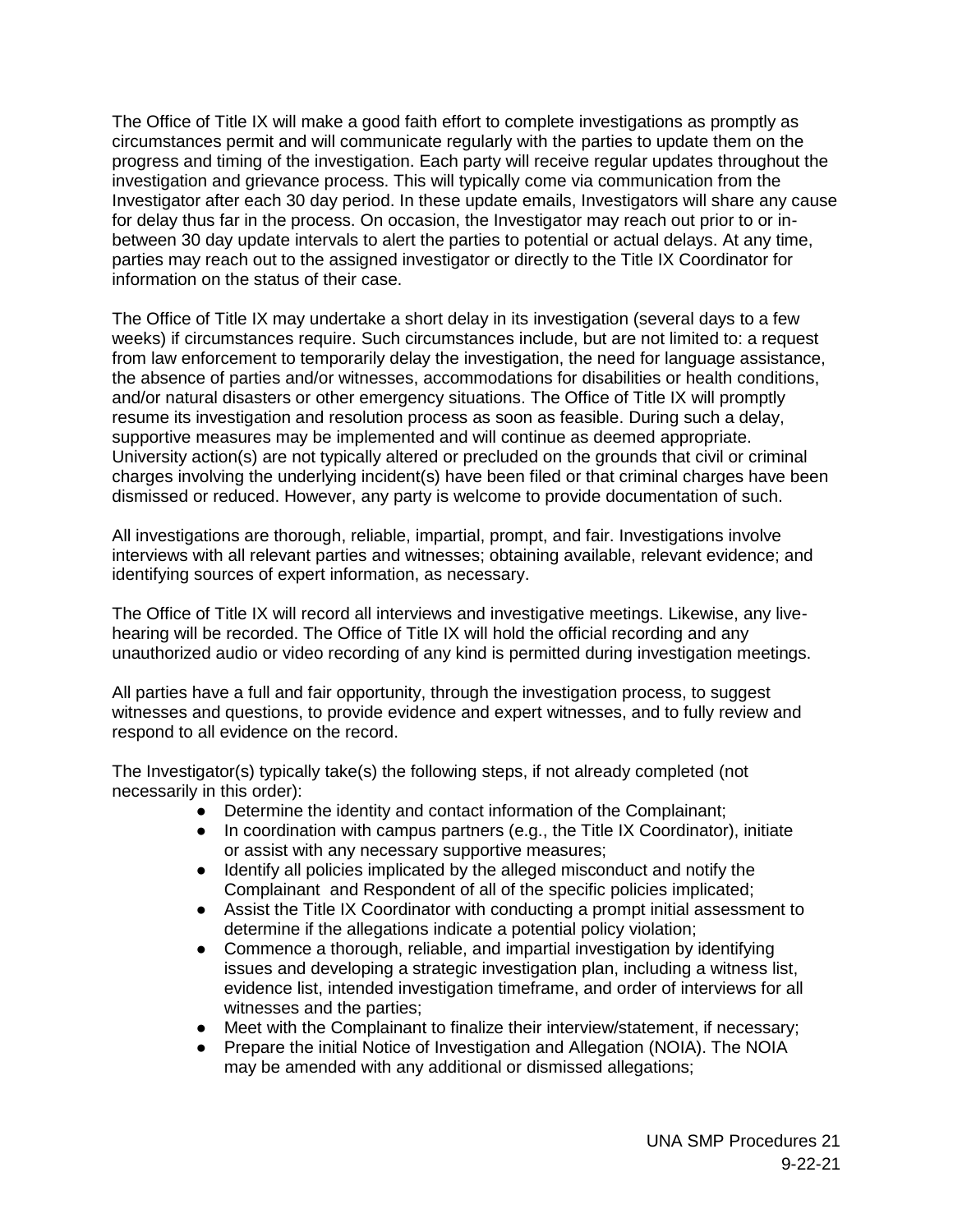- Notice should inform the parties of their right to have the assistance of an Advisor, who could be a member of the Pool or an Advisor of their choosing present for all meetings attended by the party
- When participation of a party is expected, provide that party with written notice of the date, time, and location of the meeting, as well as the expected participants and purpose;
- Interview all available, relevant witnesses and conduct follow-up interviews as necessary;
- Allow each party the opportunity to suggest witnesses and questions they wish the Investigator(s) to ask of the other party and witnesses, and document in the report which questions were asked, with a rationale for any changes or omissions;
- Write a comprehensive Investigative Report fully summarizing the investigation, all witness interviews, and addressing all relevant evidence.
- The Investigator(s) gather, assess, and synthesize evidence, but make no conclusions as to the notion of Responsibility;
- The Investigator assesses credibility throughout the investigative process and includes that credibility assessment in the Investigative Report;
- Prior to the conclusion of the investigation, provide the parties and their respective Advisors (if so desired by the parties) a secured electronic or hard copy of the draft investigation report as well as an opportunity to inspect and review all of the evidence obtained as part of the investigation that is directly related to the reported misconduct, including evidence upon which the University does not intend to rely in reaching a determination, for a ten (10) day review and comment period so that each party may meaningfully respond to the evidence. The parties may elect to waive the full ten days. Each copy of the materials shared will be watermarked on each page with the role of the person receiving it (e.g., Complainant, Respondent, Complainant's Advisor, Respondent's Advisor);
- The Investigator(s) may elect to respond in writing in the investigation report to the parties' submitted responses and/or to share the responses between the parties for additional responses;
- The Investigator(s) will incorporate relevant elements of the parties' written responses into the final investigation report, include any additional relevant evidence, make any necessary revisions, and finalize the report. The Investigator(s) should document all rationales for any changes made after the review and comment period;
- The Investigator(s) shares the report with the Title IX Coordinator for their review and feedback;
- The Investigator will incorporate any relevant feedback, and the final report is then shared with all parties and their Advisors through secure electronic transmission or hard copy at least ten (10) business days prior to a hearing. The parties are also provided with a file of any directly related evidence that was not included in the report; and
- The Investigator prepares to present the Investigative Report and answer questions related to the Investigation at the live-hearing.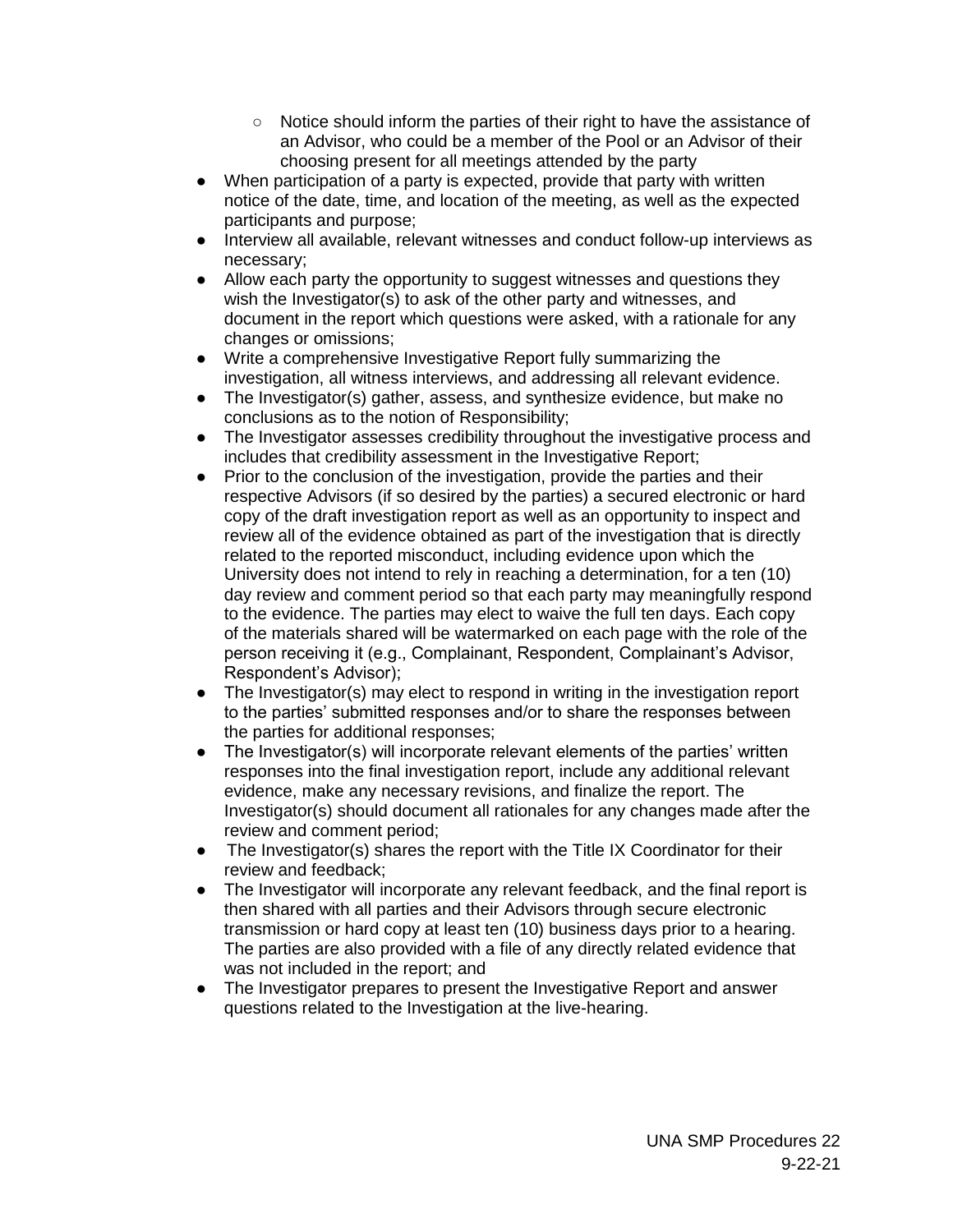### Role and Participation of Witnesses in the Investigation

Witnesses (as distinguished from the parties) who are employees of the University are expected to cooperate with and participate in the Office of Title IX's investigation and resolution process. Failure of such witnesses to cooperate with and/or participate in the investigation or resolution process constitutes a violation of policy and may warrant discipline.

While in-person interviews for parties and all potential witnesses are ideal, circumstances (e.g., study abroad, summer break, emergencies) may require individuals to be interviewed remotely. Skype, Zoom, Microsoft Teams, WebEx, or similar technologies may be used for interviews if the Investigator(s) determine that timeliness or efficiency dictate a need for remote interviewing. The University will take appropriate steps to reasonably ensure the security/privacy of remote interviews.

### Evidentiary Considerations in the Investigation

The investigation does not consider:

1) incidents not directly related to the possible violation, unless they evidence a pattern; 2) the character of the parties;

3) statements made by either party while the parties were exploring participating in an Informal Resolution before returning to the formal grievance process;

4) the outcome, or rationale for, supportive measures or removals/restrictions;

5) questions or evidence that constitute, or seek disclosure of, information protected under a legally recognized privilege, unless the person holding such privilege has waived the privilege; or

6) questions and evidence about the Complainant's sexual predisposition or prior sexual behavior, unless such questions and evidence about the Complainant's prior sexual behavior are offered to prove that someone other than the Respondent committed the conduct alleged by the Complainant, or if the questions and evidence concern specific incidents of the Complainant's prior sexual behavior with respect to the Respondent and are offered to prove consent.

Any evidence related to the above will be regarded as irrelevant in the Investigative Report.

### <span id="page-22-0"></span>Referral for Hearing

Provided that the formal complaint is not resolved through Informal Resolution, once the final investigation report is shared with the parties, the Title IX Coordinator will refer the matter for a hearing.

The hearing cannot be less than ten (10) business days from the conclusion of the investigation –when the final investigation report is transmitted to the parties and the Decision-maker–unless all parties and the Decision-maker agree to an expedited timeline.

The Title IX Coordinator will select appropriate Decision-makers from the Pool depending on whether the Respondent is a faculty member, staff member, or a student. Allegations involving student-employees will be directed to the appropriate Decision-maker depending on the context of the alleged misconduct.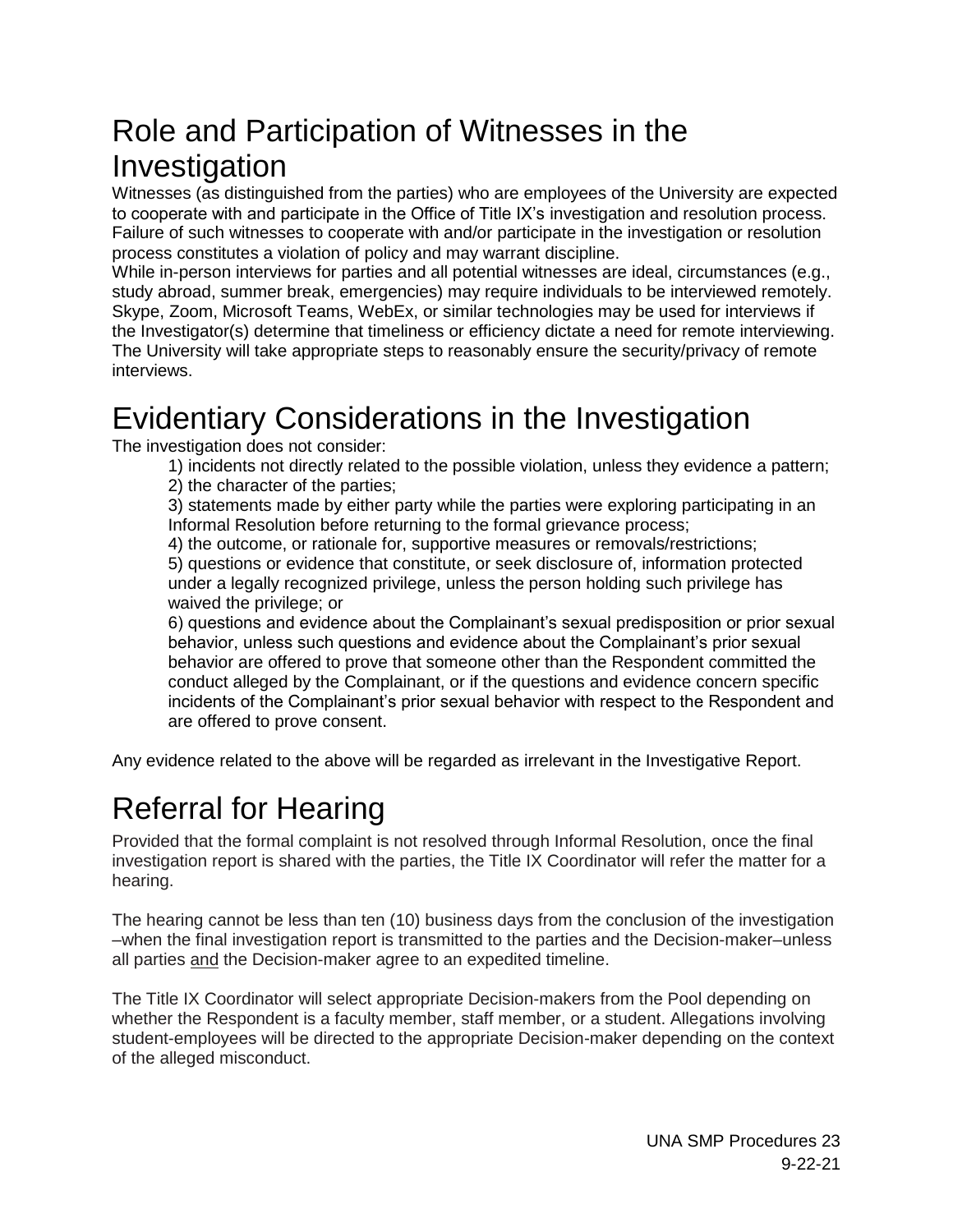## <span id="page-23-0"></span>Hearing Decision-maker Composition

The Title IX Coordinator will designate a three-member panel from the Pool. Within the panel, one of the three members will be appointed as Chair by the Title IX Coordinator. In cases wherein the Respondent is a faculty member, all three panel members will be faculty members. The Decision-maker(s) will not have had any previous involvement with the investigation. The Title IX Coordinator may elect to have an alternate from the Pool sit in throughout the resolution process in the event that a substitute is needed for any reason.

Those who have served as Investigators will be witnesses in the hearing and therefore may not serve as Decision-makers. Those who are serving or who have served as Advisors for any party may not serve as Decision-makers in that matter.

The Title IX Coordinator may not serve as a Decision-maker or Chair in the matter but may serve as an administrative facilitator of the hearing if their previous role(s) in the matter do not create a conflict of interest. Otherwise, a designee may fulfill this role. The hearing will convene at a time determined by the Chair or designee.

### <span id="page-23-1"></span>Evidentiary Considerations in the Hearing

Any evidence that the Decision-makers determine is relevant and credible may be considered. The Decision-makers deem irrelevant: 1) questions not directly related to the possible violation, unless they evidence a pattern; 2) questions that are unduly repetitious; or 3) questions and evidence about the Complainant's sexual predisposition or prior sexual behavior, unless such questions and evidence about the Complainant's prior sexual behavior are offered to prove that someone other than the Respondent committed the conduct alleged by the Complainant, or if the questions and evidence concern specific incidents of the Complainant's prior sexual behavior with respect to the Respondent and are offered to prove consent.

Further, the Decision-makers do not consider statements by either party made during attempted Informal Resolutions. Likewise, absent extraordinary circumstances, as determined by the Chair, the Decision-makers do not consider the implementation of Supportive Measures or during removals/restrictions in determining whether alleged Prohibited Conduct occurred. Finally, questions or evidence that constitute, or seek disclosure of, information protected under a legally recognized privilege, unless the person holding such privilege has waived the privilege will not be considered and is deemed irrelevant.

There is a distinction between questions of relevance and admissibility and weight. Irrelevant evidence is not admissible at the hearing. All relevant information, that is not otherwise inadmissible, may not be weighted the same. The decision-makers are trained to weight evidence appropriately during the hearing.

Previous disciplinary action of any kind involving the Respondent may be considered in determining an appropriate sanction upon a determination of responsibility. This information is only considered at the sanction stage of the process.

The parties may each submit a written impact statement prior to the hearing for consideration by the Decision-makers at the sanction stage of the process when a determination of responsibility is reached.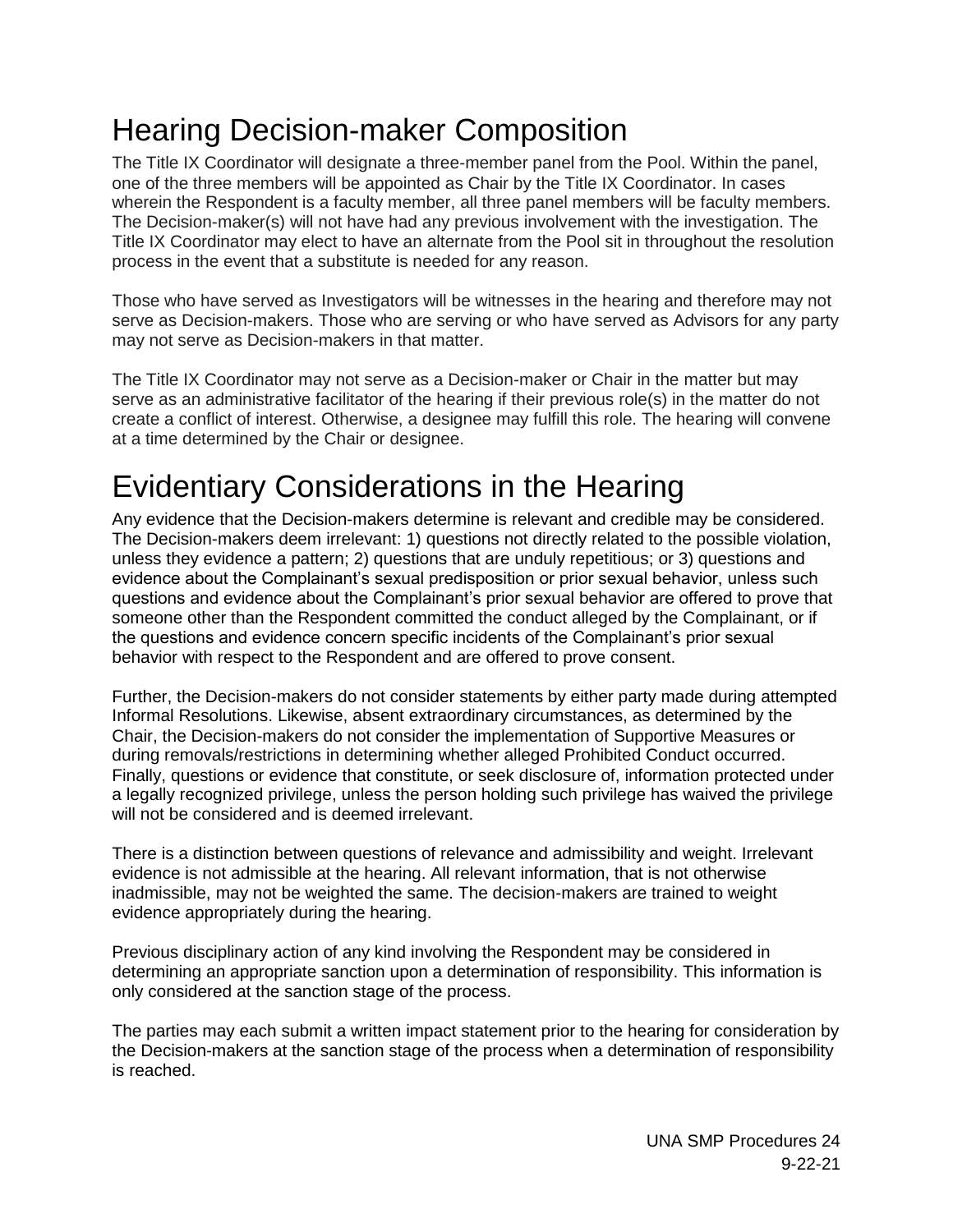After post-hearing deliberation, the Decision-maker renders a determination based on the preponderance of the evidence; whether it is more likely than not that the Respondent violated the Policy as alleged.

## <span id="page-24-0"></span>Notice of Hearing

No less than ten (10) business days prior to the hearing, the Title IX Coordinator or the Chair will send notice of the hearing to the parties. Once mailed, emailed, and/or received in-person, notice will be presumptively delivered.

The notice of hearing will contain:

- A description of the alleged violation(s), a list of all policies allegedly violated, a description of the applicable procedures, and a statement of the potential sanctions/responsive actions that could result.
- The time, date, and location of the hearing and a reminder that attendance is mandatory, superseding all other campus activities.
- Any technology that will be used to facilitate the hearing.
- Information about the option for the live hearing to occur with the parties located in separate rooms using technology that enables the Decision-maker(s) and parties to see and hear a party or witness answering questions. Such a request must be raised with the Title IX Coordinator at least five (5) business days prior to the hearing.
- A list of all those who will attend the hearing, along with an invitation to object to any Decision-maker on the basis of demonstrated bias. This must be raised with the Title IX Coordinator at least two (2) business days prior to the hearing.
- Information on how the hearing will be recorded and on access to the recording for the parties after the hearing.
- A statement that if any party or witness does not appear at the scheduled hearing, the hearing may be held in their absence, and the party's or witness's testimony and any statements given prior to the hearing will not be considered by the Decision-makers. For compelling reasons, the Title IX Coordinator may reschedule the hearing.
- Notification that the parties will be required to have an Advisor present for questioning. The parties may have the assistance of an Advisor of their choosing at the hearing. Additionally, the University will also appoint an Advisor to be present for questioning at the hearing.
- A copy of all the materials provided to the Decision-makers about the matter, unless they have been provided already.<sup>15</sup>
- An invitation to each party to submit to the Chair a written impact statement pre-hearing that the Decision-maker will review during any sanction determination.
- An invitation to contact the ADA/504 Coordinator or the Title IX Coordinator to arrange any disability accommodations, language assistance, and/or interpretation services that may be needed at the hearing, at least seven (7) business days prior to the hearing.
- Whether parties can bring mobile phones/devices into the hearing.

Hearings for possible violations that occur near or after the end of an academic term (assuming the Respondent is still subject to this Policy) and are unable to be resolved prior to the end of term will typically be held immediately after the end of the term or during the summer, as needed, to meet the resolution timeline followed by the University and remain within the 60-90 business day goal for resolution.

 $\overline{a}$ <sup>15</sup> The final investigation report may be shared using electronic means that preclude downloading, forwarding, or otherwise sharing.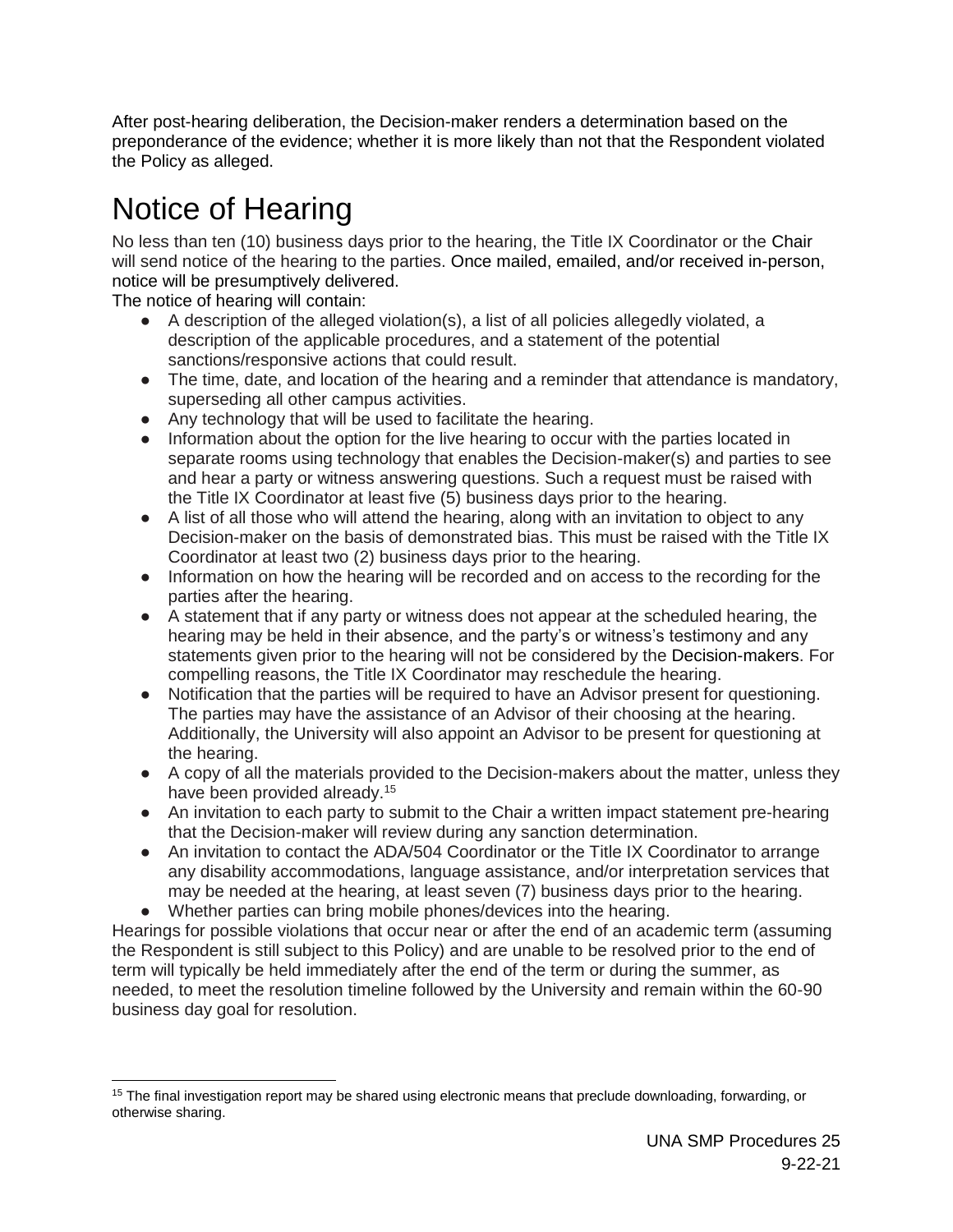## <span id="page-25-0"></span>Alternative Hearing Participation Options

If a party or parties prefer not to, or cannot, attend the hearing in person, the party should request alternative arrangements from the Title IX Coordinator at least five (5) business days prior to the hearing.

The Title IX Coordinator or the Chair can arrange to use technology to allow remote testimony without compromising the fairness of the hearing. Remote options may also be needed for witnesses who cannot appear in person. Any witness who cannot attend in person should let the Title IX Coordinator or the Chair know at least five (5) business days prior to the hearing so that appropriate arrangements can be made.

## <span id="page-25-1"></span>Pre-Hearing Preparation

Any witness scheduled to participate in the hearing must have been first interviewed by the Investigator(s), unless all parties and the Chair assent to the witness's participation in the hearing. The same holds for any evidence that is first offered at the hearing. If the parties and Chair do not assent to the admission of evidence newly offered at the hearing, the Chair will delay the hearing and instruct that the investigation needs to be re-opened to consider that evidence.

The parties will be given a list of the names of the Decision-makers at least five (5) business days in advance of the hearing. All objections to any Decision-maker must be raised in writing, detailing the rationale for the objection, and must be submitted to the Title IX Coordinator as soon as possible and no later than two days prior to the hearing. Decision-makers will only be removed if the Title IX Coordinator concludes that an actual or perceived bias or conflict of interest would preclude an impartial hearing of the allegations.

The Title IX Coordinator will give the Decision-makers a list of the names of all parties, witnesses, and Advisors at least five (5) business days in advance of the hearing. Any Decisionmaker who cannot make an objective determination must recuse themselves from the proceedings when notified of the identity of the parties, witnesses, and Advisors in advance of the hearing. If a Decision-maker is unsure of whether a bias or conflict of interest exists, they must raise the concern to the Title IX Coordinator as soon as possible.

During the ten (10) business day period prior to the hearing, the parties have the opportunity for continued review and comment on the final investigation report and available evidence. That review and comment can be shared with the Chair at the hearing and will be exchanged between each party by the Chair. Comments that are provided at least two (2) days prior to the hearing will be provided to the Chair in advance and therefore, the Chair may be better prepared to make relevancy determinations in an expedient manner at the hearing.

## <span id="page-25-2"></span>Pre-Hearing Evidentiary Determinations

Prior to the hearing, the parties are invited to submit the questions or topics the parties and/or Advisors wish to ask or discuss at the hearing. When these questions or topics are provided to the Title IX Coordinator and shared with the Chair at least two days prior to the scheduled hearing, the Chair may be able to rule on their relevance ahead of time, therefore avoiding any improper evidence being introduced. Likewise, this enables the Chair to provide more appropriate phrasing recommendations. However, this advance review opportunity does not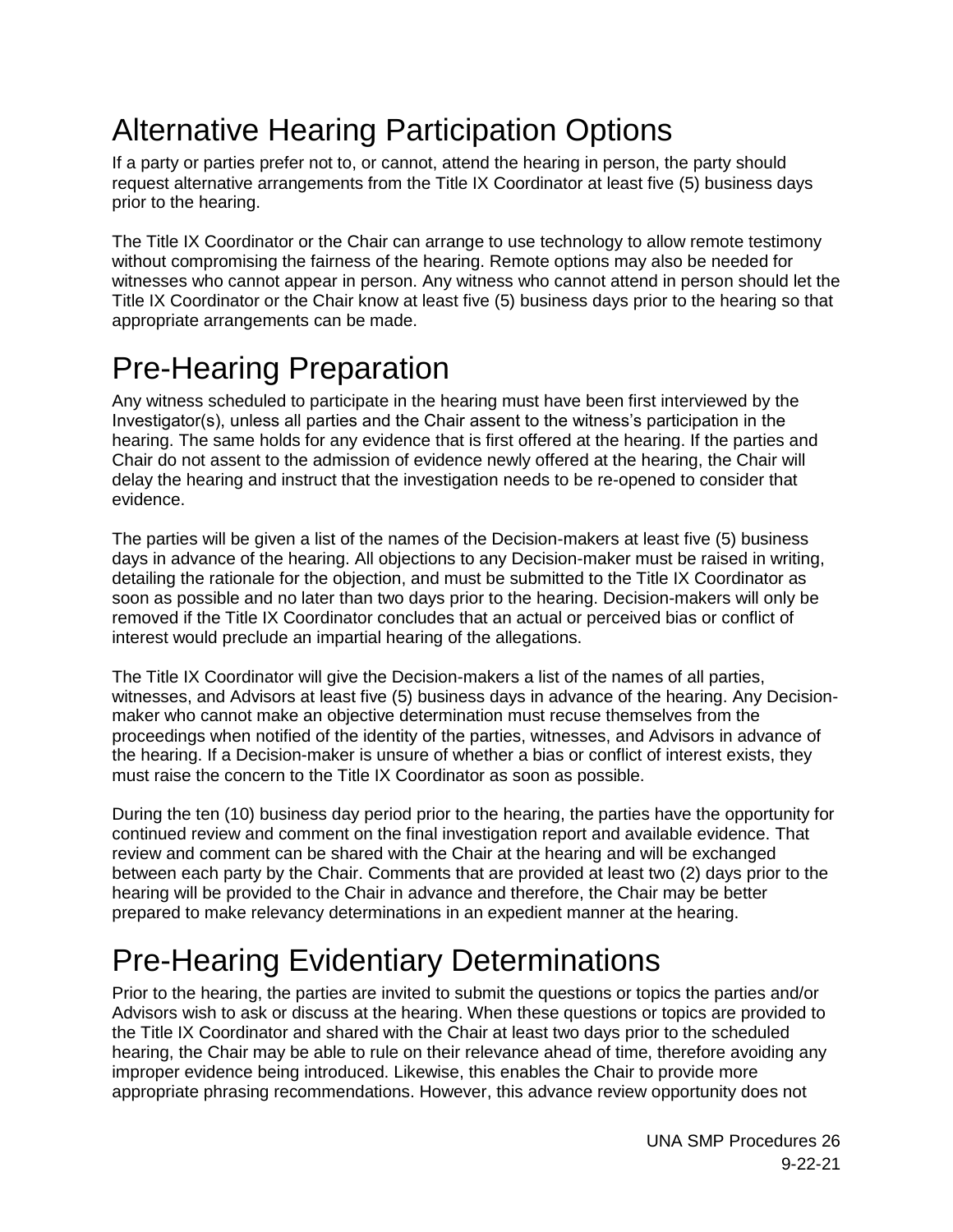preclude the Advisors from asking at the hearing for a reconsideration based on any new information or testimony offered at the hearing. The Chair must document and share their rationale for any exclusion or inclusion.

The Chair, **only** with full agreement of the parties, may decide in advance of the hearing that certain witnesses do not need to be present if their testimony can be adequately summarized by the Investigator(s) in the investigation report or during the hearing.

Upon comment from either party in advance of the hearing, or on the day of the hearing prior to the taking of testimony, the Chair will consider requests by either party that evidence identified in the final Investigation Report as relevant is, in fact, not relevant. Similarly, evidence identified as directly related but not relevant by the Investigator(s) may be argued to be relevant. The Chair may rule on these arguments pre-hearing and will exchange those rulings between the parties prior to the hearing to assist in preparation for the hearing. The Chair may consult with legal counsel and/or the Title IX Coordinator for questions related to the issues of relevancy; however, the Chair has final say over these determinations.

## <span id="page-26-0"></span>Hearing Procedures

At the hearing, the Decision-makers have the authority to hear and make determinations on all allegations of discrimination, harassment, and/or retaliation and may also hear and make determinations on any additional alleged policy violations that have occurred in concert with the discrimination, harassment, and/or retaliation, even though those collateral allegations may not specifically fall within the Sexual Misconduct Policy.

Participants at the hearing may include the Chair, any additional panelists, the hearing facilitator, the Investigator(s) who conducted the investigation, the parties,<sup>16</sup> Advisors to the parties, any called witnesses, the Title IX Coordinator, and anyone providing authorized accommodations or assistive services.

The Chair will answer all questions of procedure. Anyone appearing at the hearing to provide information will respond to questions on their own behalf.

The Chair will allow witnesses who have relevant information to appear at a portion of the hearing in order to respond to specific questions from the Decision-makers and the parties and will then be excused.

## <span id="page-26-1"></span>Joint Hearings

In hearings involving more than one Respondent or in which two (2) or more Complainants have accused the same individual of substantially similar conduct, the default procedure will be to hear the allegations jointly. Likewise, in a situation involving cross-complaints, in which a party is a Complainant in one case and a Respondent in another, and the allegations involve overlapping conduct, the default procedure will be to hear the allegations jointly.

However, the Title IX Coordinator may permit the investigation and/or hearings pertinent to each Respondent to be conducted separately if there is a compelling reason to do so. In joint hearings, separate determinations of responsibility will be made for each Respondent with respect to each alleged policy violation.

 $16$  Including three (3) organizational representatives when an organization is the Respondent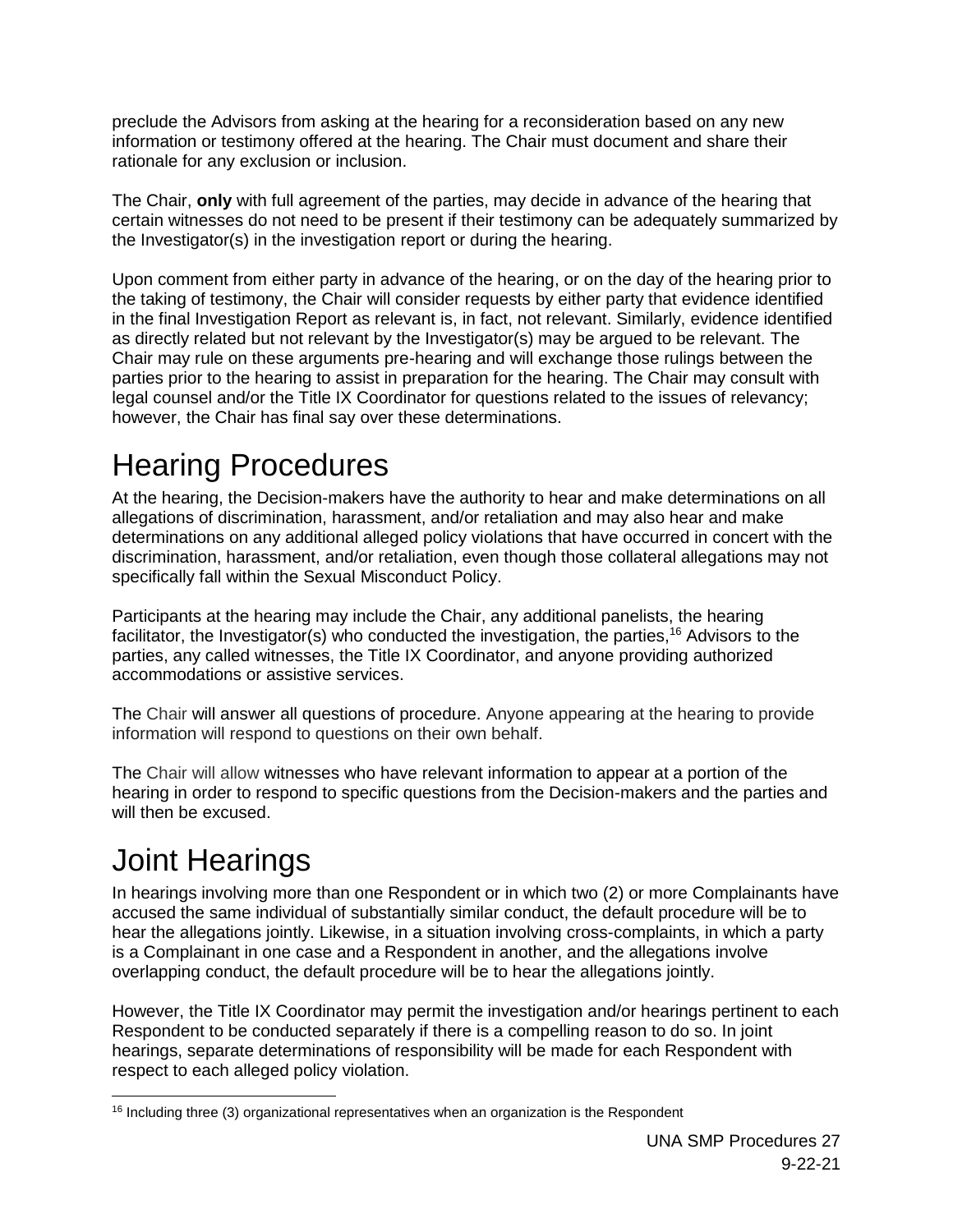## <span id="page-27-0"></span>The Order of the Hearing – Introductions and Explanation of Procedure

The Chair explains the procedures and introduces the participants. This may include a final<sup>17</sup> opportunity for challenge or recusal of the Decision-maker(s) on the basis of bias or conflict of interest. The Chair will rule on any such challenge unless the Chair is the individual who is the subject of the challenge, in which case the Title IX Coordinator will review and decide the challenge.

The Hearing Facilitator, if present, otherwise, the Chair, conducts the hearing according to the hearing script. At the hearing, recording, witness logistics, party logistics, curation of documents, separation of the parties, and other administrative elements of the hearing process are managed by the Title IX Coordinator or a non-voting hearing facilitator appointed by the Title IX Coordinator. The hearing facilitator may attend to: logistics of rooms for various parties/witnesses as they wait; flow of parties/witnesses in and out of the hearing space; ensuring recording and/or virtual conferencing technology is working as intended; copying and distributing materials to participants, as appropriate, etc.

### <span id="page-27-1"></span>Investigator Presents the Final Investigation Report

The Lead Investigator will then present a summary of the final investigation report, including items that are contested and those that are not, and will be subject to questioning by the Decision-maker(s) and the parties (through their Advisors). The Lead Investigator will be present during the entire hearing process, but not during deliberations. Secondary investigators, in some circumstances, may be called as witnesses.

Neither the parties nor the Decision-makers should ask the Investigator(s) their opinions on credibility aside from what is discussed in the Investigative Report, recommended findings, or determinations, and the Investigators, Advisors, and parties will refrain from discussion of or questions about these assessments. If such information is introduced, the Chair will direct that it be disregarded.

### <span id="page-27-2"></span>Testimony and Questioning

Once the Investigator(s) present their report and are questioned, the parties and witnesses may provide relevant information in turn, beginning with the Complainant, and then in the order determined by the Chair. As determined by the Chair, witnesses may be called prior to the parties in order to release them if there is a scheduling concern. The parties/witnesses will submit to questioning by the Decision-maker(s) and then by the parties through their Advisors.<sup>18</sup> All questions are subject to a relevance determination by the Chair. The Advisor, who will remain seated during all questioning, will pose the proposed question orally, electronically, or in writing (orally is the default, but other means of submission may be permitted by the Chair upon request or agreed to by the parties and the Chair), the proceeding will pause to allow the Chair to consider it, and the Chair will determine whether the question will be permitted, disallowed, or rephrased.

  $17$  Challenges for removal are ordinarily due two days prior to the hearing; it is the expectation that if a challenge is raised at the hearing, the alleged bias or conflict was not previously discoverable to the party making the objection. <sup>18</sup> This may be referred to as cross-examination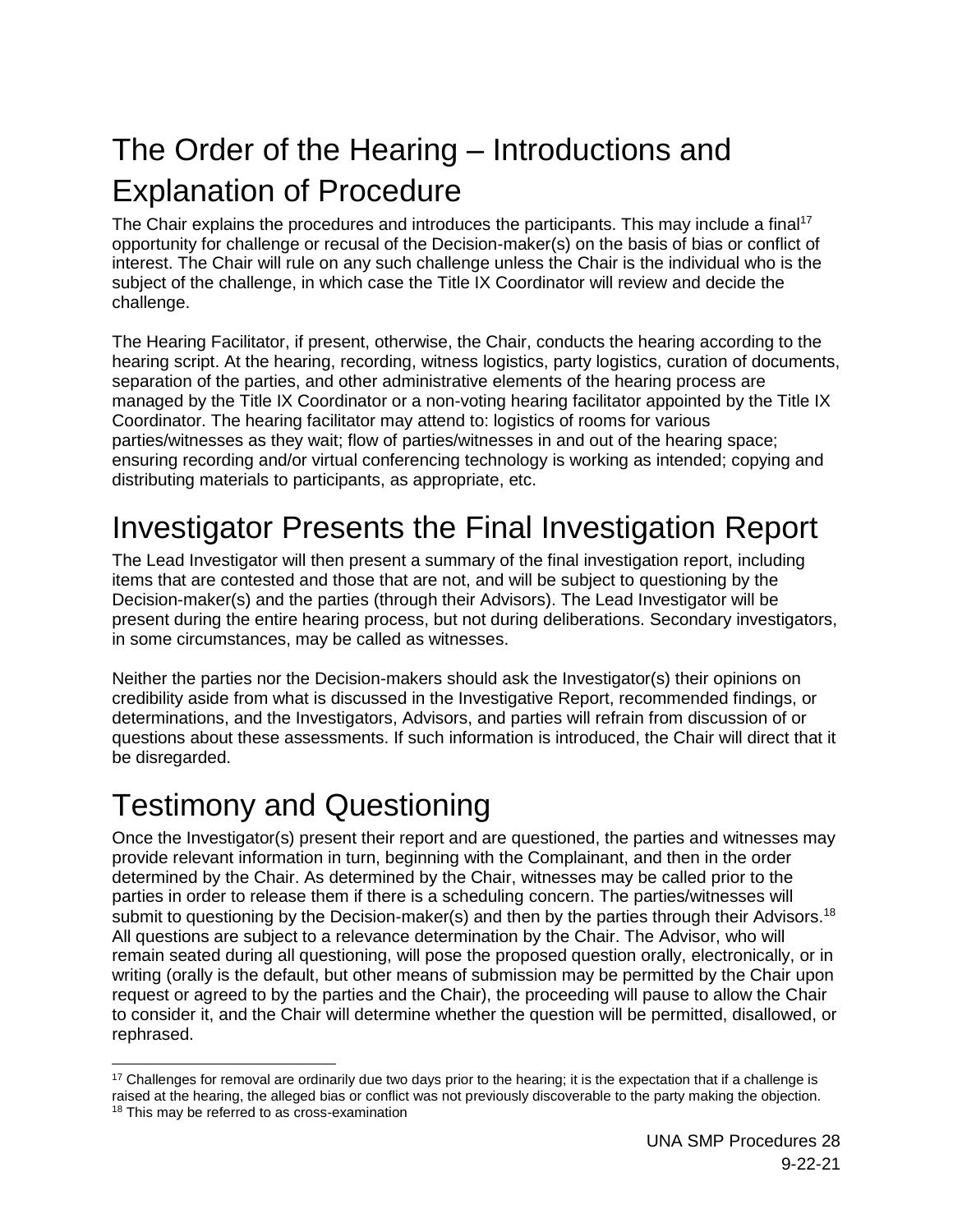If a party's Advisor of choice refuses to comply with the University's established rules of decorum for the hearing, the University may require the party to use a different Advisor. If a University-provided Advisor refuses to comply with the rules of decorum, the University may provide that party with a different Advisor to conduct questioning on behalf of that party.

The Chair may explore arguments regarding relevance with the Advisors, if the Chair so chooses; however, unless prompted, the Advisors are not to offer additional arguments along with the question itself. The Chair will then state their decision on the question for the record and advise the party/witness to whom the question was directed, accordingly. The Chair will explain any decision to exclude a question as not relevant, or to reframe it for relevance.

The Chair will limit or disallow questions on the basis that they are irrelevant, unduly repetitious (and thus irrelevant), or abusive. The Chair has final say on all questions and determinations of relevance, subject to any appeal. The Chair may consult with legal counsel on any questions of admissibility. The Chair may ask advisors to frame why a question is or is not relevant from their perspective but will not entertain argument from the advisors on relevance once the Chair has ruled on a question.

If the parties raise an issue of bias or conflict of interest of an Investigator or Decision-maker at the hearing, the Chair may elect to address those issues, consult with legal counsel, and/or refer them to the Title IX Coordinator, and/or preserve them for appeal. If bias is not in issue at the hearing, the Chair should not permit irrelevant questions that probe for bias.

### <span id="page-28-0"></span>Refusal to Submit to Questioning and Inferences

Any party or witness may choose not to offer evidence and/or answer questions at the hearing, either because they do not attend the hearing, or because they attend but refuse to participate in some or all questioning. The Decision-maker(s) can only rely on whatever relevant evidence is available through the investigation and hearing in making the ultimate determination of responsibility. The Decision-maker(s) may not draw any inference solely from a party's or witness's absence from the hearing or refusal to submit to questioning from the other party or Decision-Maker(s). 19

### <span id="page-28-1"></span>Recording Hearings

Hearings (but not deliberations) are recorded by the Office of Title IX for purposes of review in the event of an appeal. The parties may not record the proceedings and no other unauthorized recordings are permitted.

The Decision-maker(s), the parties, their Advisors, and appropriate administrators of the University will be permitted to listen to the recording in a controlled environment determined by the Title IX Coordinator. No person will be given or be allowed to make a copy of the recording without permission of the Title IX Coordinator.

 <sup>19</sup> Based on the August 24, 2021 Department of Education letter.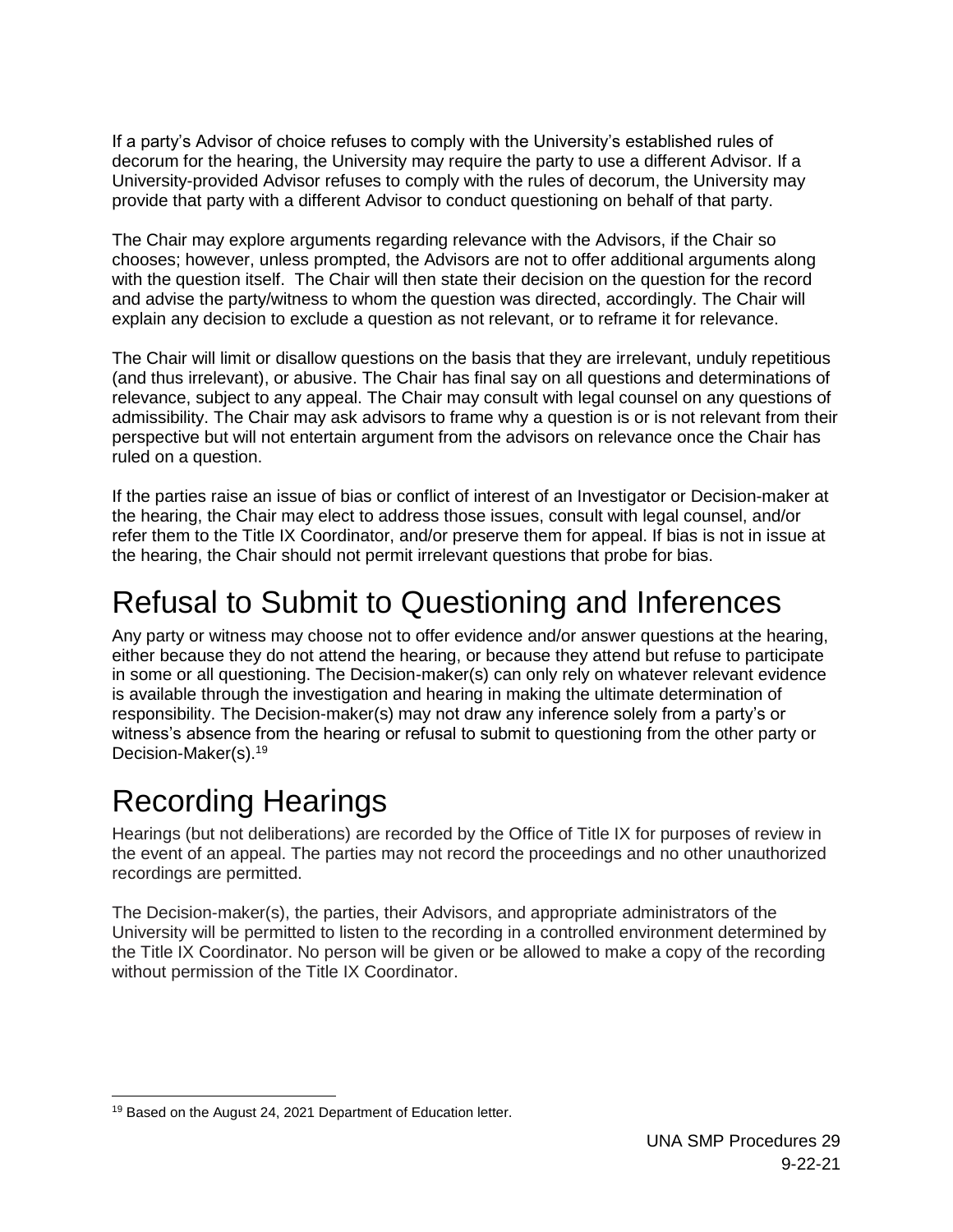## <span id="page-29-0"></span>Deliberation, Decision-making, and Standard of Proof

The Decision-maker(s) will deliberate in closed session to determine whether the Respondent is responsible or not responsible for the policy violation(s) in question. If a panel is used, a simple majority vote is required to determine the finding. The preponderance of the evidence standard of proof is used. The hearing facilitator may be invited to attend the deliberation by the Chair, but is there only to facilitate procedurally, not to address the substance of the allegations. The Chair can ask the facilitator to come in during parts of the deliberation and to remain outside of deliberations for the remaining aspects of deliberation.

When there is a finding of responsibility on one or more of the allegations, the Decision-makers may then consider the previously submitted party impact statements in determining appropriate sanction(s). Impact statements are provided prior to the hearing so that they can be reviewed by the other party. The Chair will ensure that each of the parties has an opportunity to review any impact statement submitted by the other parties. The Decision-makers may – at their discretion – consider the statements, but they are not binding.

In cases involving student and or staff Respondents, the Decision-makers will review the statements and any pertinent conduct history provided by the Office of Title IX, the Office of Student Conduct, or the Office of Human Resources and will determine the appropriate sanction(s). In cases involving faculty respondents, the Decision-makers will review the statements and then recommend an appropriate sanction, the Decision-makers will then contact the Vice Provost<sup>20</sup> who will consult with the Dean overseeing the Respondent's college. The Vice Provost will review any pertinent conduct or employee history with the Dean or otherwise held in the Provost's office. The Vice Provost will affirm or deviate from the Decision-makers recommendation within 10 days.

The Chair will then prepare a written deliberation statement and deliver it to the Title IX Coordinator, detailing the determination, rationale, the evidence used in support of its determination, the evidence disregarded, credibility assessments, and any sanctions. This report typically should not exceed three (3) to five (5) pages in length and must be submitted to the Title IX Coordinator within two (2) business days of the end of deliberations<sup>21</sup>, unless the Title IX Coordinator grants an extension. If an extension is granted, the Title IX Coordinator will notify the parties.

## <span id="page-29-1"></span>Notice of Outcome

Using the deliberation statement, the Title IX Coordinator will work with the Chair to prepare a Notice of Outcome. The Title IX Coordinator will then share the Notice of Outcome, including the final determination, rationale, and any applicable sanction(s) with the parties and their Advisors within 3 business days of receiving the Decision-maker(s)' deliberation statement.

The Notice of Outcome will be shared with the parties simultaneously. Notification will be made in writing and may be delivered by one or more of the following methods: in person, mailed to the local or permanent address of the parties as indicated in official University records, or

<sup>20</sup> Or senior Vice Provost

 $21$  In the case of faculty cases, it is understood that deliberations may take additional time as to allow the Vice Provost's involvement. Therefore, additional notification of an extension is not required.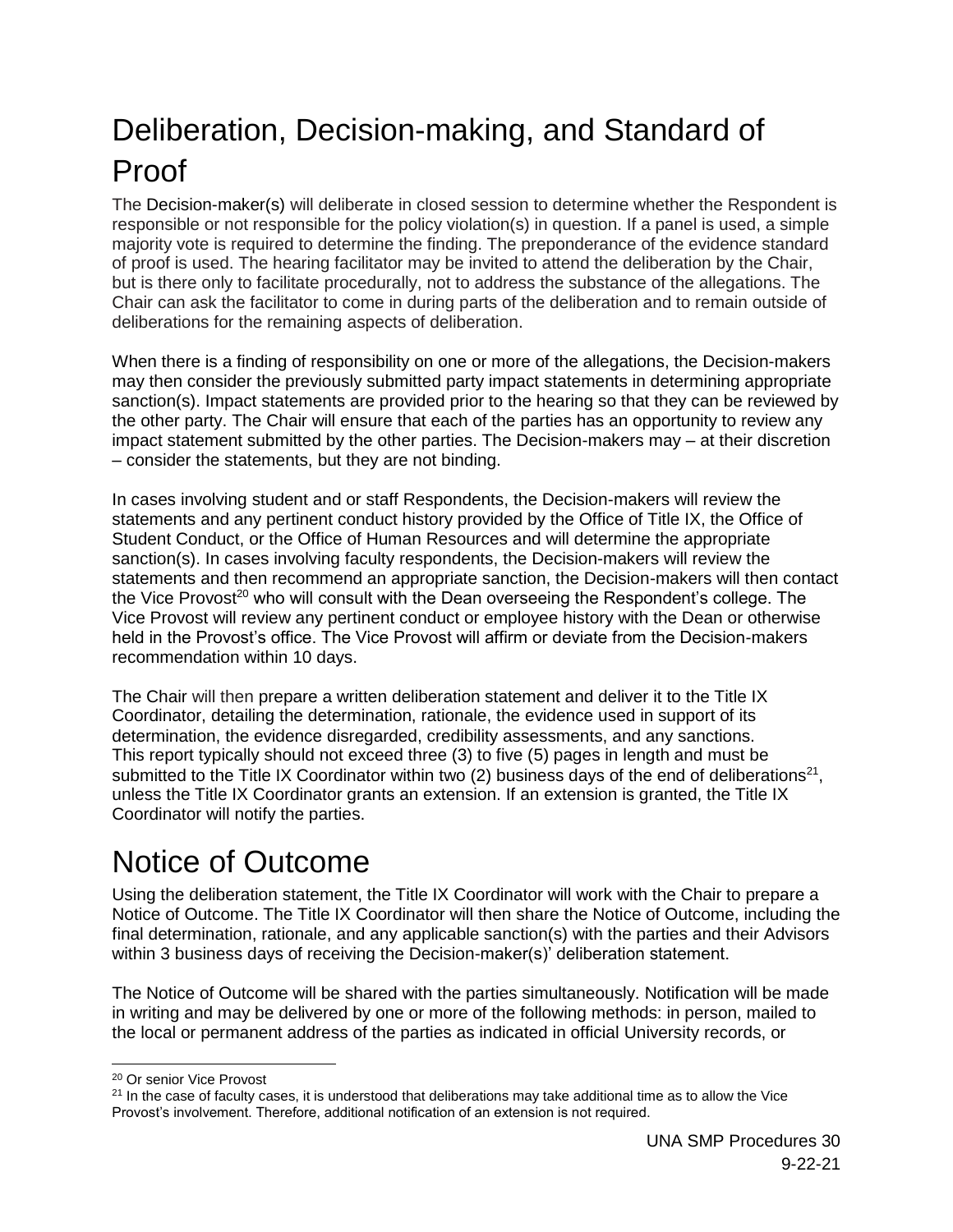emailed to the parties' University-issued email or otherwise approved account. Once mailed, emailed, and/or received in-person, notice will be presumptively delivered.

The Notice of Outcome will identify the specific policy(ies) reported to have been violated, including the relevant policy section, and will contain a description of the procedural steps taken by the University from the receipt of the misconduct report to the determination, including any and all notifications to the parties, interviews with parties and witnesses, site visits, methods used to obtain evidence, and hearings held.

The Notice of Outcome will specify the finding on each alleged policy violation; the findings of fact that support the determination; conclusions regarding the application of the relevant policy to the facts at issue; a statement of, and rationale for, the result of each allegation to the extent the University is permitted to share such information under state or federal law; any sanctions issued which the University is permitted to share according to state or federal law; and any remedies provided to the Complainant designed to ensure access to the University's educational or employment program or activity, to the extent the University is permitted to share such information under state or federal law (this detail is not typically shared with the Respondent unless the remedy directly relates to the Respondent).

The Notice of Outcome will also include information on when the results are considered by the University to be final, any changes that occur prior to finalization, and the relevant procedures and bases for any available appeal options.

### <span id="page-30-0"></span>**Sanctions**

Factors considered when determining a sanction/responsive action may include, but are not limited to:

- The nature, severity of, and circumstances surrounding the violation(s);
- The Respondent's disciplinary history;
- Previous allegations or allegations involving similar conduct;
- The need for sanctions/responsive actions to bring an end to the discrimination, harassment, and/or retaliation;
- The need for sanctions/responsive actions to prevent the future recurrence of discrimination, harassment, and/or retaliation;
- The need to remedy the effects of the discrimination, harassment, and/or retaliation on the Complainant and the community;
- The impact on the parties; and/or
- Any other information deemed relevant by the Decision-maker(s)

The sanctions will be implemented as soon as is feasible, either upon the outcome of any appeal or the expiration of the window to appeal without an appeal being requested.

The sanctions described in this policy are not exclusive of, and may be in addition to, other actions taken or sanctions imposed by external authorities.

#### **a. Student Sanctions**

The following are the usual sanctions<sup>22</sup> that may be imposed upon students or organizations singly or in combination:

 $22$  Existing policies on transcript notations will apply to these proceedings. This includes if a student is suspended or expelled, a hold may exist preventing a student's ability to re-enroll and/or obtain transcripts and/or graduate. All sanctions must be satisfied prior to re-enrollment or graduation eligibility.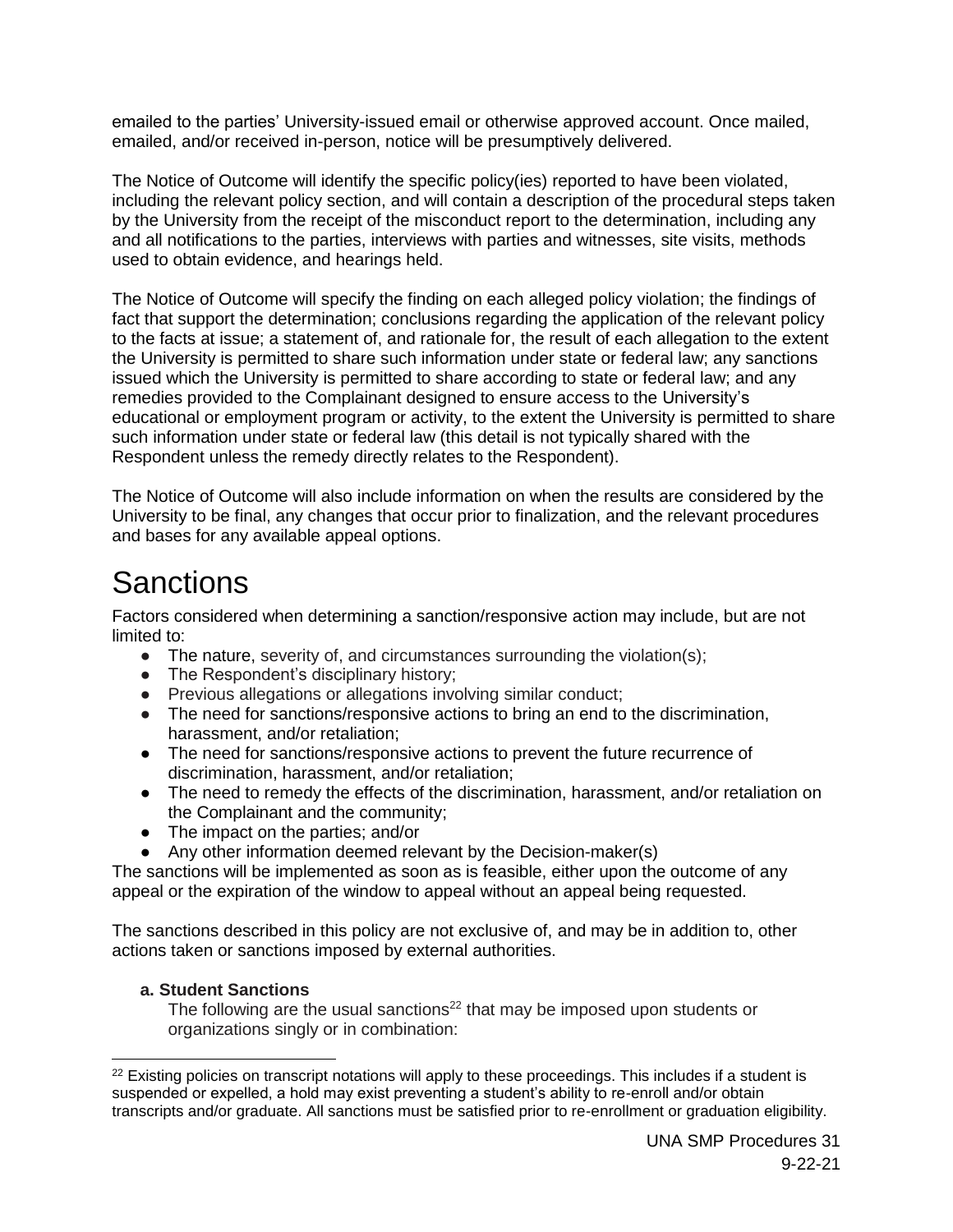- *Warning:* A formal statement that the conduct was unacceptable and a warning that further violation of any University policy, procedure, or directive will result in more severe sanctions/responsive actions.
- *Required Counseling:* A mandate to meet with and engage in either Universitysponsored or external counseling to better comprehend the misconduct and its effects.
- *Probation:* A written reprimand for violation of institutional policy, providing for more severe disciplinary sanctions in the event that the student or organization is found in violation of any institutional policy, procedure, or directive within a specified period of time. Terms of the probation will be articulated and may include denial of specified social privileges, exclusion from co-curricular activities, exclusion from designated areas of campus, no-contact orders, and/or other measures deemed appropriate.
- *Deferred Suspension*: A deferred suspension is a designated period of time during which a student, while continuing to be enrolled, is given an opportunity to demonstrate the ability to abide by the Standards of Conduct. A student may be placed on deferred suspension for serious misconduct or in the case of repeated misconduct. If the student is found responsible for any additional violation(s) of the Standards of Conduct while the student is on deferred suspension, then the sanction of suspension will be the minimum sanction that will be imposed in a Formal Hearing on the subsequent misconduct. Students who are placed on deferred suspension are also generally given educational sanctions.
- *Suspension:* Termination of student status for a definite period of time not to exceed two years and/or until specific criteria are met. Students who return from suspension are automatically placed on probation through the remainder of their tenure as a student at University.
- *Expulsion:* Permanent termination of student status and revocation of rights to be on campus for any reason or to attend University-sponsored events. This sanction will be noted as a Conduct Expulsion on the student's official transcript.
- *Withholding Diploma*: The University may withhold a student's diploma for a specified period of time and/or deny a student participation in commencement activities if the student has an allegation pending or as a sanction if the student is found responsible for an alleged violation.
- *Revocation of Degree:* The University reserves the right to revoke a degree previously awarded from the University for fraud, misrepresentation, and/or other violation of University policies, procedures, or directives in obtaining the degree, or for other serious violations committed by a student prior to graduation.
- *Organizational Sanctions*: Deactivation, loss of recognition, loss of some or all privileges (including University registration) for a specified period of time.
- *Other Actions:* In addition to or in place of the above sanctions, the University may assign any other sanctions as deemed appropriate.

#### **b. Employee Sanctions**

 $\overline{a}$ 

Responsive actions for an employee who has engaged in harassment, discrimination, and/or retaliation include:

● *Warning – Verbal or Written*

If a student requests an official transcript, a letter may be sent with the transcript about the student's status at UNA i.e. that the student is not in good standing.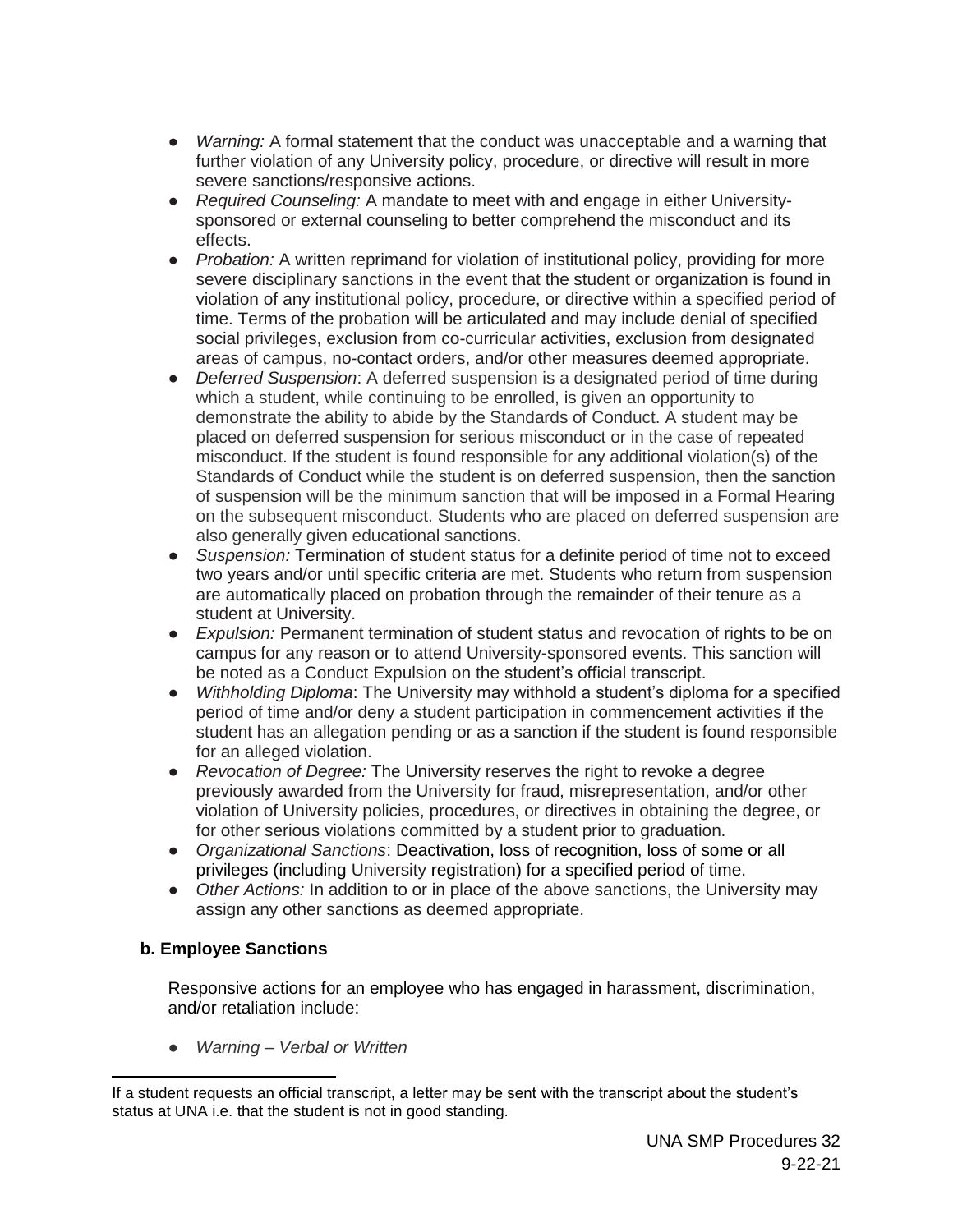- *Performance Improvement/Management Process*
- *Required Counseling*
- *Required Training or Education*
- *Probation*
- *Loss of Annual Pay Increase*
- *Loss of Oversight or Supervisory Responsibility*
- *Demotion*
- *Suspension with pay*
- *Suspension without pay*
- *Termination*
- *Revocation of tenure*
- *Other Actions*: In addition to or in place of the above sanctions, the University may assign any other sanctions as deemed appropriate or that otherwise appear in the Staff or Faculty Handbooks or the Employee Manual and Handbook.

### <span id="page-32-0"></span>Withdrawal or Resignation While Charges Pending

 a. Students: If a student has an allegation pending under this Policy, the University may place a hold on a student's ability to graduate and/or to receive an official transcript/diploma.

Should a student decide to not participate in the resolution process, the process proceeds absent their participation to a reasonable resolution. Should a student Respondent permanently withdraw from the University, the resolution process may end, as the University no longer has disciplinary jurisdiction over the withdrawn student.

However, the University will continue to address and remedy any systemic issues, variables that may have contributed to the alleged violation(s), and any ongoing effects of the alleged harassment, discrimination, and/or retaliation. The student who withdraws or leaves while the process is pending may not return to the University. A hold may be placed on their ability to be readmitted. They may also be barred from University property and/or events.

If the student Respondent only withdraws or takes a leave for a specified period of time (e.g., one semester or term), the resolution process may continue remotely and that student is not permitted to return to University unless and until all sanctions have been satisfied.

 b. Employees: Should an employee Respondent resign with unresolved allegations pending, the resolution process ends, as the University no longer has disciplinary jurisdiction over the resigned employee.

However, the University will continue to address and remedy any systemic issues, variables that contributed to the alleged violation(s), and any ongoing effects of the alleged harassment or discrimination.

The employee who resigns with unresolved allegations pending is not eligible for rehire with the University and the records retained by the Title IX Coordinator will reflect that status.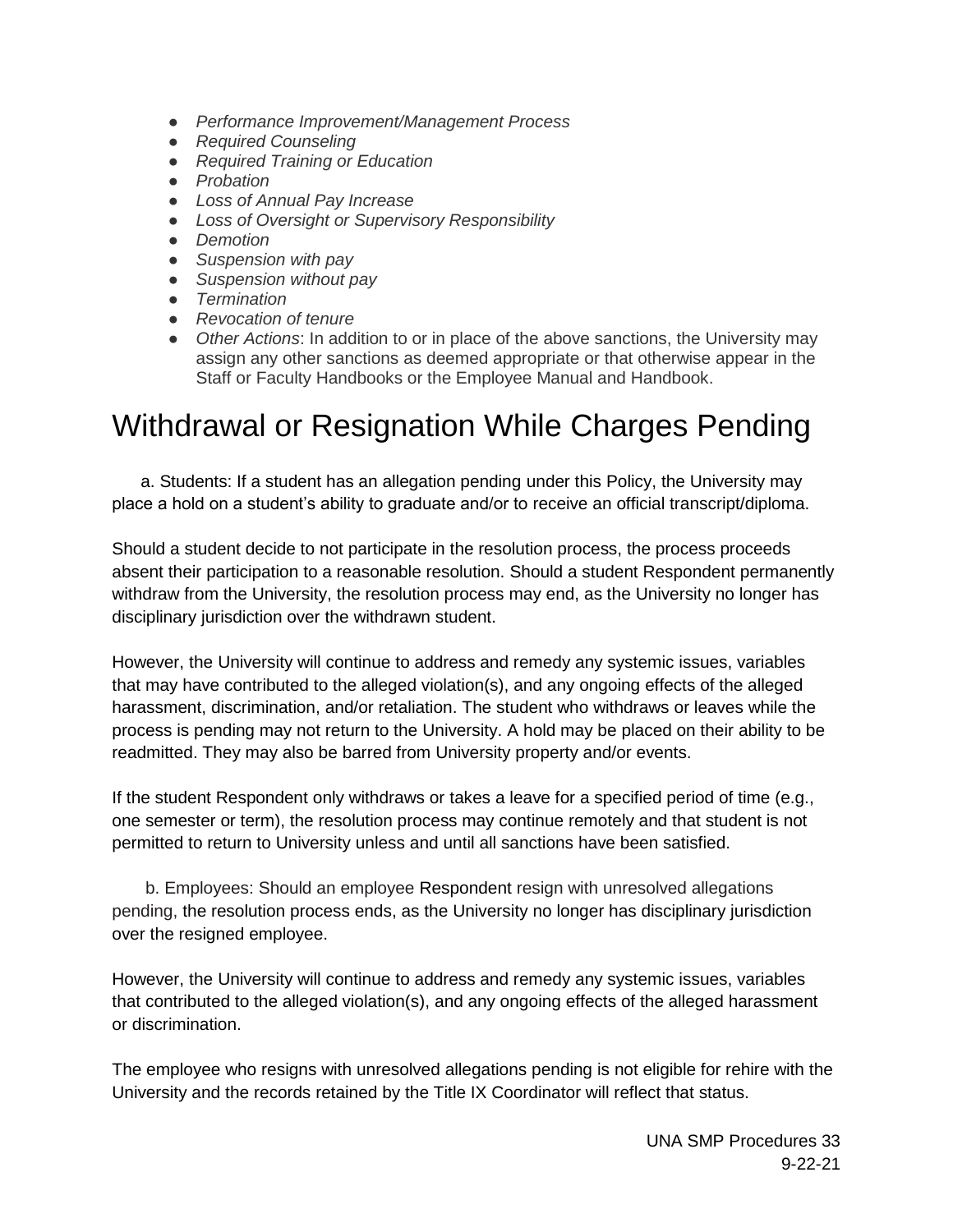All University responses to future inquiries regarding employment references for that individual will include that the former employee resigned during a pending disciplinary matter.

## <span id="page-33-0"></span>Appeals

Any party may file a request for appeal ("Request for Appeal"), but it must be submitted in writing to the Title IX Coordinator within 7 days of the delivery of the Notice of Outcome. A single Appeal Decision-maker will Chair the appeal. The Appeal Decision-maker will not have been involved in the process previously, including any dismissal appeal that may have been heard earlier in the process.

The Request for Appeal will be forwarded to the Appeal Decision-maker for consideration to determine if the request meets the grounds for appeal (a Review for Standing) unless it is appeal for review of a sanction involving revocation of tenure. In that instance, the request will be forwarded to the provost.

This review is not a review of the merits of the appeal, but solely a determination as to whether the request meets the grounds and is timely filed.

#### **Appeals are limited to the following grounds:**

(A) Procedural irregularity that affected the outcome of the matter;

(B) New evidence that was not reasonably available at the time the determination regarding responsibility or dismissal was made, that could affect the outcome of the matter; and

(C) The Title IX Coordinator, Investigator(s), or Decision-maker(s) had a conflict of interest or bias for or against Complainants or Respondents generally or the specific Complainant or Respondent that affected the outcome of the matter.

(D) In the event of a case involving a tenured faculty Respondent who is found responsible, after a sanction including the revocation of tenure is issued, each party will have an automatic opportunity to appeal the sanction to the University provost, or designee. This will not limit any other grounds for appeal.

In the case of a sanction involving tenure revocation, the automatic appeal for the sanction should be exercised prior to an appeal involving any other grounds. After the provost makes a determination, the parties will have another opportunity to appeal for any remaining grounds allowable under the policy within seven (7) days of that decision.

If any of the grounds in the Request for Appeal do not meet the grounds in this Policy, that request will be denied by the Appeal Chair and the parties and their Advisors will be notified in writing of the denial and the rationale.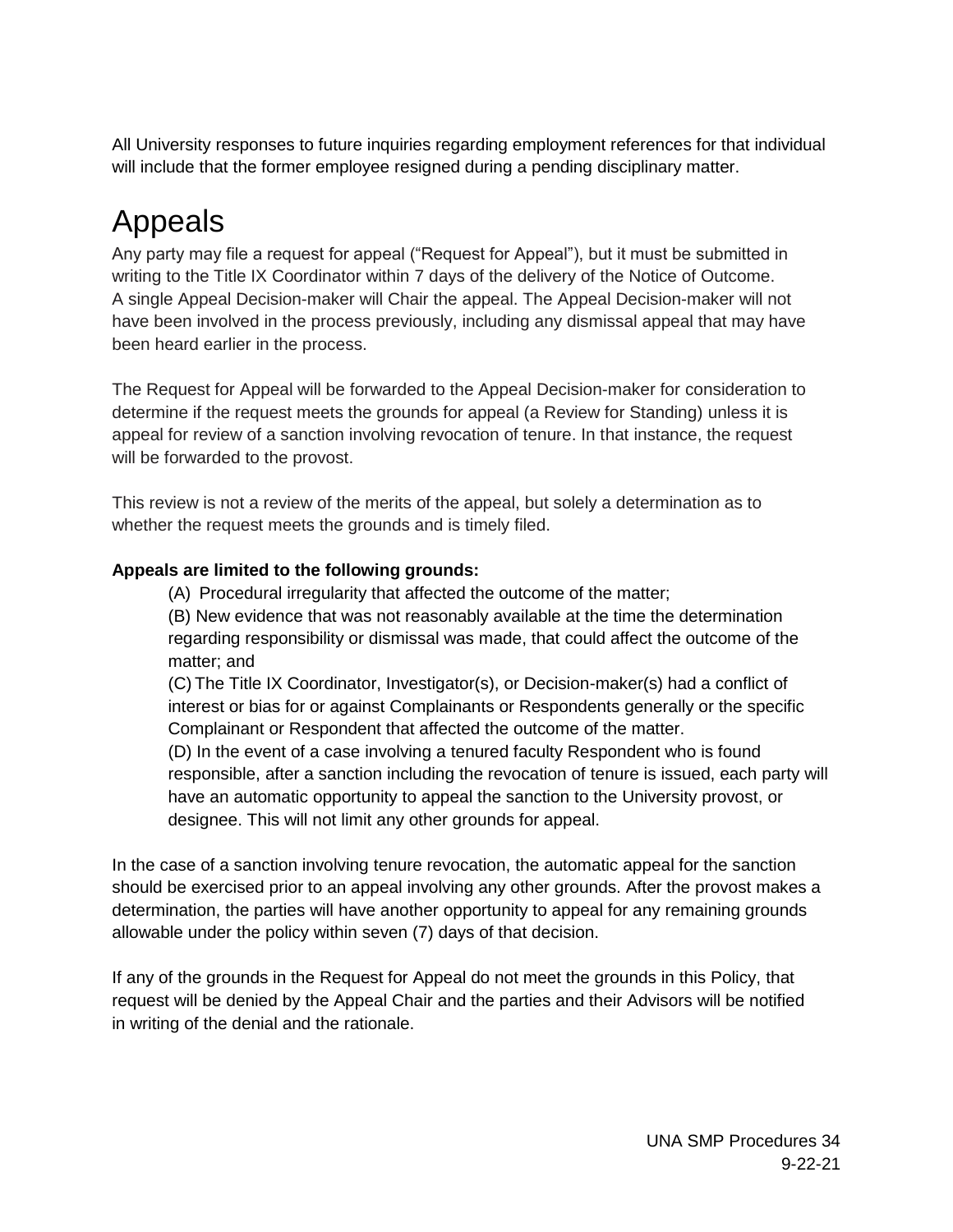If any of the grounds in the Request for Appeal meet the grounds in this Policy, then the Appeal Chair will notify the other party(ies) and their Advisors, the Title IX Coordinator, and, when appropriate, the Investigators and/or the original Decision-maker(s).

The other party(ies) and their Advisors, the Title IX Coordinator, and, when appropriate, the Investigators and/or the original Decision-maker(s) will be mailed, emailed, and/or provided a hard copy of the request with the approved grounds and then be given 5 business days to submit a response to the portion of the appeal that was approved and involves them. All responses will be forwarded by the Chair to all parties for review and comment.

The non-appealing party (if any) may also choose to raise a new ground for appeal at this time. If so, that will be reviewed to determine if it meets the grounds in this Policy by the Appeal Chair and either denied or approved. If approved, it will be forwarded to the party who initially requested an appeal, the Investigator(s) and/or original Decision-maker(s), as necessary, who will submit their responses in 5 business days, which will be circulated for review and comment by all parties.

Neither party may submit any new requests for appeal after this time period. The Appeal Chair will collect any additional information needed and all documentation regarding the approved grounds and the subsequent responses and the Appeal Decision-maker will render a decision in no more than 7 business days, barring exigent circumstances. All decisions will apply the preponderance of the evidence standard.

A Notice of Appeal Outcome will be sent to all parties simultaneously including the decision on each approved ground and rationale for each decision. The Notice of Appeal Outcome will specify the finding on each ground for appeal, any specific instructions for remand or reconsideration, any sanctions that may result which the University is permitted to share according to state or federal law, and the rationale supporting the essential findings to the extent the University is permitted to share under state or federal law.

Notification will be made in writing and may be delivered by one or more of the following methods: in person, mailed to the local or permanent address of the parties as indicated in official institutional records, or emailed to the parties' University-issued email or otherwise approved account. Once mailed, emailed and/or received in-person, notice will be presumptively delivered.

#### **b. Sanctions Status During the Appeal**

Any sanctions imposed as a result of the hearing are stayed during the appeal process. Supportive measures may be reinstated, subject to the same supportive measure procedures above.

If any of the sanctions are to be implemented immediately post-hearing, but pre-appeal, then emergency removal procedures (detailed above) for a hearing on the justification for doing so must be permitted within 48 hours of implementation.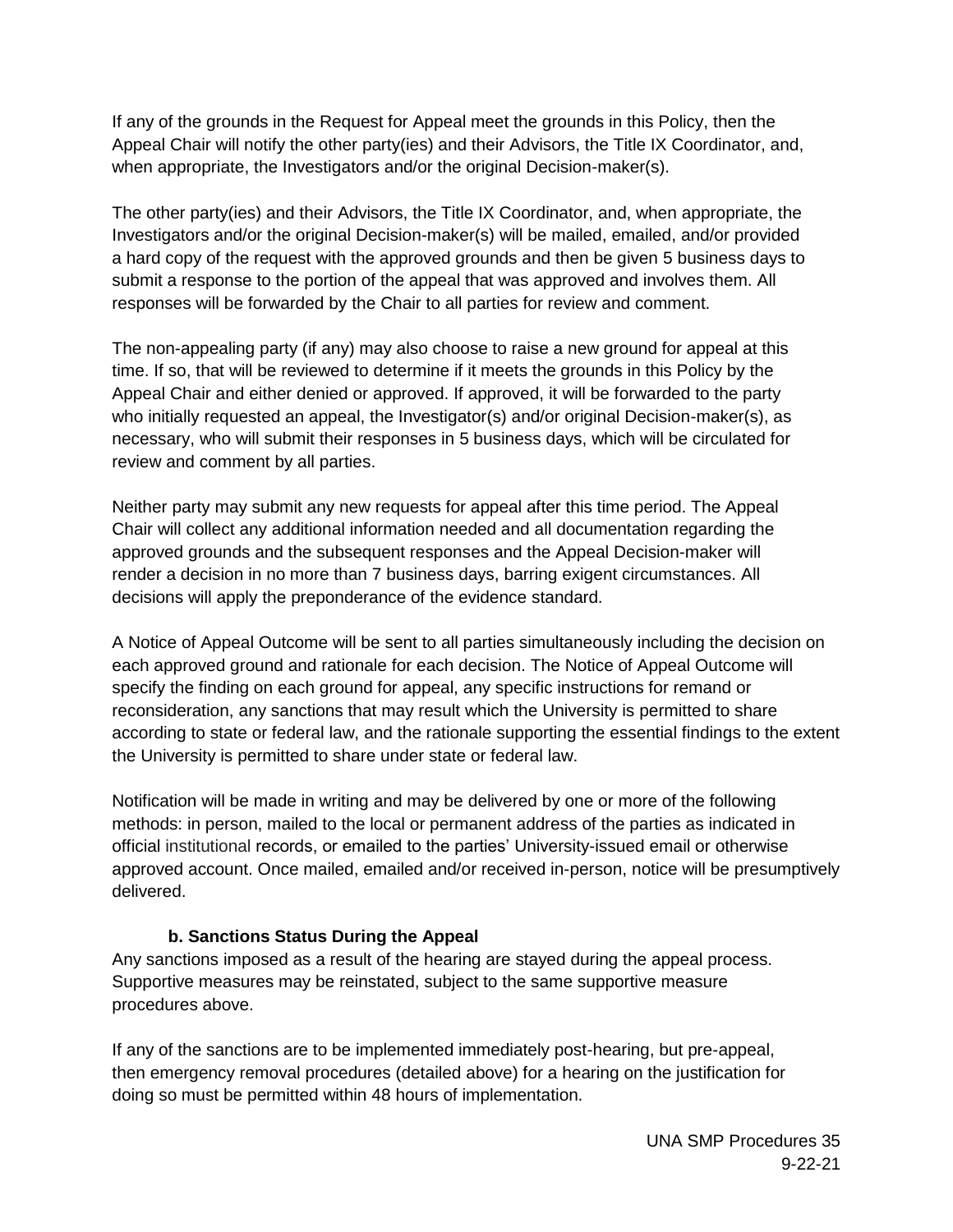The University may still place holds on official transcripts, diplomas, graduations, and course registration pending the outcome of an appeal when the original sanctions included separation.

#### **c. Appeal Considerations**

• Decisions on appeal are to be deferential to the original decision, making changes to the finding only when there is clear error and to the sanction(s)/responsive action(s) only if there is a compelling justification to do so.

● Appeals are not intended to provide for a full re-hearing (de novo) of the allegation(s). In most cases, appeals are confined to a review of the written documentation or record of the original hearing and pertinent documentation regarding the specific grounds for appeal.

● An appeal is not an opportunity for Appeal Decision-makers to substitute their judgment for that of the original Decision-maker(s) merely because they disagree with the finding and/or sanction(s).

• The Appeal Decision-maker may consult with the Title IX Coordinator on questions of procedure or rationale, for clarification, if needed. Documentation of all such consultation will be maintained.

● Appeals granted based on new evidence should normally be remanded to the original Investigator(s) and/or Decision-maker(s) for reconsideration. Other appeals may be remanded at the discretion of the Title IX Coordinator or, in limited circumstances, decided on appeal.

• Once an appeal is decided (other than an automatic review of the revocation of tenure), the outcome is final: further appeals are not permitted, even if a decision or sanction is changed on remand (except in the case of a new hearing). When an appeal results in a new finding or sanction of the revocation of tenure, that sanction can be appealed automatically to the provost.

● In rare cases where a procedural or substantive error cannot be cured by the original Decision-maker(s) (as in cases of bias), the appeal may order a new hearing with a new Decision-maker(s).

• The results of a new hearing can be appealed, once, on any of the four available appeal grounds.

• In cases in which the appeal results in reinstatement to the University or resumption of privileges, all reasonable attempts will be made to restore the Respondent to their prior status, recognizing that some opportunities lost may be irreparable in the short term.

### <span id="page-35-0"></span>Long-Term Remedies/Other Actions

Following the conclusion of the resolution process, and in addition to any sanctions implemented, the Title IX Coordinator may implement additional long-term remedies or actions with respect to the parties and/or the campus community that are intended to stop the harassment, discrimination, and/or retaliation, remedy the effects, and prevent reoccurrence.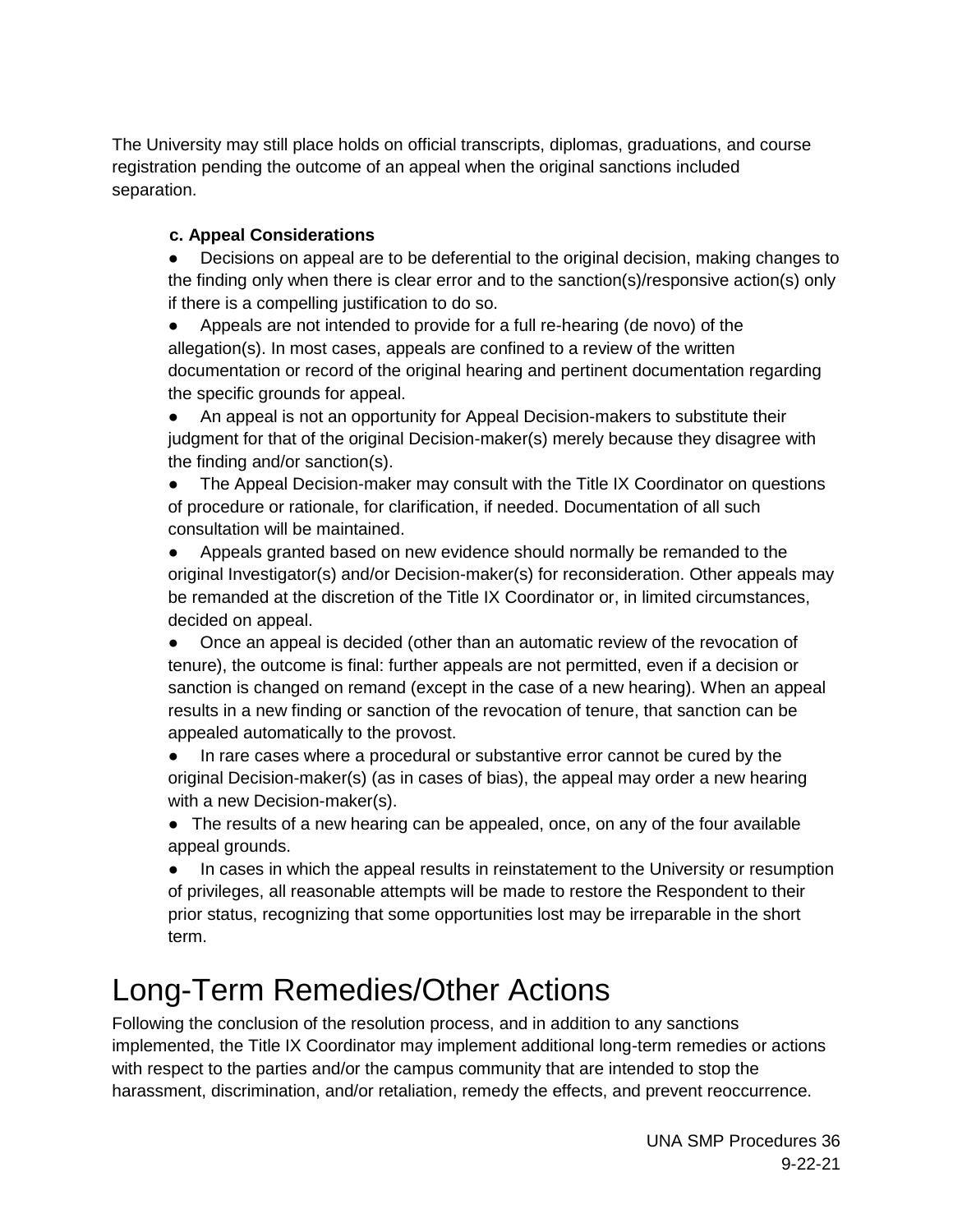These remedies/actions may include, but are not limited to:

- Referral to counseling and health services
- Education to the individual and/or the community
- Permanent alteration of housing assignments
- Permanent alteration of work arrangements for employees
- Provision of campus safety escorts
- Climate surveys
- Policy modification and/or training
- Provision of transportation accommodations
- Implementation of long-term contact limitations between the parties
- Implementation of adjustments to academic deadlines, course schedules, etc.

At the discretion of the Title IX Coordinator, certain long-term support or measures may also be provided to the parties even if no policy violation is found.

When no policy violation is found, the Title IX Coordinator will address any remedies owed by the University to the Respondent to ensure no effective denial of educational access.

The University will maintain the privacy of any long-term remedies/actions/measures, provided privacy does not impair the University's ability to provide these services.

## <span id="page-36-0"></span>Failure to Comply with Sanctions and/or Interim and Long-term Remedies and/or Responsive Actions

All Respondents are expected to comply with the assigned sanctions, responsive actions, and/or corrective actions within the timeframe specified by the final Decision-maker(s).

Failure to abide by the sanction(s)/action(s) imposed by the date specified, whether by refusal, neglect, or any other reason, may result in additional sanction(s)/action(s), including suspension, expulsion, and/or termination from the University and may be noted on a student's official transcript.

A suspension will only be lifted when compliance is achieved to the satisfaction of the Title IX Coordinator.

## <span id="page-36-1"></span>Recordkeeping

The Office of Title IX will store all current training materials for the Title IX Coordinator, Investigators, Decision-makers, and facilitators on the Title IX website at [www.una.edu/titleix.](http://www.una.edu/titleix) All other training materials, along with other records kept as required by law or pursuant to the Sexual Misconduct Policy are stored by the Office of Title IX electronically or physically in the Office of Title IX.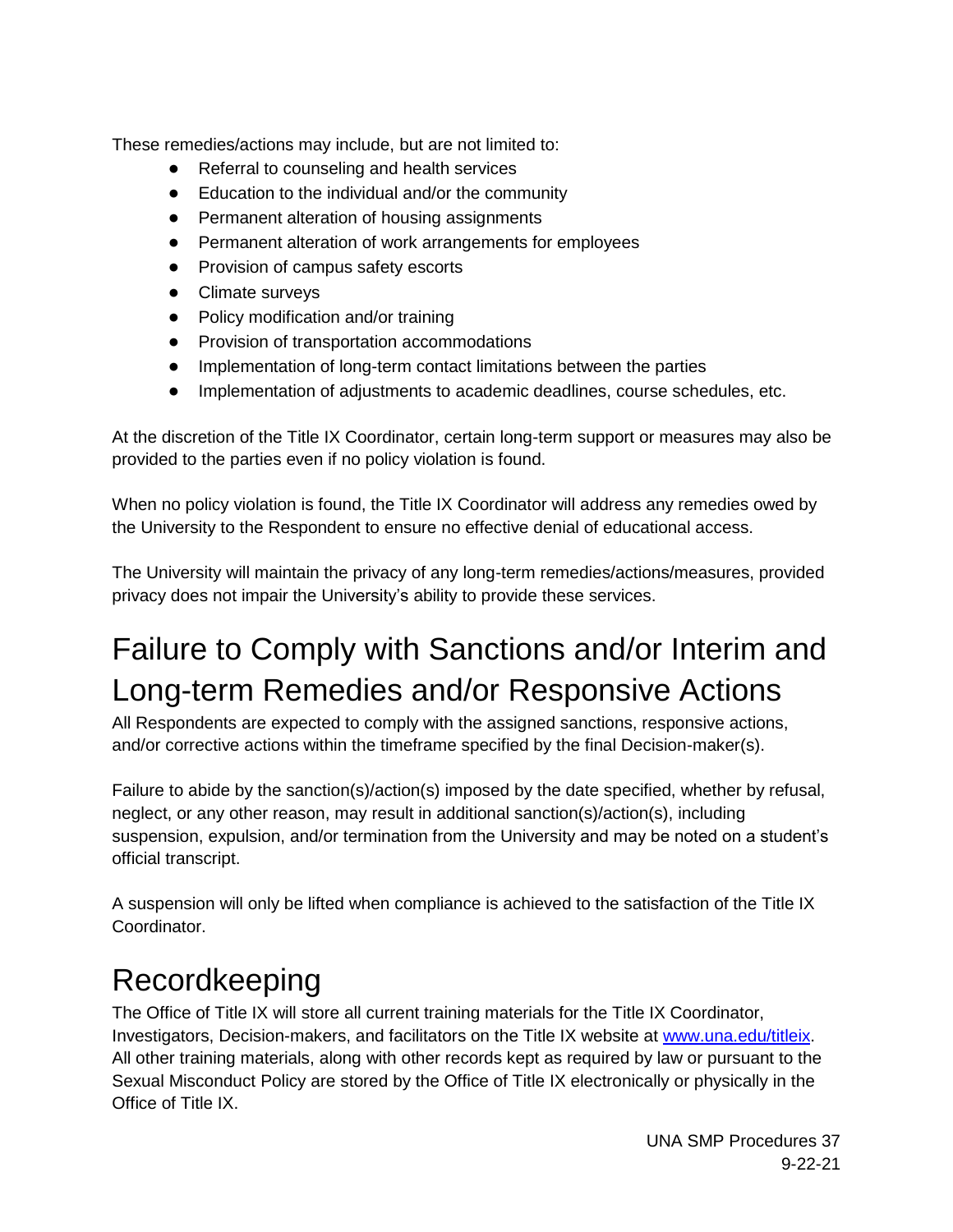### Disability Accommodations in the Grievance Process

UNA is committed to providing qualified students, employees or others with disabilities with reasonable accommodations and support needed to ensure equal access to the formal grievance process through the Office of Title IX. Anyone needing such accommodations or support should contact Jeremy Martin, ADA/504 Coordinator and Director of Disability Services or the Office of Human Resources, who will review the request and, in consultation with the person requesting the accommodation and the Title IX Coordinator, determine which accommodations are appropriate and necessary for full participation.

#### **a. Students with Disabilities**

The Director of Disability Services reviews documentation provided by the student and, in consultation with the student, determines which accommodations are appropriate for the student's particular needs and academic program(s).

#### **b. Employees with Disabilities**

Pursuant to the ADA, UNA will provide reasonable accommodation(s) to all qualified employees with known disabilities when their disability affects the performance of their essential job functions, except when doing so would be unduly disruptive or would result in undue hardship to the University.

An employee with a disability is responsible for submitting a request for an accommodation to the ADA/504 Coordinator and providing necessary documentation. The ADA/504 Coordinator will work with the employee's supervisor to identify which essential functions of the position are affected by the employee's disability and what reasonable accommodations could enable the employee to perform those duties.

### Revision

These procedures will be reviewed and updated annually by the Title IX Coordinator. UNA reserves the right to make changes to this document as necessary and once those changes are posted online, they are in effect.

Procedures in effect at the time of the resolution will apply to resolution of incidents, regardless of when the incident occurred. Policy in effect at the time of the offense will apply even if the policy is changed subsequently but prior to resolution, unless the parties consent to be bound by the current policy.

If government regulations change in a way that impacts this document, this document will be construed to comply with government regulations in their most recent form. This document does not create legally enforceable protections beyond the protection of the background state and federal laws which frame such codes generally.